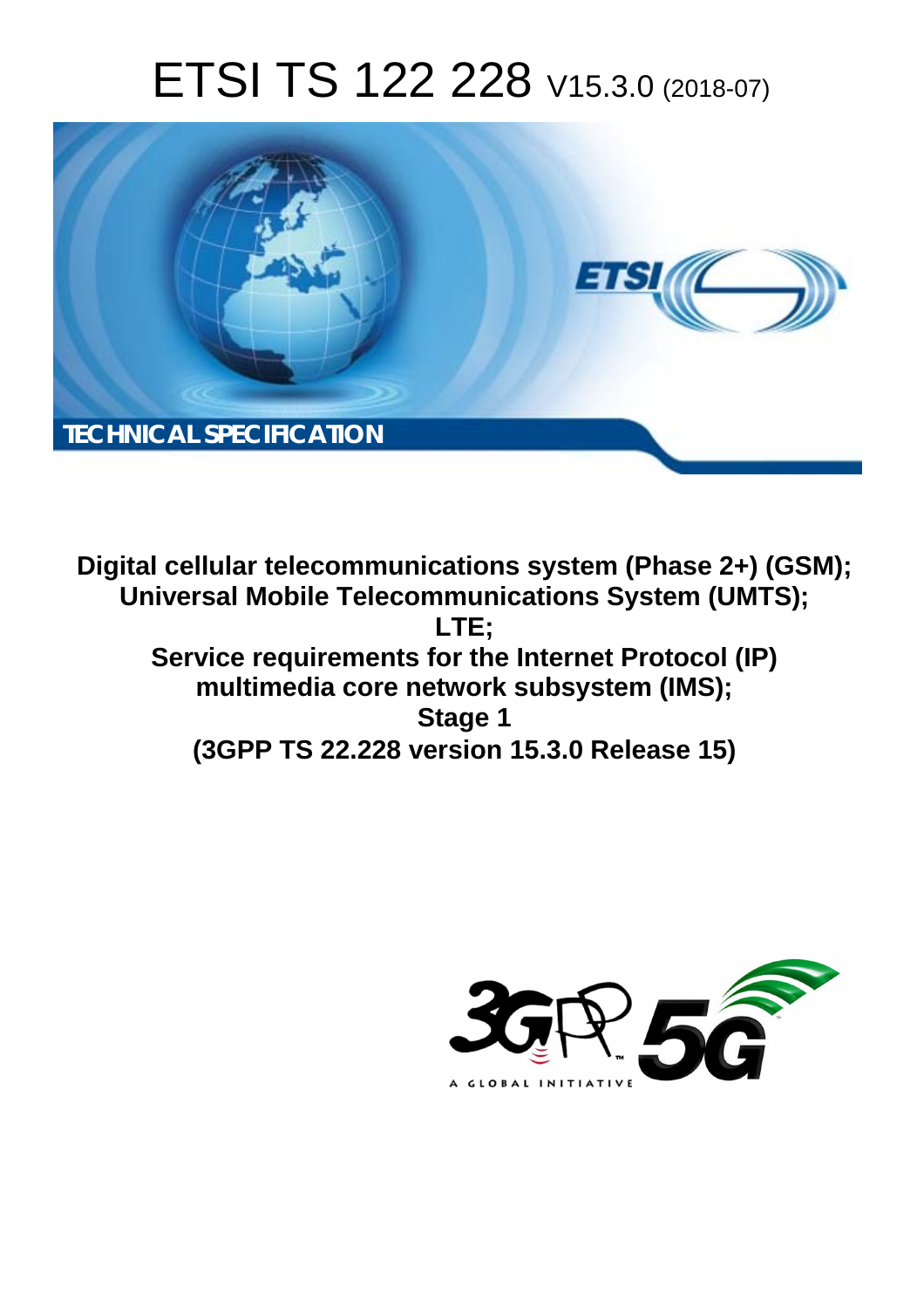Reference RTS/TSGS-0122228vf30

Keywords

GSM,LTE,UMTS

#### *ETSI*

#### 650 Route des Lucioles F-06921 Sophia Antipolis Cedex - FRANCE

Tel.: +33 4 92 94 42 00 Fax: +33 4 93 65 47 16

Siret N° 348 623 562 00017 - NAF 742 C Association à but non lucratif enregistrée à la Sous-Préfecture de Grasse (06) N° 7803/88

#### *Important notice*

The present document can be downloaded from: <http://www.etsi.org/standards-search>

The present document may be made available in electronic versions and/or in print. The content of any electronic and/or print versions of the present document shall not be modified without the prior written authorization of ETSI. In case of any existing or perceived difference in contents between such versions and/or in print, the only prevailing document is the print of the Portable Document Format (PDF) version kept on a specific network drive within ETSI Secretariat.

Users of the present document should be aware that the document may be subject to revision or change of status. Information on the current status of this and other ETSI documents is available at <https://portal.etsi.org/TB/ETSIDeliverableStatus.aspx>

If you find errors in the present document, please send your comment to one of the following services: <https://portal.etsi.org/People/CommiteeSupportStaff.aspx>

#### *Copyright Notification*

No part may be reproduced or utilized in any form or by any means, electronic or mechanical, including photocopying and microfilm except as authorized by written permission of ETSI. The content of the PDF version shall not be modified without the written authorization of ETSI. The copyright and the foregoing restriction extend to reproduction in all media.

> © ETSI 2018. All rights reserved.

**DECT**TM, **PLUGTESTS**TM, **UMTS**TM and the ETSI logo are trademarks of ETSI registered for the benefit of its Members. **3GPP**TM and **LTE**TM are trademarks of ETSI registered for the benefit of its Members and of the 3GPP Organizational Partners. **oneM2M** logo is protected for the benefit of its Members.

**GSM**® and the GSM logo are trademarks registered and owned by the GSM Association.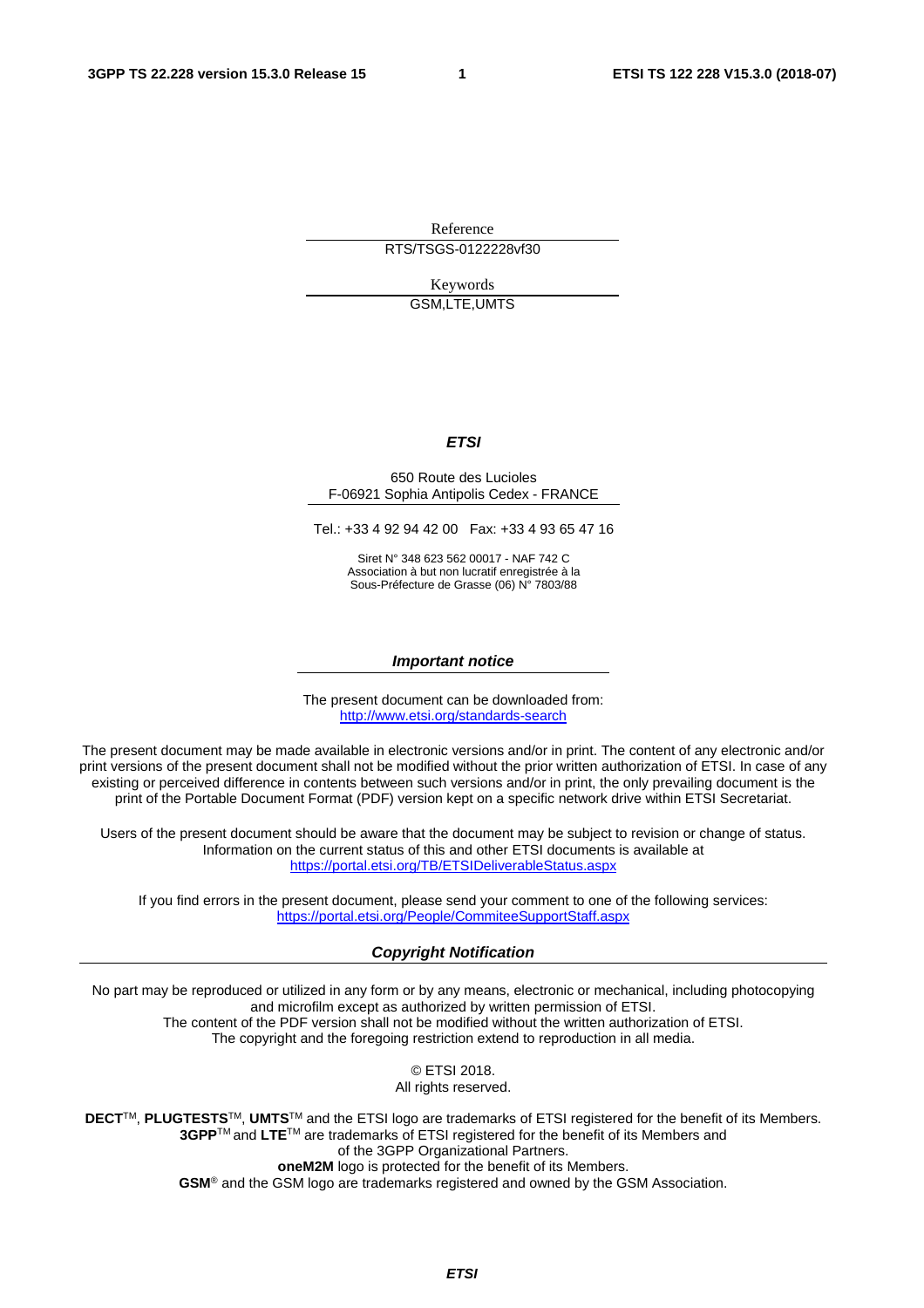### Intellectual Property Rights

#### Essential patents

IPRs essential or potentially essential to normative deliverables may have been declared to ETSI. The information pertaining to these essential IPRs, if any, is publicly available for **ETSI members and non-members**, and can be found in ETSI SR 000 314: *"Intellectual Property Rights (IPRs); Essential, or potentially Essential, IPRs notified to ETSI in respect of ETSI standards"*, which is available from the ETSI Secretariat. Latest updates are available on the ETSI Web server ([https://ipr.etsi.org/\)](https://ipr.etsi.org/).

Pursuant to the ETSI IPR Policy, no investigation, including IPR searches, has been carried out by ETSI. No guarantee can be given as to the existence of other IPRs not referenced in ETSI SR 000 314 (or the updates on the ETSI Web server) which are, or may be, or may become, essential to the present document.

#### **Trademarks**

The present document may include trademarks and/or tradenames which are asserted and/or registered by their owners. ETSI claims no ownership of these except for any which are indicated as being the property of ETSI, and conveys no right to use or reproduce any trademark and/or tradename. Mention of those trademarks in the present document does not constitute an endorsement by ETSI of products, services or organizations associated with those trademarks.

### Foreword

This Technical Specification (TS) has been produced by ETSI 3rd Generation Partnership Project (3GPP).

The present document may refer to technical specifications or reports using their 3GPP identities, UMTS identities or GSM identities. These should be interpreted as being references to the corresponding ETSI deliverables.

The cross reference between GSM, UMTS, 3GPP and ETSI identities can be found under [http://webapp.etsi.org/key/queryform.asp.](http://webapp.etsi.org/key/queryform.asp)

### Modal verbs terminology

In the present document "**shall**", "**shall not**", "**should**", "**should not**", "**may**", "**need not**", "**will**", "**will not**", "**can**" and "**cannot**" are to be interpreted as described in clause 3.2 of the [ETSI Drafting Rules](https://portal.etsi.org/Services/editHelp!/Howtostart/ETSIDraftingRules.aspx) (Verbal forms for the expression of provisions).

"**must**" and "**must not**" are **NOT** allowed in ETSI deliverables except when used in direct citation.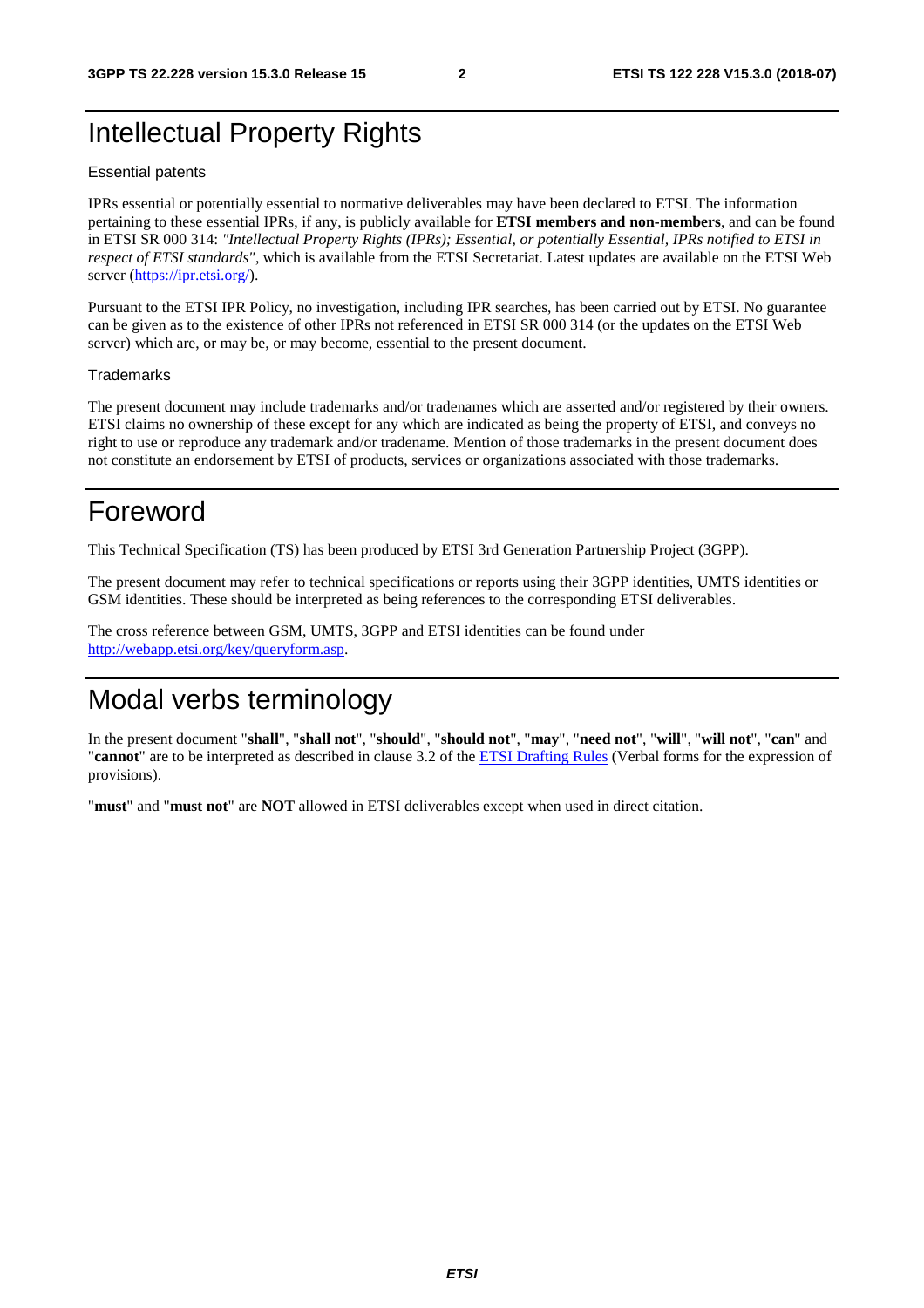# Contents

| 1            |  |  |  |  |  |  |  |  |
|--------------|--|--|--|--|--|--|--|--|
| 2            |  |  |  |  |  |  |  |  |
| 2.1          |  |  |  |  |  |  |  |  |
| 2.2          |  |  |  |  |  |  |  |  |
| 3            |  |  |  |  |  |  |  |  |
| 3.1          |  |  |  |  |  |  |  |  |
| 3.2          |  |  |  |  |  |  |  |  |
| 4            |  |  |  |  |  |  |  |  |
| 5            |  |  |  |  |  |  |  |  |
| 6            |  |  |  |  |  |  |  |  |
|              |  |  |  |  |  |  |  |  |
| 7            |  |  |  |  |  |  |  |  |
| 7.1          |  |  |  |  |  |  |  |  |
| 7.2<br>7.2.0 |  |  |  |  |  |  |  |  |
| 7.2.1        |  |  |  |  |  |  |  |  |
| 7.2.2        |  |  |  |  |  |  |  |  |
| 7.3          |  |  |  |  |  |  |  |  |
| 7.4          |  |  |  |  |  |  |  |  |
| 7.5          |  |  |  |  |  |  |  |  |
| 7.5.0        |  |  |  |  |  |  |  |  |
| 7.5.1        |  |  |  |  |  |  |  |  |
| 7.5.2        |  |  |  |  |  |  |  |  |
| 7.5.3        |  |  |  |  |  |  |  |  |
| 7.5.4        |  |  |  |  |  |  |  |  |
| 7.5.5        |  |  |  |  |  |  |  |  |
| 7.5.6        |  |  |  |  |  |  |  |  |
| 7.6          |  |  |  |  |  |  |  |  |
| 7.6.1        |  |  |  |  |  |  |  |  |
| 7.6.2        |  |  |  |  |  |  |  |  |
| 7.6.3        |  |  |  |  |  |  |  |  |
| 7.6.4        |  |  |  |  |  |  |  |  |
| 7.6.5        |  |  |  |  |  |  |  |  |
| 7.6.6        |  |  |  |  |  |  |  |  |
| 7.7          |  |  |  |  |  |  |  |  |
| 7.7.1        |  |  |  |  |  |  |  |  |
| 7.7.2        |  |  |  |  |  |  |  |  |
| 7.7.3        |  |  |  |  |  |  |  |  |
| 7.8<br>7.9   |  |  |  |  |  |  |  |  |
| 7.10         |  |  |  |  |  |  |  |  |
| 7.10.1       |  |  |  |  |  |  |  |  |
| 7.10.2       |  |  |  |  |  |  |  |  |
| 7.10.2.1     |  |  |  |  |  |  |  |  |
| 7.10.2.2     |  |  |  |  |  |  |  |  |
| 7.10.3       |  |  |  |  |  |  |  |  |
| 7.11         |  |  |  |  |  |  |  |  |
| 7.12         |  |  |  |  |  |  |  |  |
| 7.13         |  |  |  |  |  |  |  |  |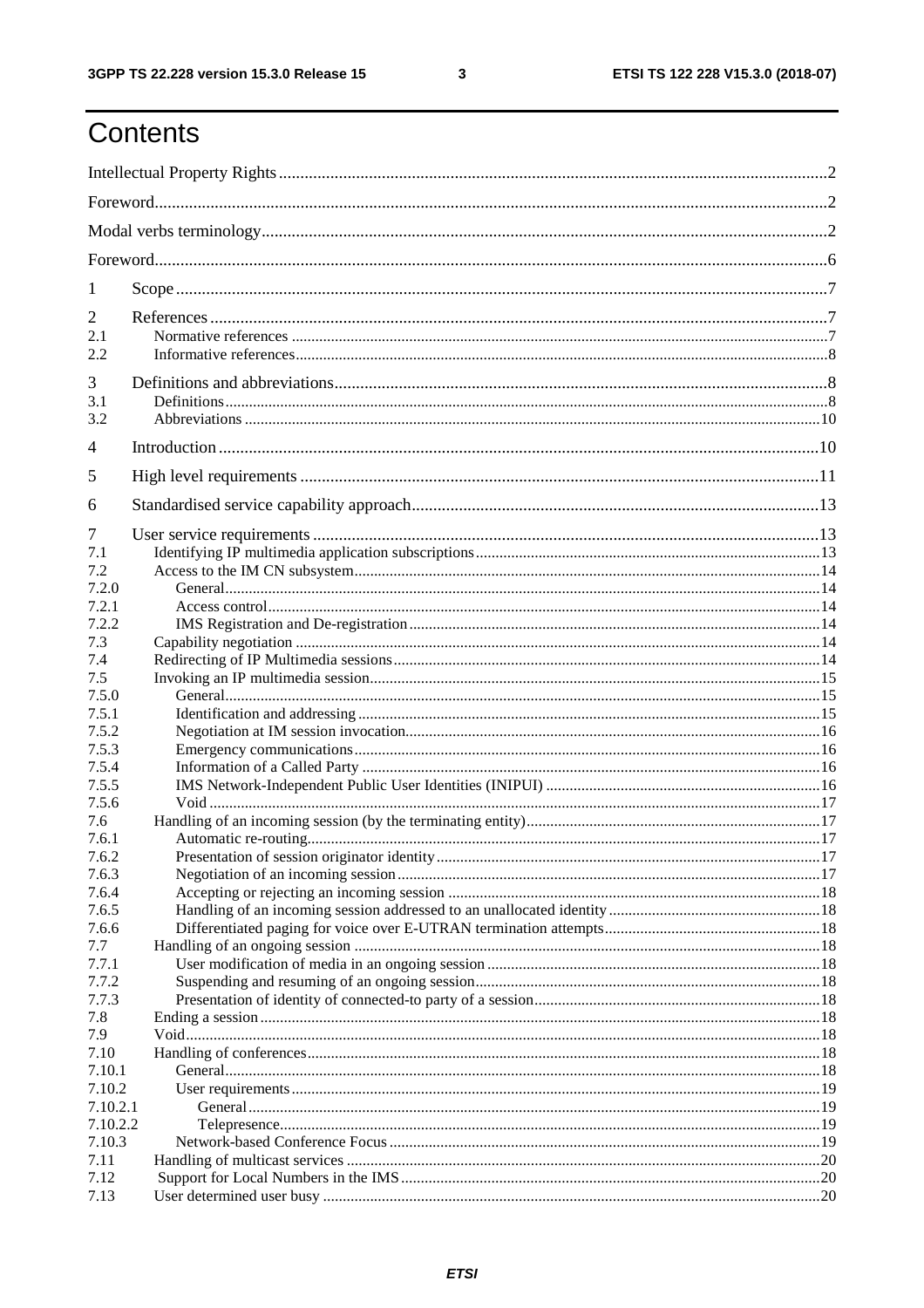| 7.14                          |                                                   |  |  |  |  |  |  |  |  |
|-------------------------------|---------------------------------------------------|--|--|--|--|--|--|--|--|
| 7.15                          |                                                   |  |  |  |  |  |  |  |  |
| 7.15.1                        |                                                   |  |  |  |  |  |  |  |  |
| 7.15.2<br>7.15.3              |                                                   |  |  |  |  |  |  |  |  |
| 7.15.4                        |                                                   |  |  |  |  |  |  |  |  |
| 7.15.5                        |                                                   |  |  |  |  |  |  |  |  |
| 7.16                          |                                                   |  |  |  |  |  |  |  |  |
| 8                             |                                                   |  |  |  |  |  |  |  |  |
| 8.1                           |                                                   |  |  |  |  |  |  |  |  |
| 8.2                           |                                                   |  |  |  |  |  |  |  |  |
| 8.3                           |                                                   |  |  |  |  |  |  |  |  |
| 8.3.0                         |                                                   |  |  |  |  |  |  |  |  |
| 8.3.1<br>8.3.2                |                                                   |  |  |  |  |  |  |  |  |
| 8.3.3                         |                                                   |  |  |  |  |  |  |  |  |
| 8.4                           |                                                   |  |  |  |  |  |  |  |  |
| 8.5                           |                                                   |  |  |  |  |  |  |  |  |
| 8.6                           |                                                   |  |  |  |  |  |  |  |  |
| 8.7<br>8.8                    |                                                   |  |  |  |  |  |  |  |  |
| 8.9                           |                                                   |  |  |  |  |  |  |  |  |
|                               |                                                   |  |  |  |  |  |  |  |  |
| 9<br>9.1                      |                                                   |  |  |  |  |  |  |  |  |
| 9.2                           |                                                   |  |  |  |  |  |  |  |  |
|                               |                                                   |  |  |  |  |  |  |  |  |
| 10<br>10.1                    |                                                   |  |  |  |  |  |  |  |  |
| 10.2                          |                                                   |  |  |  |  |  |  |  |  |
| 10.3                          |                                                   |  |  |  |  |  |  |  |  |
| 11                            |                                                   |  |  |  |  |  |  |  |  |
| 11.1                          |                                                   |  |  |  |  |  |  |  |  |
| 11.2                          |                                                   |  |  |  |  |  |  |  |  |
| 11.3                          |                                                   |  |  |  |  |  |  |  |  |
| <b>Annex A (informative):</b> |                                                   |  |  |  |  |  |  |  |  |
|                               |                                                   |  |  |  |  |  |  |  |  |
| <b>Annex B (Informative):</b> |                                                   |  |  |  |  |  |  |  |  |
| <b>Annex C</b> (Informative): |                                                   |  |  |  |  |  |  |  |  |
| <b>Annex D</b> (normative):   |                                                   |  |  |  |  |  |  |  |  |
|                               |                                                   |  |  |  |  |  |  |  |  |
| <b>Annex E</b> (informative): | Example use cases for IMS Inter UE Transfer (i.e. |  |  |  |  |  |  |  |  |
|                               |                                                   |  |  |  |  |  |  |  |  |
| <b>Annex F (Informative):</b> |                                                   |  |  |  |  |  |  |  |  |
| <b>Annex G (Informative):</b> |                                                   |  |  |  |  |  |  |  |  |
|                               |                                                   |  |  |  |  |  |  |  |  |
| <b>Annex H (Informative):</b> |                                                   |  |  |  |  |  |  |  |  |
| H.1                           |                                                   |  |  |  |  |  |  |  |  |
| H.2                           |                                                   |  |  |  |  |  |  |  |  |
| H.2.1                         |                                                   |  |  |  |  |  |  |  |  |
| H.2.2                         |                                                   |  |  |  |  |  |  |  |  |
| H.2.3<br>H.2.4                |                                                   |  |  |  |  |  |  |  |  |
|                               |                                                   |  |  |  |  |  |  |  |  |
| H.3<br>H.3.1                  |                                                   |  |  |  |  |  |  |  |  |
|                               |                                                   |  |  |  |  |  |  |  |  |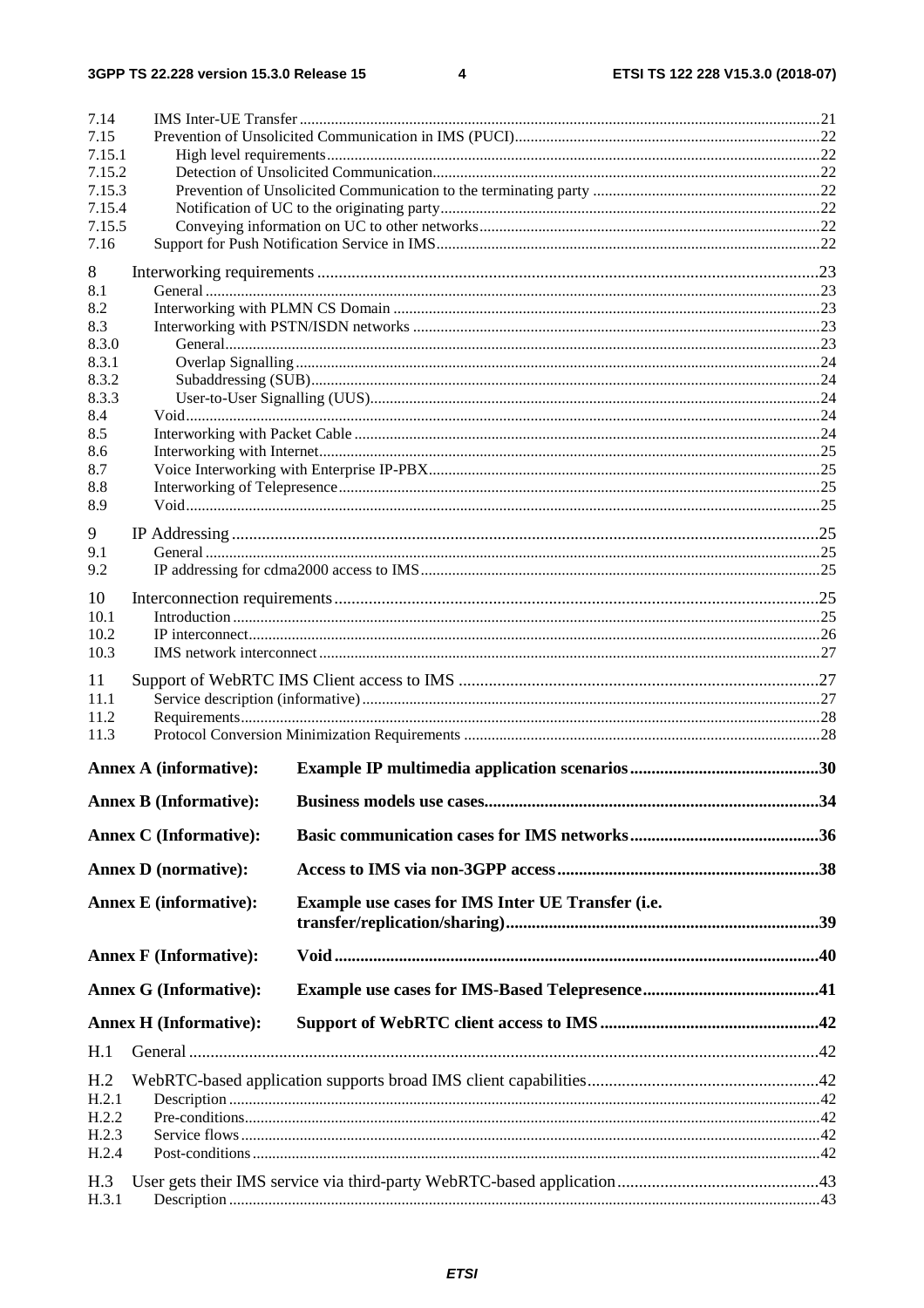| H.3.2 |                                                                            |  |
|-------|----------------------------------------------------------------------------|--|
| H.3.3 |                                                                            |  |
| H.3.4 |                                                                            |  |
| H.4   |                                                                            |  |
| H.4.1 |                                                                            |  |
| H.4.2 |                                                                            |  |
| H.4.3 |                                                                            |  |
| H.4.4 |                                                                            |  |
| H.5   | Anonymous user gets IMS service via third-party WebRTC-based application44 |  |
| H.5.1 |                                                                            |  |
| H.5.2 |                                                                            |  |
| H.5.3 |                                                                            |  |
| H.5.4 |                                                                            |  |
| H.6   |                                                                            |  |
| H.6.1 |                                                                            |  |
| H.6.2 |                                                                            |  |
| H.6.3 |                                                                            |  |
| H.6.4 |                                                                            |  |
|       | <b>Annex I</b> (informative):                                              |  |
|       |                                                                            |  |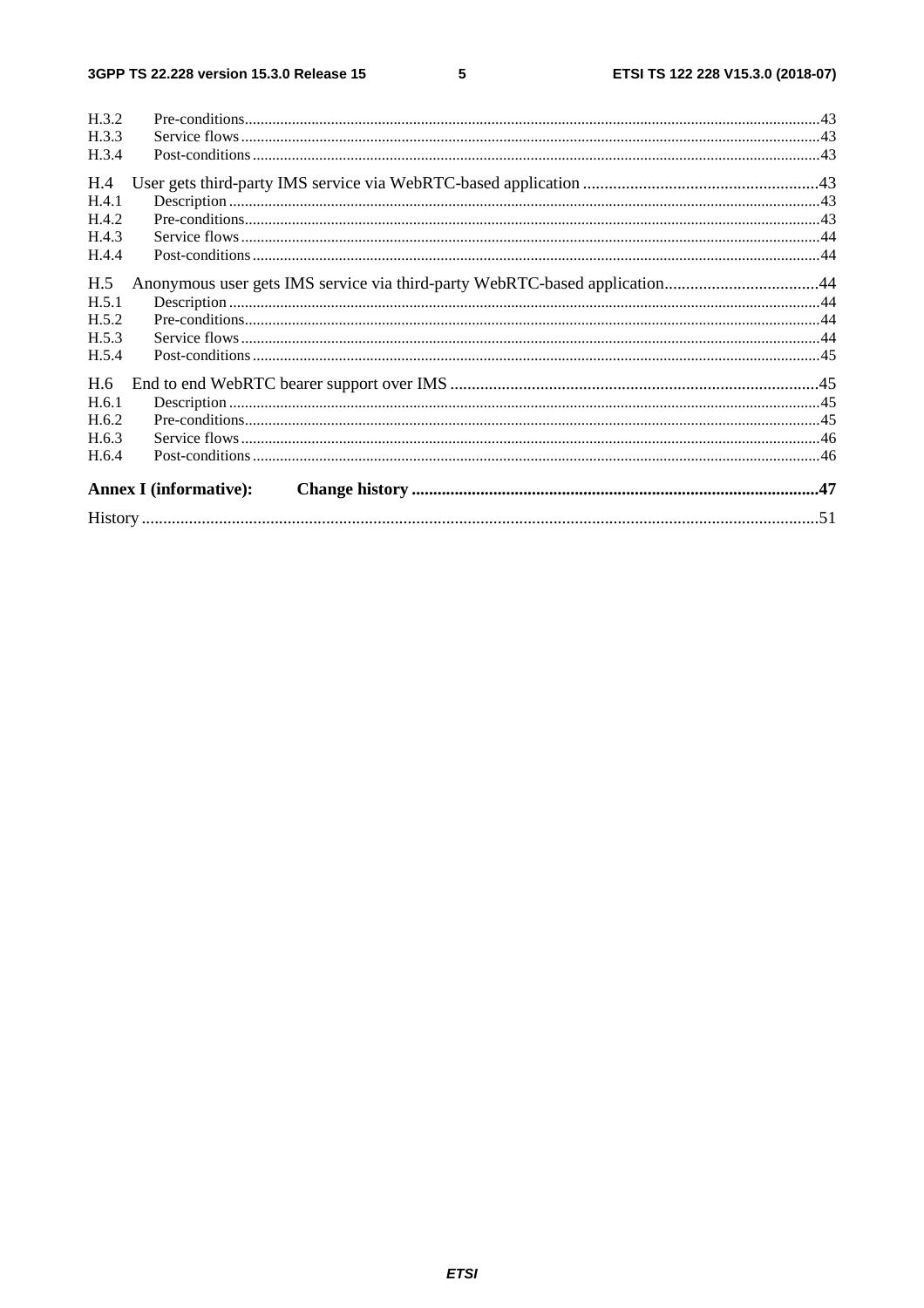# Foreword

This Technical Specification (TS) has been produced by the 3<sup>rd</sup> Generation Partnership Project (3GPP).

The contents of the present document are subject to continuing work within the TSG and may change following formal TSG approval. Should the TSG modify the contents of the present document, it will be re-released by the TSG with an identifying change of release date and an increase in version number as follows:

Version x.y.z

where:

- x the first digit:
	- presented to TSG for information;
	- presented to TSG for approval;
	- or greater indicates TSG approved document under change control.
- Y the second digit is incremented for all changes of substance, i.e. technical enhancements, corrections, updates, etc.
- z the third digit is incremented when editorial only changes have been incorporated in the document.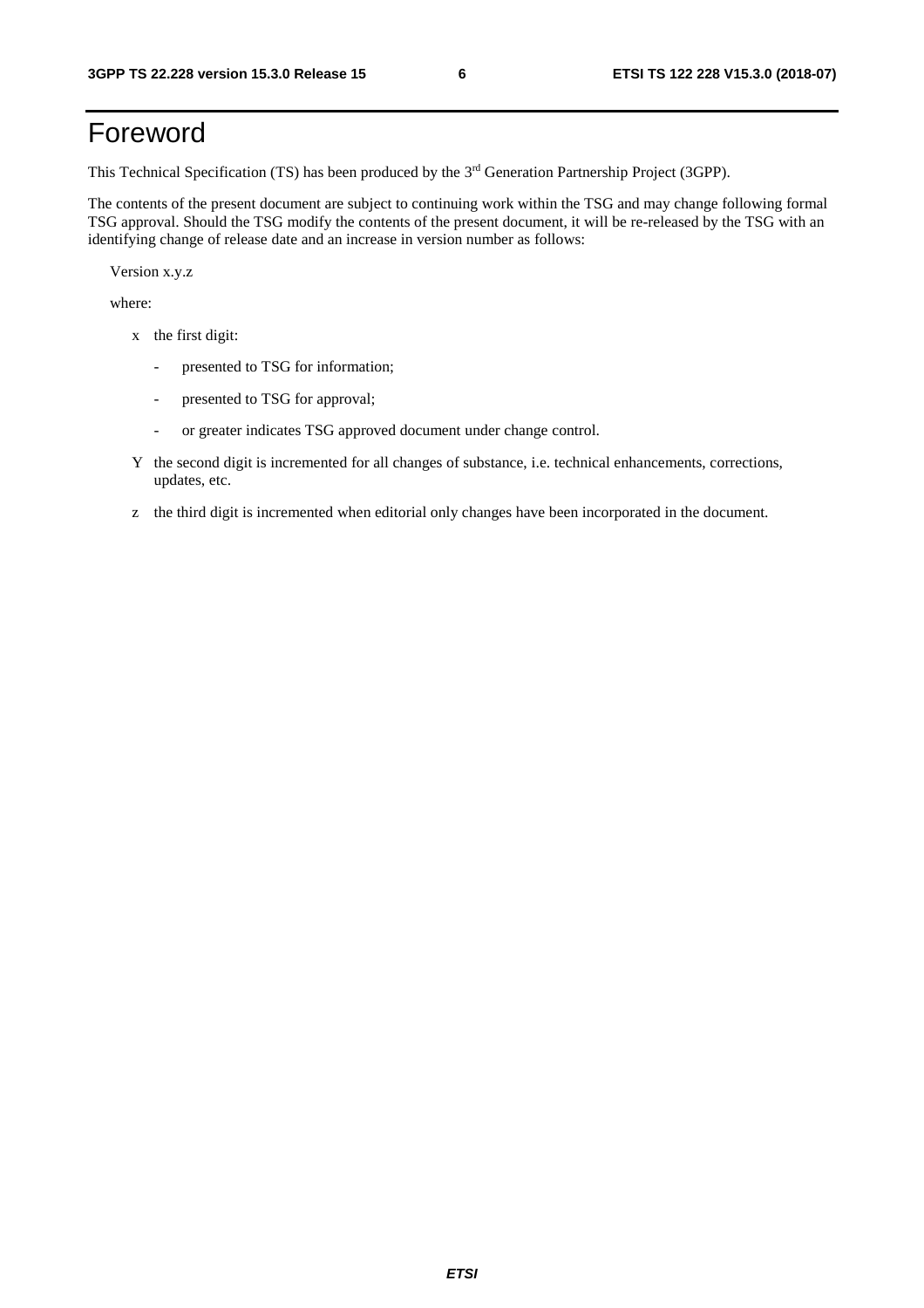### 1 Scope

This TS defines the service requirements from users' and operators' perspective for the support of IP multimedia applications through the IMS.

IP multimedia applications are supported by IP multimedia sessions in the IM CN Subsystem. IP multimedia sessions use IP connectivity bearers (e.g. GPRS as a bearer). Examples of IP multimedia applications include speech communication, real time multimedia applications, shared online whiteboards etc.

This TS, in general, does not standardise usage of IP multimedia applications, but instead identifies the requirements to enable their support.

In order to align IP multimedia applications wherever possible with non-3GPP IP applications, the general approach is to adopt non-3GPP IP based solutions.

The existing legacy tele- and supplementary services shall not be re-standardised as IP multimedia applications, and multimedia equivalent applications may be created with toolkits.

### 2 References

The following documents contain provisions which, through reference in this text, constitute provisions of the present document.

References are either specific (identified by date of publication, edition number, version number, etc.) or non-specific.

For a specific reference, subsequent revisions do not apply.

- For a non-specific reference, the latest version applies. In the case of a reference to a 3GPP document (including a GSM document), a non-specific reference implicitly refers to the latest version of that document *in the same Release as the present document*.

#### 2.1 Normative references

| $[1]$  | 3GPP TS 22.003: "CS Teleservices supported by a PLMN".                                                               |
|--------|----------------------------------------------------------------------------------------------------------------------|
| $[2]$  | Void                                                                                                                 |
| $[3]$  | Void                                                                                                                 |
| $[4]$  | Void                                                                                                                 |
| $[5]$  | 3GPP TS 22.101: "Service principles".                                                                                |
| [6]    | Void                                                                                                                 |
| $[7]$  | 3GPP TS 22.146: "Multimedia Broadcast/Multicast Service; Stage 1"                                                    |
| [8]    | Void                                                                                                                 |
| [9]    | IETF RFC 3261: "SIP: Session Initiation Protocol"                                                                    |
| $[10]$ | 3GPP TS 22.078: "Customised Applications for Mobile network Enhanced Logic (CAMEL);<br>Service definition - Stage 1" |
| $[11]$ | 3GPP TS 22.057: "Mobile Execution Environment (MexE); Service description, Stage 1"                                  |
| $[12]$ | 3GPP TS 22.038: "USIM/SIM Application Toolkit (USAT/SAT); Service description; Stage 1"                              |
| $[13]$ | Open Mobile Alliance (OMA): OMA-RD-Parlay_Service_Access-V1_0-20100427-A                                             |
| $[14]$ | 3GPP TR 21.905: "Vocabulary for 3GPP specifications"                                                                 |
| $[15]$ | IETF RFC 3966: "The tel URI for Telephone Numbers"                                                                   |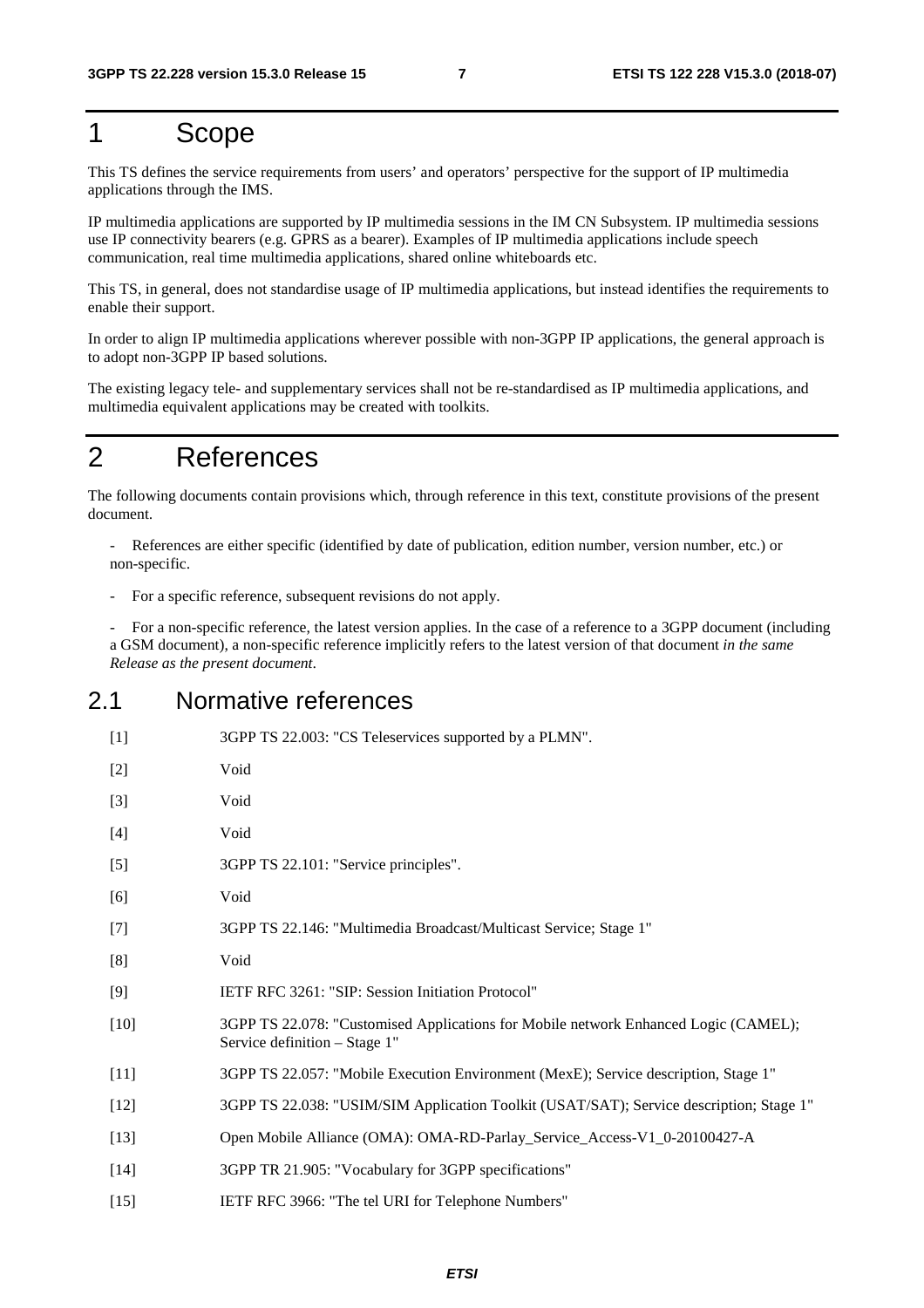- [16] 3GPP TS 22.240: "Stage 1 Service Requirement for the 3GPP Generic User Profile (GUP)"
- [17] ETSI ETS 300 284: "Integrated Services Digital Network (ISDN); User-to-User Signalling (UUS) supplementary service; Service description"
- [19] ETSI TS 102 424: "Telecommunications and Internet converged Services and Protocols for Advanced Networking (TISPAN); Requirements of the NGN network to support Emergency Communication from Citizen to Authority"
- [20] 3GPP TS 22.173: "Multimedia Telephony Service and supplementary services"
- [21] 3GPP TS 31.103: "Characteristics of the IP Multimedia Services Identity Module (ISIM) application".
- [22] IETF RFC 5039: "The Session Initiation Protocol (SIP) and Spam" <http://www.ietf.org/rfc/rfc5039.txt?number=5039>
- [23] IETF RFC 5631: "Session Initiation Protocol (SIP) Session Mobility" <http://www.ietf.org/rfc/rfc5631.txt?number=5631>
- [24] 3GPP TS 23.228: "IP Multimedia Subsystem (IMS); Stage 2".
- [25] 3GPP TS 22.081: "Line Identification supplementary services; Stage 1"
- [26] ITU-T Recommendation E.164: "The international public telecommunication numbering plan".
- [27] Void
- [28] Open Mobile Alliance (OMA): OMA-AD-Push-V2.3-20111122-A.pdf
- [29] IANA language (<http://www.iana.org/assignments/language-subtag-registry/>)
- [30] Void
- [31] Void
- [32] IETF RFC 7478: "Web Real-Time Communication Use-cases and Requirements" https://tools.ietf.org/html/rfc7478
- [33] 3GPP TS 22.519: "Business Communication Requirements"

#### 2.2 Informative references

- [18] GSMA PRD IR.34: "Inter-Service Provider IP Backbone Guidelines"
- [33] ETSI TR 180 003: "TISPAN; Technical Report on NGN National IP Interconnection"

### 3 Definitions and abbreviations

#### 3.1 Definitions

For the purposes of the present document, the terms and definitions given in TR 21.905 [14] and the following apply. A term defined in the present document takes precedence over the definition of the same term, if any, in TR 21.905 [14].

**Access independence:** the ability for the subscribers to access their IP Multimedia services over any access network capable of providing IP-connectivity, e.g. via:

- 3GPP accesses (e.g. E-UTRAN, UTRAN, GERAN)
- Non 3GPP accesses with specified interworking (e.g. WLAN with 3GPP interworking, DOCSIS<sup>®</sup>, WiMAX<sup>™</sup> and cdma2000® access)
- Other non 3GPP accesses that are not within the current scope of 3GPP (e.g. xDSL, PSTN, satellite, WLAN without 3GPP interworking)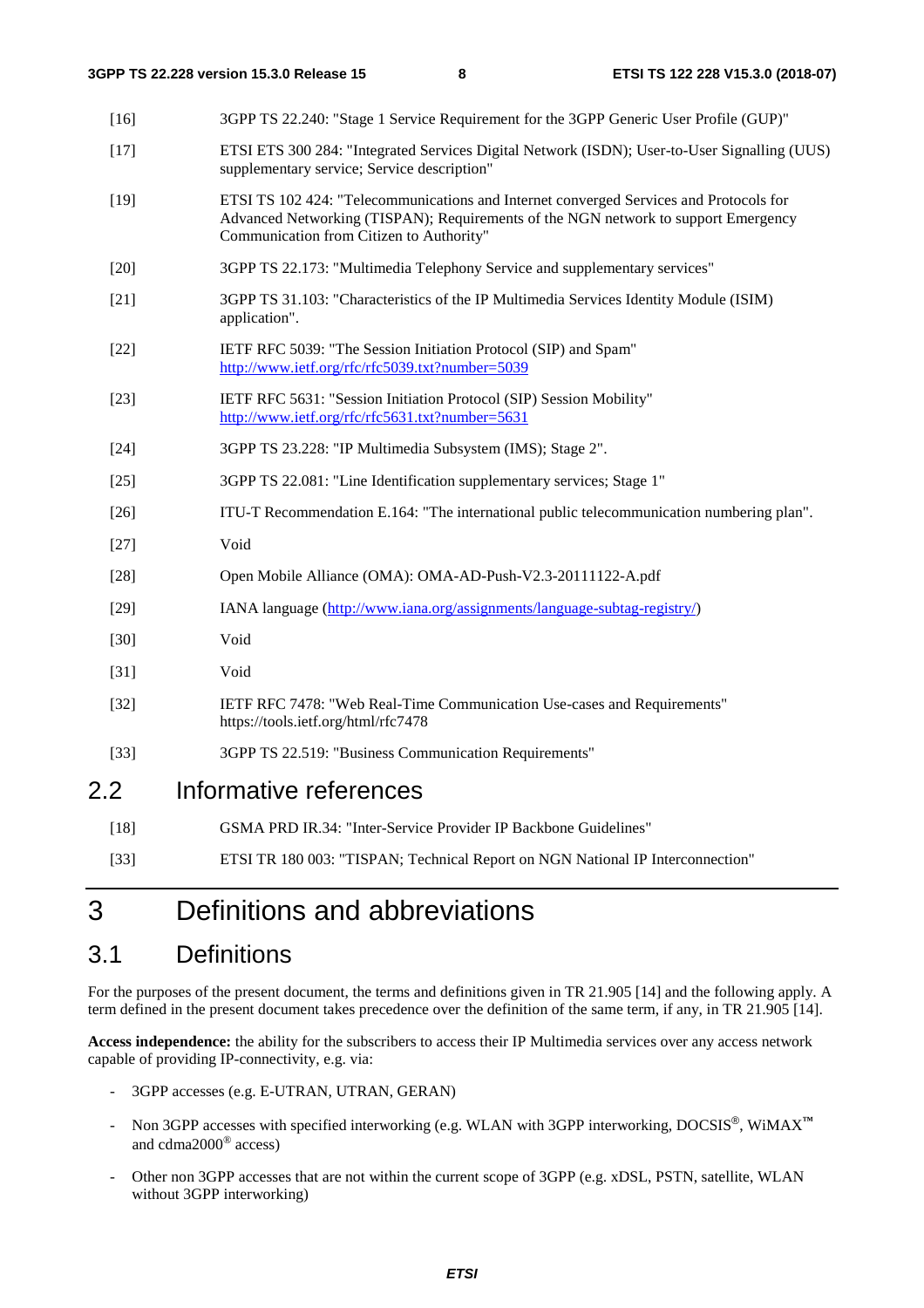**Conference:** An IP multimedia session with two or more participants. Each conference has a "conference focus". A conference can be uniquely identified by a user. Examples for a conference could be a Telepresence or a multimedia game, in which the conference focus is located in a game server.

**Telepresence:** A conference with interactive audio-visual communications experience between remote locations, where the users enjoy a strong sense of realism and presence between all participants by optimizing a variety of attributes such as audio and video quality, eye contact, body language, spatial audio, coordinated environments and natural image size.

**Telepresence System:** A set of functions, devices and network elements which are able to capture, deliver, manage and render multiple high quality interactive audio and video signals in a Telepresence conference. An appropriate number of devices (e.g. cameras, screens, loudspeakers, microphones, codecs) and environmental characteristics are used to establish Telepresence.

**Conference Focus:** The conference focus is an entity which has abilities to host conferences including their creation, maintenance, and manipulation of the media. A conference focus implements the conference policy (e.g. rules for talk burst control, assign priorities and participant's rights).

**Domain Name Owner**: The entity that is noted in the Internet (i.e. ICANN or one of its subsidiaries) as owning the Domain Name.

**IM CN subsystem:** (IP Multimedia CN subsystem) comprises of all CN elements for the provision of IP multimedia applications over IP multimedia sessions

**IMS Inter UE Transfer:** Transfer at the IMS-level of all or some of the media components of an IMS session between UEs under the control of the same end-user while maintaining service continuity.

**IMS Network-Independent Public User Identity (INIPUI)**: A Public User Identity in the form of a SIP URI where the Domain Name part is a Shared Domain Name.

**IMS Network-Independent Public User Identity (INIPUI) User:** An entity that is identified by an IMS Network-Independent Public User Identity.

**IMS Network-Independent Public User Identity (INIPUI) Host**: The entity that hosts and manages the INIPUIs.

**IMS Network-Independent Public User Identity (INIPUI) Registry**: An entity that provides mapping of IMS Network-Independent Public User Identities and IMS NNI-Routable Identifiers.

**IMS Network-Independent Public User Identity (INIPUI) Operator:** An IMS operator who provides IMS-based Services for a Shared Domain Name.

**IP multimedia application:** an application that handles one or more media types simultaneously such as speech, audio, video and data (e.g. chat text, shared whiteboard) in a synchronised way from the user's point of view. A multimedia application may involve multiple media streams of the same or different types multiple parties, multiple connections, and the addition or deletion of resources within a single IP multimedia session. A user may invoke concurrent IP multimedia applications in an IP multimedia session.

**IP multimedia service:** an IP multimedia service is the user experience provided by one or more IP multimedia applications.

**IP multimedia session:** an IP multimedia session is a set of multimedia senders and receivers and the data streams flowing from senders to receivers. IP multimedia sessions are supported by the IP multimedia CN Subsystem and are enabled by IP connectivity bearers (e.g. GPRS as a bearer). A user may invoke concurrent IP multimedia sessions.

**Personal mobility:** This is the mobility for those scenarios where the user changes the terminal used for network access at different locations. The ability of a user to access telecommunication services at any terminal on the basis of a personal identifier, and the capability of the network to provide those services delineated in the user's service profile.

#### *Source: ITU-T NGN Focus Group.*

NOTE: Personal mobility is sometimes referred to as User mobility. User mobility is defined as the user having the capability to be able to move to different physical locations and use a terminal. In today's world there are examples of this already implemented. For example a user can travel around the world and use the public fixed line telephone network to be able to receive either all of the services that they would receive from their home fixed line telephone, or a limited number of services. Primarily the minimum service is the ability to make a voice call. Likewise a user can connect to their email by making use of internet cafes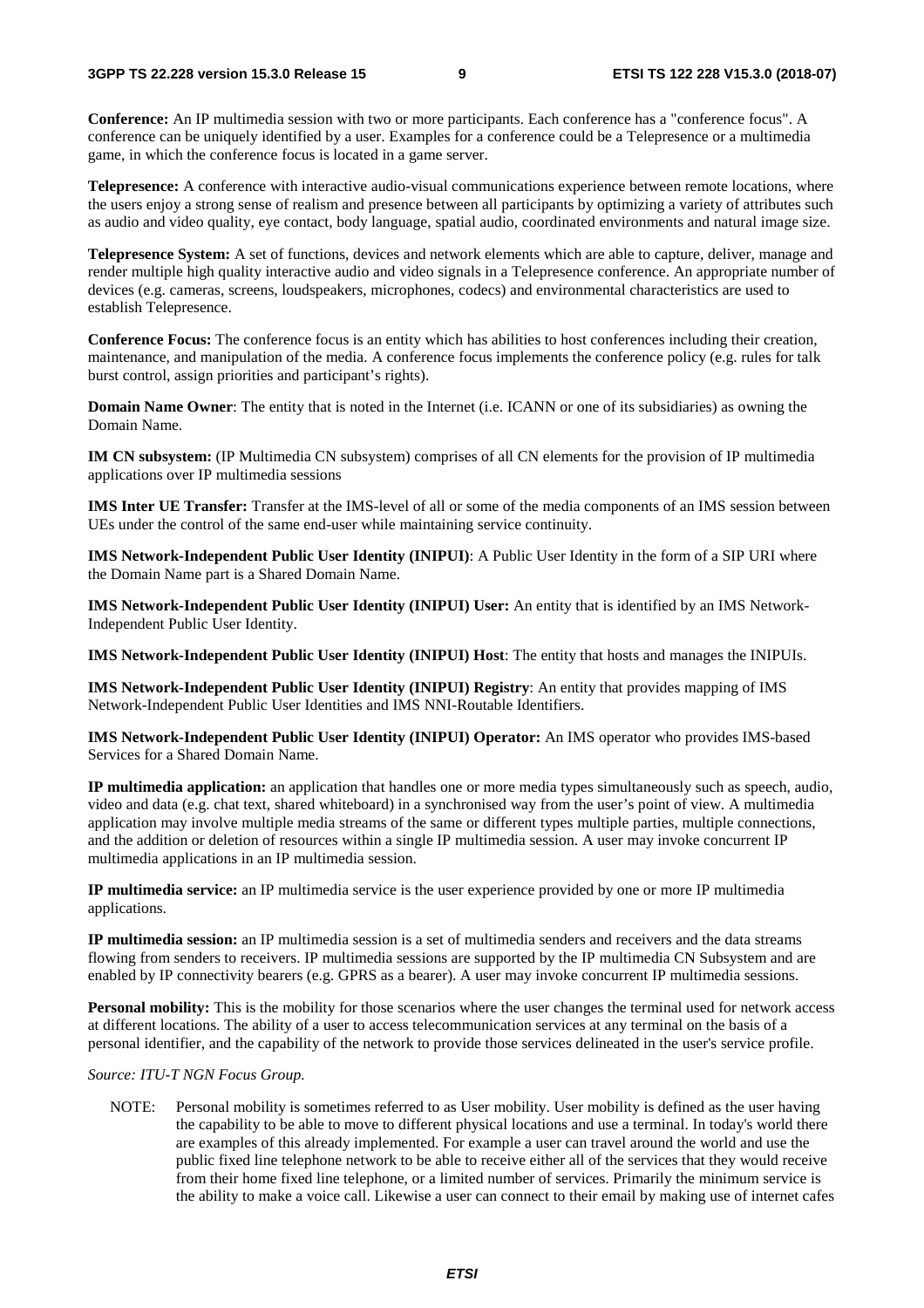etc. The similarity of both cases is that the user is being provided with a terminal/device to gain access to there service. As for identification, the user has no unique identity in terms of the access network.

**Shared Domain Name:** The domain name in the IMS Network-Independent Public User Identity, and which is served by multiple IMS Operators.

**Spoofed call:** A call where caller identity creation, modification or removal in call signalling results in an unauthorized or illegal use of this identity in the call., This typically occurs where the caller intends to defraud the called user or otherwise illegally obscure the real caller identity.

**Terminal Mobility:** This is mobility for those scenarios where the same terminal equipment is moving or is used at different locations. The ability of a terminal to access telecommunication services from different locations or while in motion, and the capability of the network to identify and locate that terminal.

*Source: ITU-T NGN Focus Group.* 

NOTE: Terminal Mobility is an extension of User Mobility, although it is possible to have Terminal Mobility without User Mobility. Terminal Mobility is defined as the terminal having the ability to be moved to different physical locations and provide the user access to their services by one or more different access methods.

**Unsolicited Communication:** Unsolicited Communication (UC) denotes bulk communication in IMS where the benefit is weighted in favour of the sender. In general the receiver(s) of UC do not wish to receive such communication. UC may comprise of, e.g., "SPam over IP Telephony (SPIT)" [22] or "SPam over IP Messaging (SPIM)".

**Web Real-Time Communications (WebRTC):** A set of browser extensions enabling web applications to define realtime services.

**WebRTC IMS client:** A WebRTC client that allows a user to access IMS services from a device that supports a WebRTC-capable browser.

Further definitions are given in 3GPP TR 21.905 [14].

#### 3.2 Abbreviations

For the purposes of the present document, the abbreviations given in TR 21.905 [14] and the following apply. An abbreviation defined in the present document takes precedence over the definition of the same abbreviation, if any, in TR 21.905 [14].

| $DOCSIS^{\circledR}$ | Data Over Cable Service Interface Specifications |
|----------------------|--------------------------------------------------|
| <b>INIPUI</b>        | IMS Network Independent Public User Identity     |
| <b>WebRTC</b>        | Web Real-Time Communications                     |
| $WiMAX^{TM}$         | Worldwide Interoperability for Microwave Access  |

Note: WiMAX<sup>™</sup> is a trademark of the WiMAX Forum DOCSIS® is registered trademark of Cable Television Laboratories, Inc. cdma2000® is a registered trademark of the Telecommunications Industry Association (TIA-USA)

### 4 Introduction

IP has opened up a whole range of communication applications, which may allow operators to develop totally new value added applications as well as to enhance their existing solutions. The open architecture and platforms supported by IP and operating systems may lead to applications and new opportunities that are more difficult to replicate using a standard switched centralised solution.

A complete solution for the support of IP multimedia applications (including voice communications) shall be available. The solution consists of UEs, GERAN or UTRAN radio access networks and GPRS evolved core network. One of the main objectives for 3GPP specifications is to ensure that the availability and behaviour of these IP applications when used via the 3GPP mobile access is at least as good as when used via other mobile access types.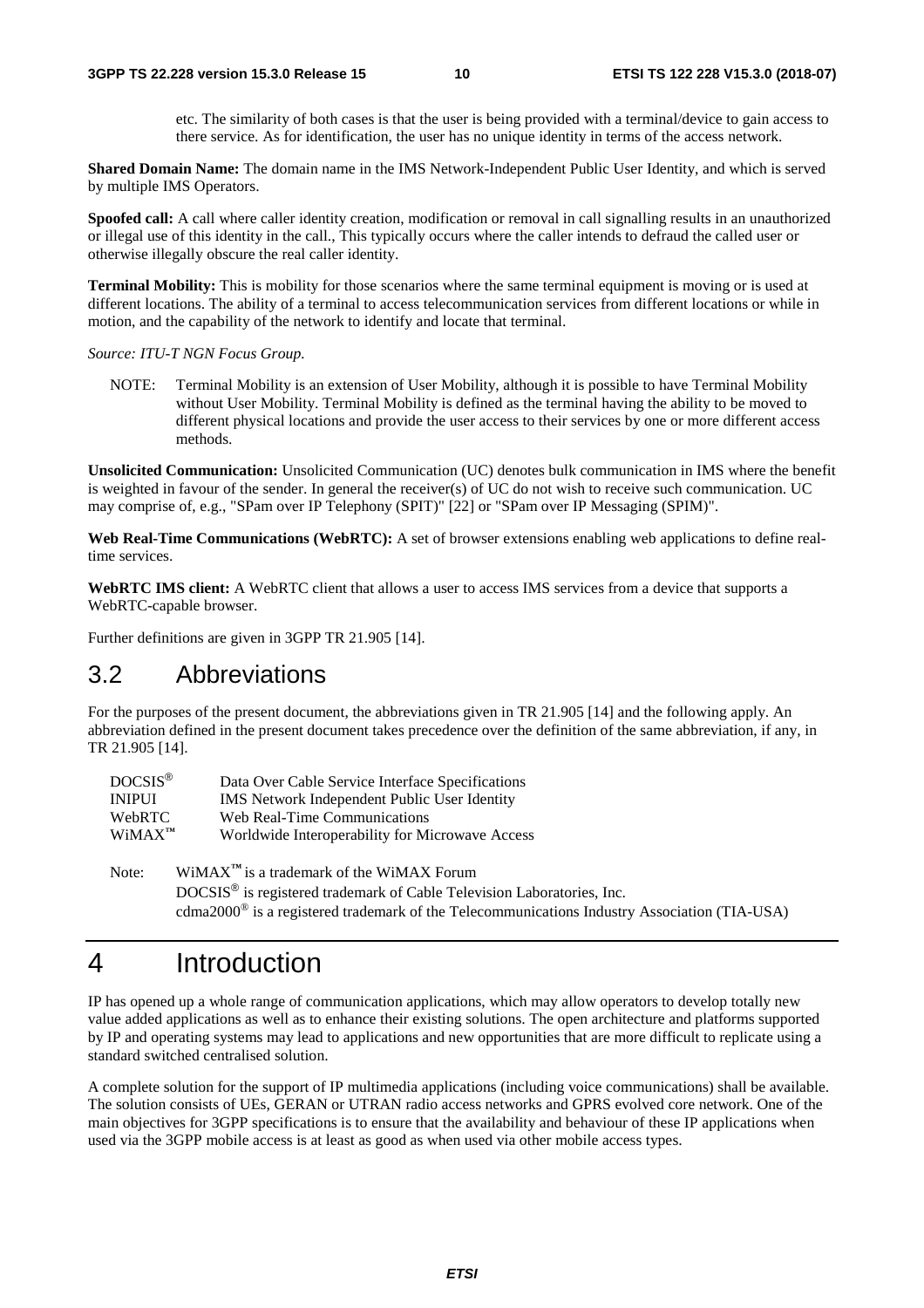# 5 High level requirements

Support for IP multimedia sessions shall be provided in a flexible manner to allow operators to differentiate their services in the market place as well customise them to meet specific user needs. This shall be provided by the use of service capabilities in both networks and terminals, including both Personal Mobility and Terminal Mobility, for the creation and support of IP multimedia applications.

The following high level requirements shall be supported for IP multimedia applications:

- Negotiable QoS for IP multimedia sessions both at the time of a session establishment as well as during the session by the operator and the user
- Negotiable QoS for individual media components in an IP multimedia session both at the time of establishing a media component as well as when the media component is active by the operator and the user
- End to end QoS for voice at least as good as that achieved by the circuit-switched wireless systems shall be enabled
- Support of roaming, negotiation between operators for QoS and for Service Capabilities is required. Such negotiation should be automated rather than manual, e.g., when another operator adds new service capabilities.
- Support of roaming and interconnection shall include the capability for media to be routed optimally between IMS operators, i.e. according to criteria set by the operators.
- Possibility for a network operator to implement IP Policy Control for IP multimedia applications.
- IP multimedia sessions shall be able to support a variety of different media types. A set of media types shall be identified to ensure interoperability (e.g. default codec selection and header compression).
- Within each IP multimedia session, one or more IP multimedia applications shall be supported. It shall be possible to support multiple IP multimedia applications to efficiently provide a coherent and consistent IP multimedia service experience. Such support involves identifying which applications are invoked per subscriber, understanding the appropriate order of the set of applications, and resolving application interactions during the session.
- The possibility for IP multimedia applications to be provided without a reduction in privacy, security, or authentication compared to corresponding packet switched and circuit switched services.
- IMS shall be capable to provide transcoding (at least for voice sessions) where needed when two UEs do not support a common codec.
- Interconnection between two IMS domains shall be supported.

Note: see also Section 10

- Roaming shall be supported enabling users to access IP multimedia services provisioned by the:
	- Home Environment
	- Serving Network
- The principle of access independence shall be supported. It is desirable that an operator should be able to offer services to their subscribers regardless of how they obtain an IP connection (e.g. E-UTRAN, UTRAN, GERAN, fixed lines, LAN, DOCSIS®, WiMAX**™** and cdma2000® access).
- Note: Access independence principle can only be ensured by 3GPP for the access technologies 3GPP has defined or has defined specific interworking.
- It shall be possible for the users to access IM CN via an IP connection (e.g. GPRS, fixed lines, LAN) with Network Address Translation (NAT) deployed.
- IM CN should provide support for the users to access IM CN through a Firewall (FW) with configuration restrictions (e.g. only HTTP allowed, port range limitation) deployed outside operators' domain.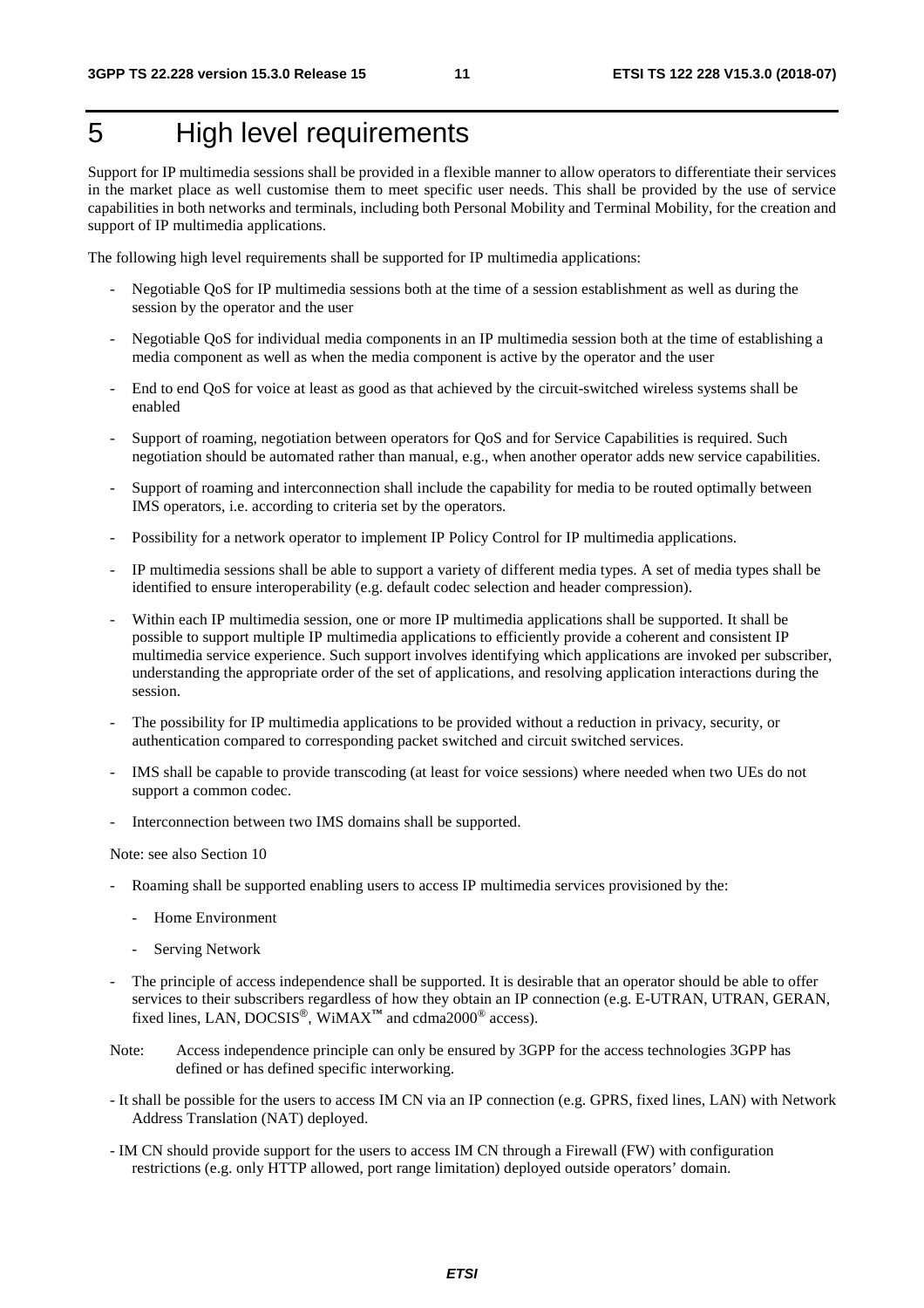- It shall be possible to support session-related internet applications that have been developed outside the 3GPP community.
- It shall be possible to limit the view of an operator's network topology to authorised entities.
- It shall be possible to support the multiple UEs associated with a single IMS service subscription. It shall be possible to share one Public User Identity between multiple UEs. It shall also be possible to identify the individual UEs with separate Public User Identities. IMS shall be able to route sessions towards the identified UE(s), e.g. based on UE capability, User preference and/or Network preferences.
- It shall be possible for a service to identify and interact with a specific UE even when multiple UEs share the same single Public User Identity. A UE shall be capable to identify and interact with a specific UE even when multiple UEs share the same single Public User Identity, except when the UE supports only limited capabilities and thus is unable to become engaged in a service that requires such functionality. Examples include a telemetryonly capable UE that only supports the capabilities for point-to-point communication.
- The IMS shall support a mechanism to provide configuration parameters and obtain operational status of the UE. This includes the ability to provide software upgrade, service configuration, and collect operational status. According to operator policies this information may be provided to applications.
- The IMS shall be capable to access user location information, whether the user is roaming or not. According to operator policies this information may be provided to applications.
- Where required (e.g. by regulation) the IMS shall provide the capability for the user to indicate to the network that a communication is malicious.

Note: see also MCID in [20].

Where required (e.g. by regulation) the IMS shall provide the capability for the network, on behalf of the user, to reject incoming communications from users who have restricted the presentation of their originating identity.

Note: see also ACR in [20].

- The IMS shall support the capability of enabling early media for an IMS multimedia session. The capability for such early media shall be applied towards both calling and called user.
- Note: Early media refers to media (e.g., audio and video) that is exchanged before a particular session is accepted by the called user.
- The IMS shall have mechanisms available to control overload that:
	- 1) automatically maximize effective throughput (i.e. admitted service requests/sec) at an overloaded resource.
	- 2) achieve this throughout the duration of an overload event, and irrespective of the overloaded resource's capacity or of the number of sources of overload;
	- 3) are configurable by the service provider so that, under processing overload, a high proportion of response times at overloaded resources are low enough so as not to cause customers to prematurely abandon service requests;
	- 4) should be possible to be applied within a service provider's IMS, and between different service providers' IMSs;
	- 5) should be possible to be applied within an IMS subsystem and between different IMS subsystems.
- NOTE: As a general rule, an IMS's call, session and command processing resources can experience prolonged processing overload under the appropriate circumstances (e.g. partial, or full, server failure, high rates of incoming service requests). Consequently, it needs to be equipped with some form of overload detection and control (including expansive controls such as load balancing and resource replication), in order to keep response times just low enough under such processing overload to preclude customers abandoning their service requests prematurely.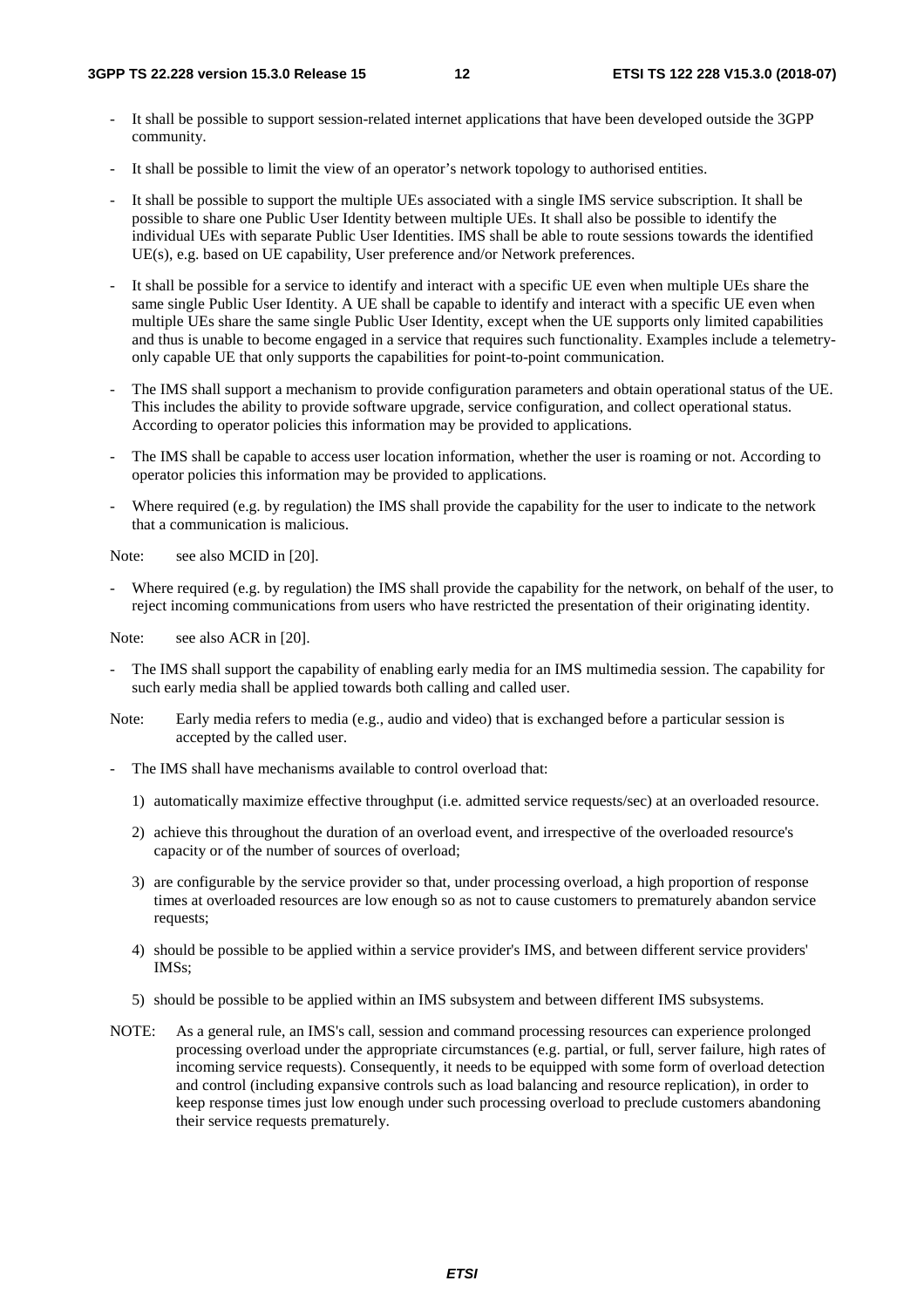# 6 Standardised service capability approach

IP multimedia applications shall, as a principle, not be standardised, allowing operator specific variations. It shall be possible to enable rapid service creation and deployment using service capabilities.

It is important that commercially available IP multimedia applications are supported. In general compatibility shall be with these IP multimedia applications instead of building 3GPP-specific solutions.

The following options shall be available in the 3GPP standards to enable service delivery:

- an architectural framework shall be created that enables maximum flexibility in the end user device and network servers, similar in concept to that used in the Internet.

This framework shall enable an operator to efficiently deploy IP multimedia applications in a network-agnostic manner without having to wait for these applications or additional enabling technology, to be standardised in 3GPP.

service capabilities (enhanced to control IP multimedia applications), which will allow IP multimedia applications to be deployed in a vendor independent manner

CAMEL [10], MExE [11], SAT [12] and OSA [13], should be improved to support IP multimedia applications, e.g. additions to APIs, service capability features, service capability servers, user profile etc.

- the IM CN Subsystem user related data to be stored in a standardised format and to be managed and accessed using standardised mechanisms of the 3GPP Generic User Profile (GUP) [16].
- mechanisms which allow the network or the application to understand the limitations of the mobile and thereby take appropriate actions.
- Note: There is a concern that with a large variety of toolkits to create applications, service interworking between terminals and networks may be compromised and needs to be addressed.

# 7 User service requirements

IP multimedia sessions provide the ability for users to invoke IP multimedia applications to send and receive (where applicable) voice and data communications, even when roaming. This includes interworking with existing voice and data networks for both fixed (e.g. PSTN, ISDN, internet etc.) and mobile users.

The IM CN subsystem shall support interworking with existing fixed and mobile voice and IP data networks, including PSTN, ISDN, Mobile and Internet.

It shall be possible to have basic voice calls between IMS users and users in CS domain/PSTN-style networks. When an IM session originates or terminates in a CS telephony call, the experience of the CS telephony network user should not substantially differ from that of a call between two CS telephony network users in terms of aspects such as the delay to set-up communications and the total permissible delay in transporting speech between the end users. The IM CN subsystem does not necessarily have to support all services offered by the CS telephony network.

### 7.1 Identifying IP multimedia application subscriptions

There is no requirement to support standardised subscription mechanisms for IP multimedia applications.

IP multimedia applications may require to be provisioned and configured by users and operators. Since the source and variety of IP multimedia applications may not be standardised, the specific feature codes to provision, enable and configure IP multimedia applications may not be standardised either. .

Note: The standardised service capabilities, personalised Internet web pages and evolving IP mechanisms may be used to allow user (self) provisioning, configuration and enabling of IP multimedia applications.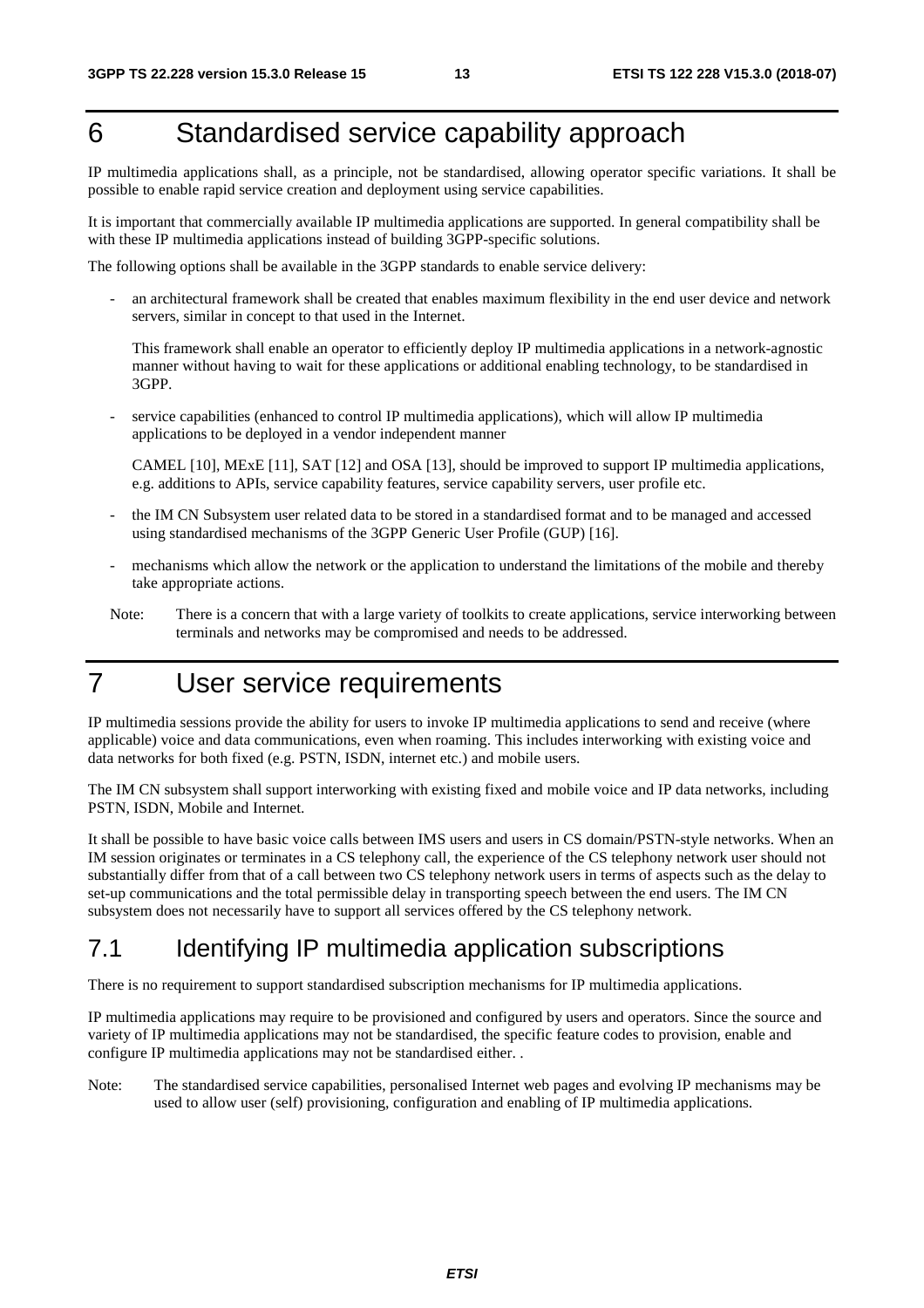### 7.2 Access to the IM CN subsystem

#### 7.2.0 General

IMS, complying with the principle of access independence, supports IP multimedia applications via IP multimedia sessions over a multitude of IP Connectivity Access Networks. These include e.g. E-UTRAN, UTRAN, GERAN, fixed line, I-WLAN, DOCSIS®, WiMAX**™**, cdma2000®, and DVB-RCS2 access.

#### 7.2.1 Access control

The IM CN subsystem shall be able to verify at any time that the user is entitled to use the resources of the IM CN subsystem.

#### 7.2.2 IMS Registration and De-registration

In order to be able to access services from the IM CN Subsystem a UE shall register on the IM CN Subsystem.

- A UE that supports IMS shall be able to register on the IM CN Subsystem.
- A UE may support automated IMS registration, e.g. when gaining access to the PS domain.
- For fixed line, the IM CN subsystem shall support control of UE registration based on network information which is related to UE location (e.g. IP address, DSLAM information, etc). The registration control shall be based on subscription information which indicates whether registration control applies and to which location registrations are to be restricted.
- A UE that supports IMS shall be able to de-register from the IM CN Subsystem.
- The network operator shall be able to de-register a UE from the IM CN Subsystem.

### 7.3 Capability negotiation

The IMS shall provide the capability for IP multimedia applications (whether it is an application of a user or the network) to negotiate their capabilities to identify and select the available media components, QoS etc. of IP multimedia sessions. It shall be possible for the capability negotiation to take place on invocation, acceptance and during an IP multimedia session (e.g. following a change in UE capabilities, change in media types etc.). Capability negotiation may be initiated by the user, operator or an application on behalf of them.

In order to support the user's preferences for IP multimedia applications, the capability negotiation shall take into account the information in the user profile whenever applicable. This includes the capability to route the IP multimedia session to a specific UE, when multiple UEs share the same IMS service subscription. In the Telepresence case, this may also include the UE capability for handling media, e.g. UE profile (screen size, number of screens and cameras, etc.). The IMS shall provide the capability for IP multimedia applications to exchange information about negotiated media components so that a sending system, receiving system, or intermediate system can make decisions about transmitting, selecting, and rendering media streams (e.g., decide which video stream is to be displayed on the left screen or how audio stream is to be rendered on the loudspeaker to maintain the spatial effect if multiple media streams are exchanged).

### 7.4 Redirecting of IP Multimedia sessions

The IMS shall support the capability for the user, or the network on behalf of the user, to identify an alternative destination for an IP multimedia session or individual media of an IP multimedia session. Redirection to alternative destinations may be initiated by the sending party, receiving party or the network on their behalf. It shall be possible for redirection to be initiated at various stages of an IP Multimedia session. For example:

- Prior to the set up of an IP Multimedia session
- During the initial request for an IP Multimedia session
- During the establishment of an IP Multimedia session
- While the IP Multimedia session is ongoing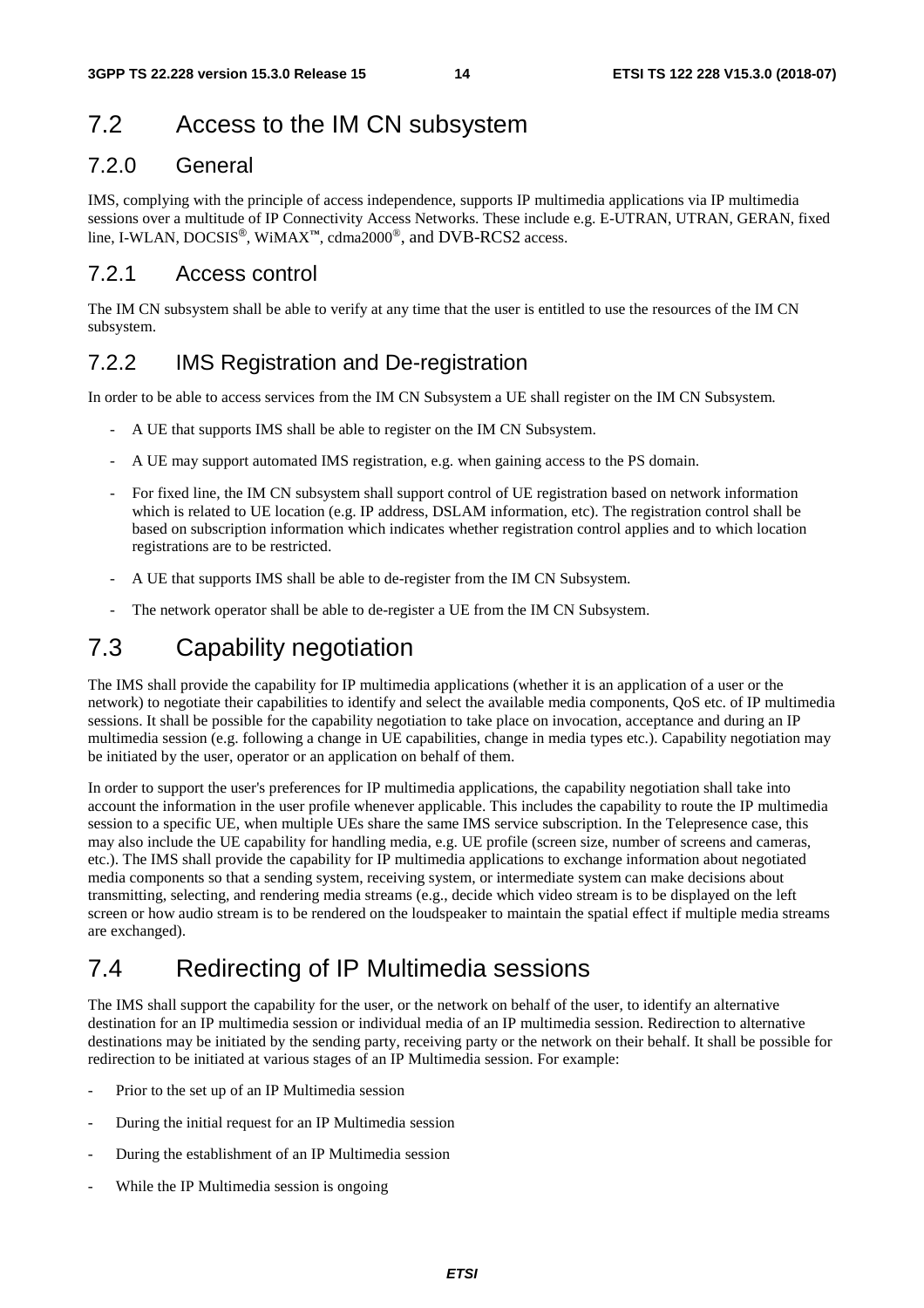Redirection can be applied for all Multimedia sessions unconditionally or it can be caused by any of a set list of events or conditions. Typical causes could be:

- Identity of the caller
- Location or presence of the calling or called party
- If the called party is already in a session
- If the called party is unreachable or unavailable in some other way
- If the called party does not respond
- After a specified alerting interval
- User's preference on routing for specific IP Multimedia session based on the capabilities of multiple UEs sharing the same IMS service subscription.
- Time of day.

There are other causes that could be applied that do not require standardisation.

### 7.5 Invoking an IP multimedia session

#### 7.5.0 General

The user shall be able to invoke one or more IP multimedia sessions. The user shall also be able to activate concurrent IP multimedia applications within each IP multimedia session.

#### 7.5.1 Identification and addressing

Subscribers within the IMS shall be identifiable in originating and terminating sessions by means of one or multiple Public User Identities. The Public User Identity shall:

- be able to be assigned to more than one Private User Identity;
- be administered by the network operator and not be changeable by the user; and
- be globally reachable.

The Private User Identity shall be able to be assigned to more than one Public User Identity.

Both telecommunication numbering and Internet addressing schemes shall be supported as Public User Identities.

The Public User Identity shall utilise either the SIP URI scheme (as defined in IETF RFC 3261 [9]) or the Tel URI scheme (as defined in IETF RFC 3966 [15]).

Both SIP URIs and Tel URIs can be used to convey E.164 [26] numbers;

The network operator shall be able to use in the Public User Identity either the same E.164 [26] number used for CS speech telephony (TS11 [1]) or a different E.164 number.

Both telecom and internet numbering and addressing schemes shall be supported as public identities. IP multimedia communication establishment (both originating and terminating) depending on originator shall be able to be based on E.164/TELURI (e.g. tel:+4412345678) [15]or SIP URI (sip:my.name@company.org) [9]. It shall be possible to assign several public identities for one subscription.

Whilst not required for routing between terminals within the IMS, it should be possible for the IMS network to:

recognise and treat URIs, containing 'IM' or 'Pres' prefixes, received from other networks supporting such prefixes; and

insert an 'IM', 'Pres' or 'mailto' prefix to an outgoing URI to enable routing to the correct addressee in external networks supporting such prefixes.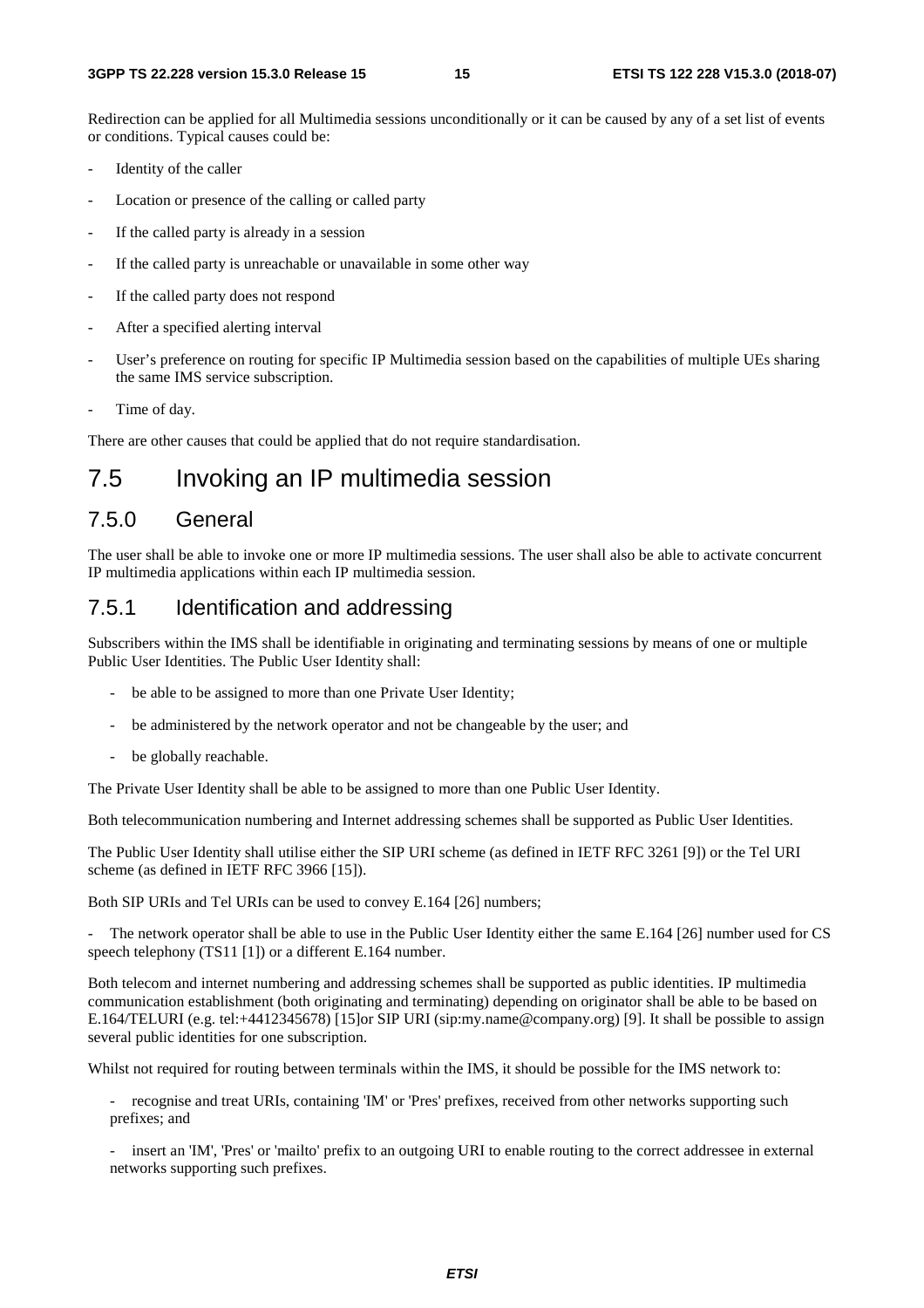It shall be possible for the network operator to guarantee the authenticity of a Public User Identity presented for an incoming session to a user where the communication is wholly across trusted networks.

Note 4: This is equivalent to the calling line presentation services CLIP [25] in the telephony networks.

A terminating IMS entity may receive the original destination identity provided by the originating entity.

Note 5: This enables the address originally input by the subscriber to be available at the destination even when it has been translated e.g. from a free phone or premium rate service identifier.

#### 7.5.2 Negotiation at IM session invocation

It shall be possible for the capability negotiation to take place at the time of the IP multimedia session invocation. Refer to clause 7.3 for further details on capability negotiation on IP multimedia session invocation.

A UE should support negotiation of the user's desired language(s) (as defined in IANA [29]) and modalities for spoken, signed and written languages.

The system should be able to negotiate the user's desired language(s) and modalities, per media stream and/or session, in order of preference.

A service provider shall be able to pass language and modality information between the endpoints. With respect to the language and modality information, there are no other service provider actions required.

#### 7.5.3 Emergency communications

The requirements for Emergency communications are contained in [5] for PLMN specified by 3GPP and in [19] for NGN broadband accesses.

#### 7.5.4 Information of a Called Party

A calling party (A) shall be able to request information regarding

- whether the called party  $(B)$  is a premium rate number or international number,
- the HPLMN of the called party  $(B)$ .

Based on the information, the calling party (A) could exercise the option of either continuing or terminating the call.

The HPLMN of the calling party (A) shall be able to provide information to a calling party (A) regarding

- whether the called party (B) is a premium rate number or international number,
- the HPLMN of the called party (B). In case of INIPUI, the HPLMN of the calling party (A) shall be able to retrieve the information about the HPLMN of the called party (B).

Based on the information provided, the calling party (A) could exercise the option of either continuing or terminating the call.

#### 7.5.5 IMS Network-Independent Public User Identities (INIPUI)

The following requirements apply for IMS Network-Independent Public User Identities:

- Multiple INIPUI Operators shall be able to associate SIP URIs of type "sip:user@domain" (also known as "alphanumeric SIP URIs") that share a single domain name.
- An INIPUI Operator shall be able to associate a SIP URI scheme for a domain name that has other URI schemes from different service providers.
- Note 1: This allows customers who use an INIPUI Operator in one geographic region to use another INIPUI Operator in another region without affecting the domain name used (which may be part of a corporate branding), as well as choose a different service provider for different service offerings e.g. different IMS operator compared to their email provider.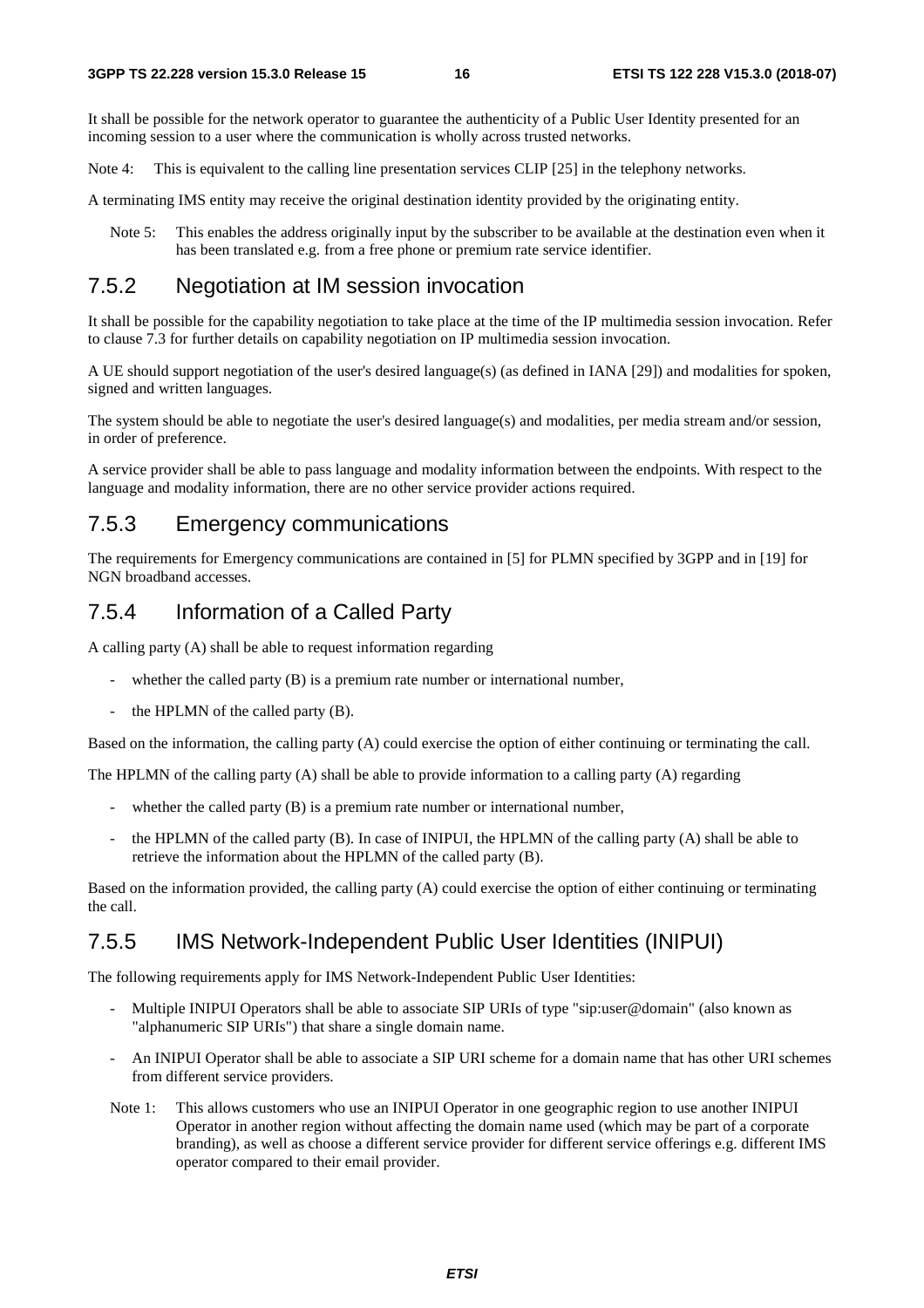- Note 2: Provisioning of the INIPUI Registry for a particular Shared Domain Name is done by a single entity, the INIPUI Host. This ensures the uniqueness of the username, when assigned by different INIPUI operators, within a Shared Domain Name. The INIPUI Host also needs to ensure each INIPUI provisioned in the INIPUI Registry is authorised by the Domain Name Owner.
- The IMS shall support a mechanism for an INIPUI User to be globally reachable by any subscriber, regardless of whether the originating operator supports INIPUI. In addition, an IMS operator that is serving inbound roaming INIPUI Users shall not be required to support any additional configuration on top of what already exists.
- The IMS shall support the use of INIPUI as an IMS identity between the calling User and their INIPUI Operator.
- The use of INIPUI shall be transparent to the UE and therefore INIPUIs shall be usable by pre-Release 11 UEs, subject to the UE support of alphanumeric SIP URI.
- When the user enters the INIPUI of the called party, the UE shall display the INIPUI that was entered, subject to the UE display capability. In case of Terminating Identification Presentation (TIP), the INIPUI of the terminating party shall be displayed according to the requirements in TS 22.173 [20].
- The IMS shall support passing of an INIPUI of the originating user and the INIPUI shall be displayed as CLI to the called party, subject to the UE display capability.
- An originating operator shall be able to request an INIPUI address resolution to be performed by an intermediate network and to receive the result of the INIPUI address resolution from that intermediate network prior to routing the session.
- An intermediate network shall be able to service INIPUI address resolutions received from an originating operator by querying the INIPUI Registry. The intermediate network shall then be able to provide the resolved INIPUI address to the originating operator.
- Note: The above two requirements allow the originating operator to decide how to route the session (e.g. itself or via an intermediate network).
- An entity accessing an INIPUI Registry to resolve an INIPUI shall provide the INIPUI Registry with the identity of the operator that is the source of the query in addition to its own identity. An entity accessing an INIPUI Registry for provisioning purposes shall provide the INIPUI Registry with its own identity.

The above may be subject to regulatory requirements.

#### 7.5.6 Void

### 7.6 Handling of an incoming session (by the terminating entity)

#### 7.6.1 Automatic re-routing

IMS shall provide the capability to handle communications rejected (e.g. due to unavailability of PSTN/ISDN resources) using re-routing.

#### 7.6.2 Presentation of session originator identity

The IMS shall present the identity of the session originator (see 7.5.1). The network shall suppress the presentation of the identity when requested by the session originator.

Operator policies (e.g. requirements for support of emergency communications) may over-ride the user request for suppression.

The results of any spoofed call detection which is applied to the session originator identity by the terminating IMS, shall be presented to the user based on operator policies. This spoofed call detection results presentation may be independent of the suppression of session originator identity presentation.

#### 7.6.3 Negotiation of an incoming session

Interaction with the user profile shall be supported, and additionally direct interaction with the user may be required. Refer to clause 7.3 for further details on capability negotiation on an incoming IP multimedia session.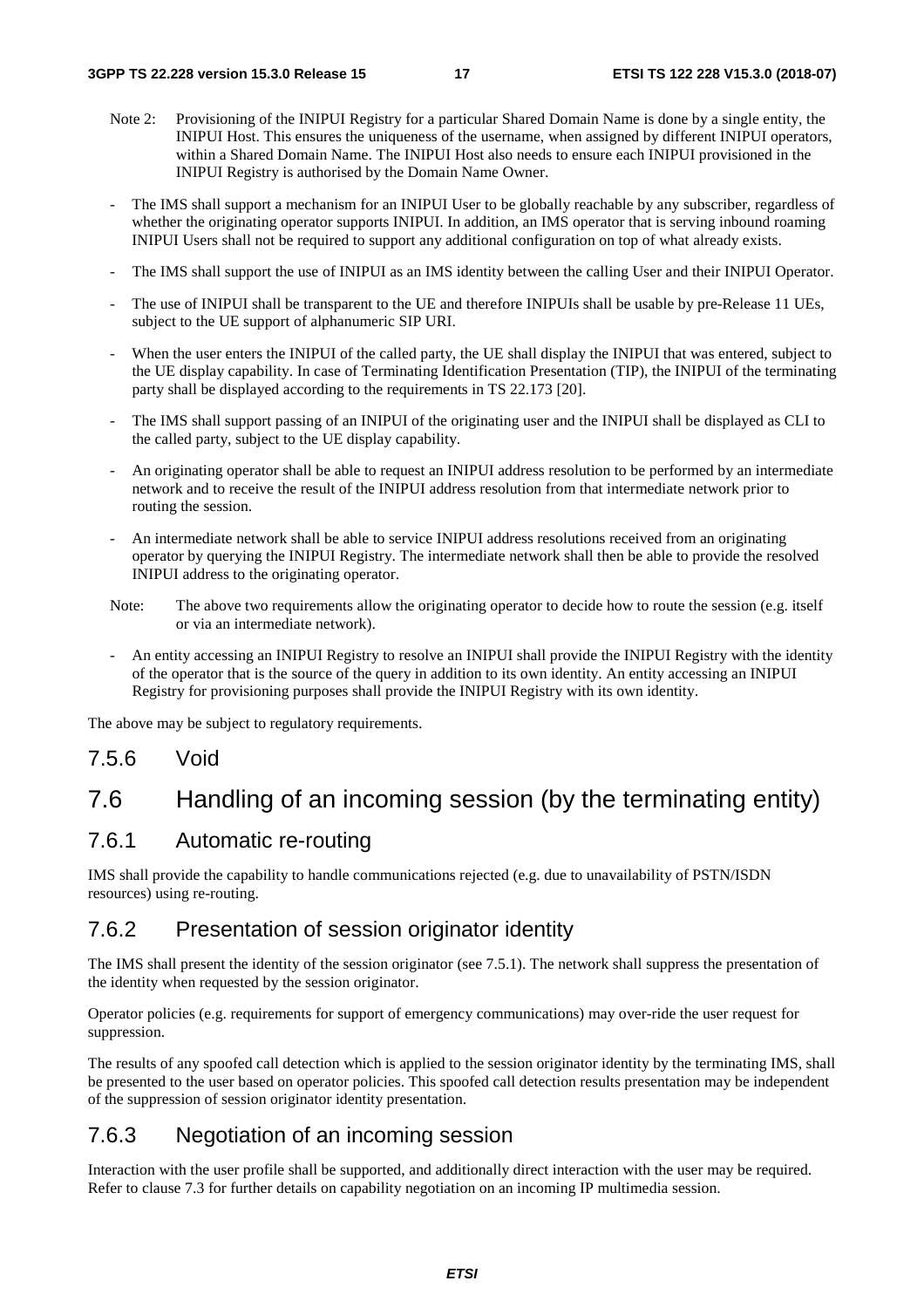#### 7.6.4 Accepting or rejecting an incoming session

It shall be possible for the user to either accept, reject, ignore or re-direct an incoming IP multimedia session. Further, it shall also be possible for the user to accept only a subset of the offered media, not have any of the media offered to him at all etc.

#### 7.6.5 Handling of an incoming session addressed to an unallocated identity

In case of an incoming session addressed to an identity administered by the operator but not allocated to a user or a service, the IMS shall be able to reject, re-route or trigger service logic to that incoming session.

#### 7.6.6 Differentiated paging for voice over E-UTRAN termination attempts

More efficient radio resource usage can be achieved by using a more aggressive paging profile for voice over E-UTRAN services than for other services using the IMS signaling bearer, requiring a distinction to be made between voice over E-UTRAN and non-voice over E-UTRAN traffic.

As a network option, the IMS shall support a mechanism to enable a different paging policy for voice over E-UTRAN vs non-voice over E-UTRAN services in EPC access.

### 7.7 Handling of an ongoing session

#### 7.7.1 User modification of media in an ongoing session

The user shall be able to negotiate the addition or deletion of media components of IP multimedia applications during an IP multimedia session. Refer to clause 7.3 for further details on capability negotiation during an IP multimedia session.

#### 7.7.2 Suspending and resuming of an ongoing session

It shall be possible for the user to suspend an IP multimedia session, and resume that IP multimedia session at a later time.

#### 7.7.3 Presentation of identity of connected-to party of a session

It shall be possible to present to the originator of a session the identity of the party to which she is connected (see 7.5.1).

However, the connected-to party shall be able to request that her identity is not revealed to the originator of the session.

Operator policies (e.g. requirements for support of emergency communications) may over-ride the user request for suppression.

### 7.8 Ending a session

The user shall be able to end an IP multimedia session at any time during the session. The network may end an IP multimedia session at any time during the session (e.g. in failure conditions).

7.9 Void

### 7.10 Handling of conferences

#### 7.10.1 General

Conferences allow users participating in the conference to communicate with all other participants simultaneously. A conference has a "conference focus" that controls the conference.

Note: A user participating in the conference, depending on the conference policy, might be allowed to communicate with the focus e.g. to request invitation of another user into the conference.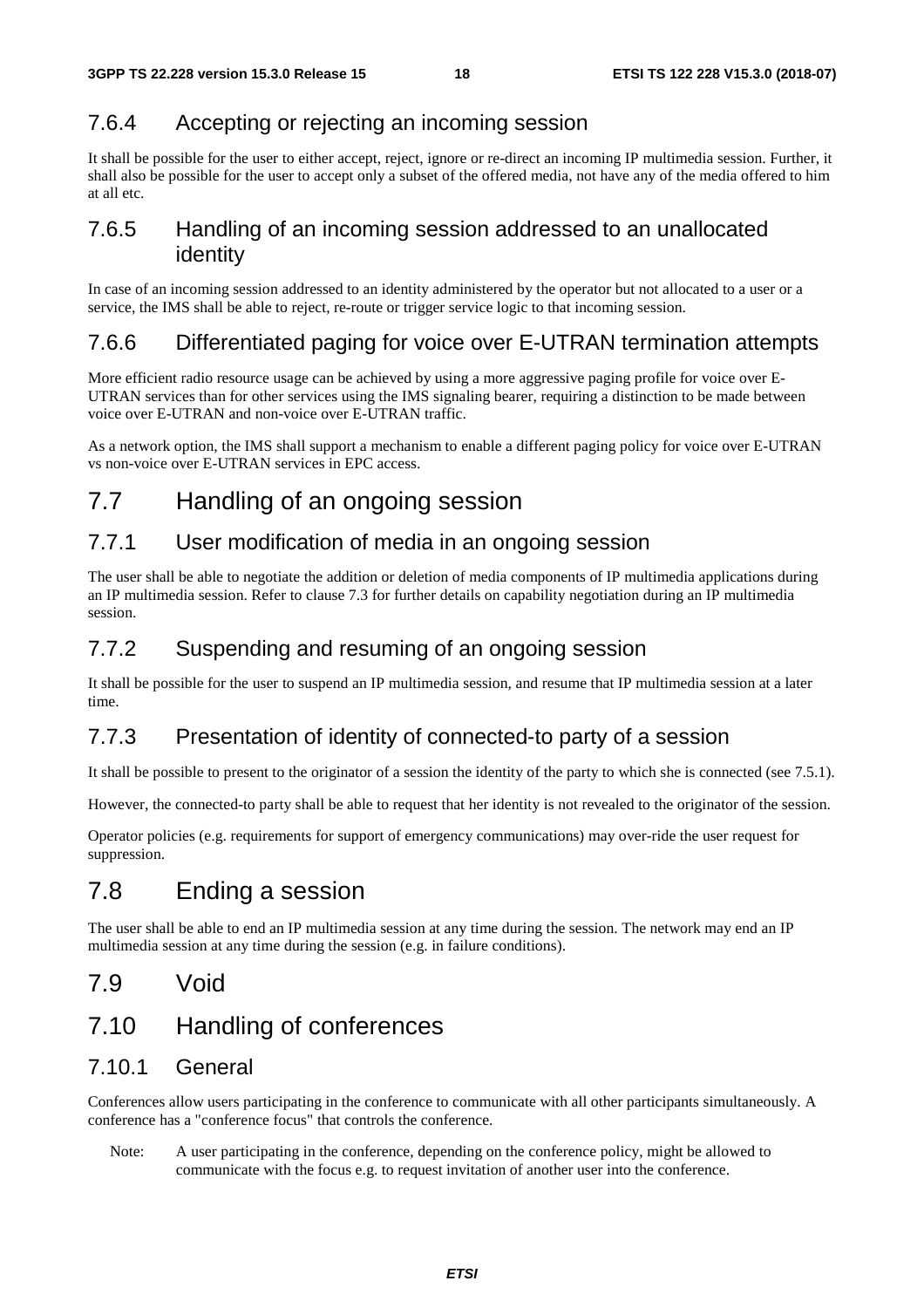#### 7.10.2 User requirements

#### 7.10.2.1 General

The following minimum user requirements for conferences exist:

- A user shall be able to request the creation of a conference.
- A user shall be able to request to join an existing conference.
- A user participating in the conference shall be able to request modification of the conference (e.g. add/remove media, manipulation of data streams, add/remove participants) depending on the conference policy.
- A user participating in the conference shall be able to request termination of the conference, depending on the conference policy.
- A user participating in the conference shall be able to receive information from the conference focus (e.g. participants in conference, participants joining or leaving the conference)
- A user participating in the conference shall be able to transfer the invited participants to other focus aware conference user(s) prior to leaving the conference if that user has invited participants to the conference.
- When a user attempts to join a conference the system shall be able to check that the user is authorized to attend.

#### 7.10.2.2 Telepresence

In addition to the requirements in clause 7.10.2.1, the following apply for Telepresence:

- A user participating in a Telepresence session shall be able to indicate which source to receive from a list of sources (e.g. a user may want the media from camera x, or might want the source chosen by a Voice Activity Detection system). This may occur during session establishment, or at any time during the session.
- A user participating in a Telepresence session shall be able to choose the way received media is composed (e.g. a user may choose a specific camera from the far end, or may want the media to be shown as Picture in Picture).
- A user participating in a Telepresence session shall be able to communicate with others using different types of UEs in the same Telepresence session (e.g. mobile phone, laptop/pc, conference room with a different number of cameras and displays).
- A designated user participating in a Telepresence session shall be able to manage the Telepresence session (e.g. launch a session, manage floor control, etc).
- A user participating in a Telepresence session shall be able to engage in presenting (e.g. slide or media sharing) in real-time.
- A user shall be able to participate in a Telepresence session from a voice only device.
- A user participating in a Telepresence session shall be able to have the same experience whether the Telepresence session is in the same operator network or across networks belonging to different operators.
- A user on network operator A shall be able to participate in the Telepresence session initiated by a user on an enterprise network or a user on network operator B.
- A user on network operator A shall be able to initiate a Telepresence session with other participants from an enterprise network or network operator B.

#### 7.10.3 Network-based Conference Focus

For the case where the "conference focus" is based in the network, the following requirements apply:

- The home network shall be able to provide the "conference focus".
- The visited network shall be able to provide the "conference focus", controlled by the home network, and subject to roaming agreements.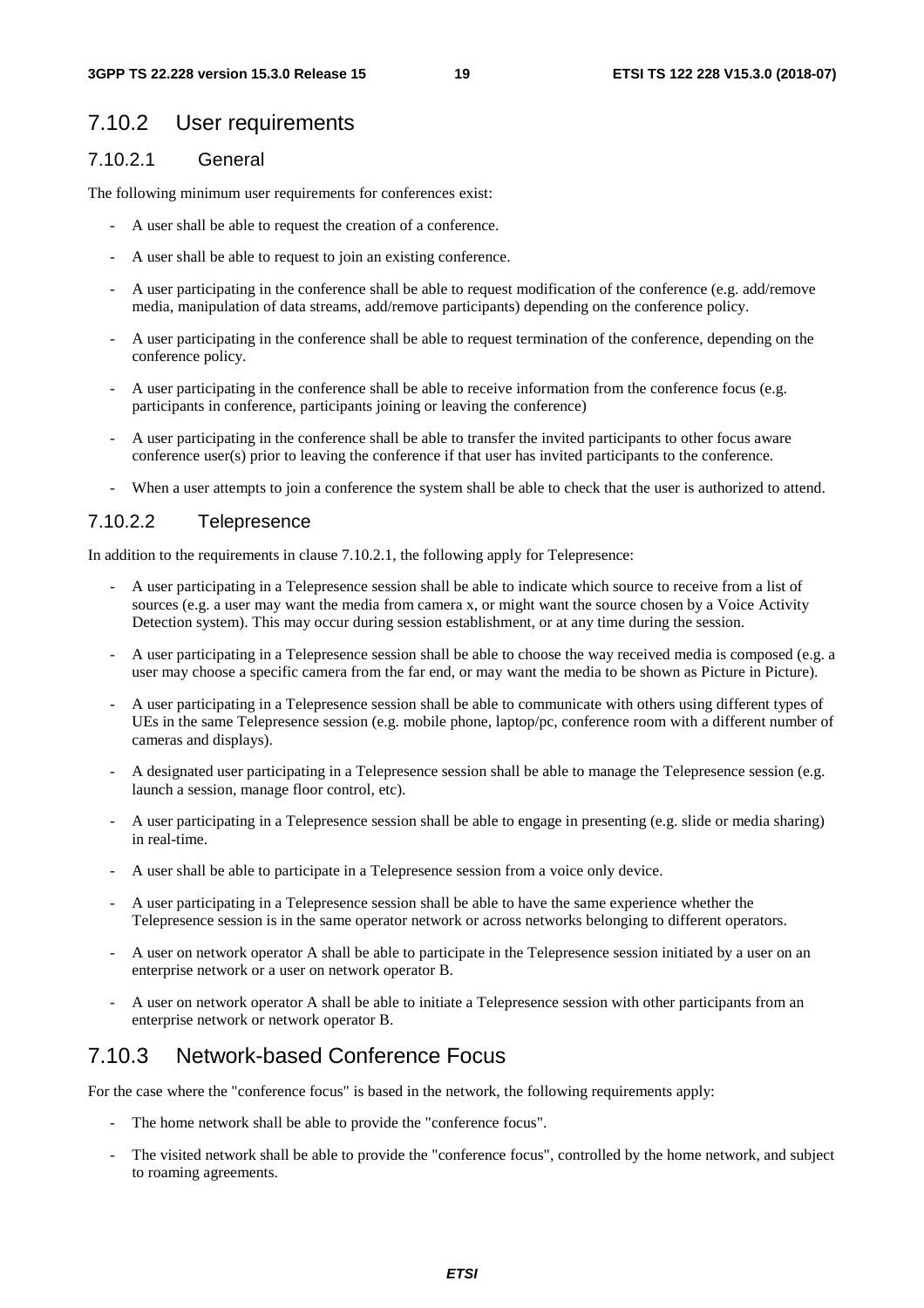## 7.11 Handling of multicast services

Multicast services allow IMS users and service providers to send multimedia to a group of IMS users simultaneously in an unidirectional way of communication. The underlying network may be able to support mechanisms that optimize the delivery of multimedia to the individual members of that group (e.g. MBMS [7])

- Note: an example for applicability of multicast services could be the IMS based "Push to talk over Cellular" service, that is being standardised by OMA.
- An IMS application located on an application server in the network shall be able to request that multimedia is sent to a group of IMS users, which are specified by this request.
- Depending on the capabilities of the underlying network IMS shall be able to use optimized mechanisms of the network (e.g. multicast capabilities such as MBMS [7]) for the delivery of multimedia to the group of IMS users.

### 7.12 Support for Local Numbers in the IMS

A number or short code originating from a UE may correspond to a local number based on HPLMN/VPLMN's numbering plan, a service number in the HPLMN/VPLMN, or a private numbering plan.

A number or short code may have a local context indicator (LCI) added to it. The value of an LCI helps the HPLMN to route the call and, if necessary, route the call to the country/VPLMN/private network of origin. The LCI may include:

- access specific information consist of e.g. country code plus network code, country code plus area code, or an identification of a private numbering plan;
- the home domain;
- an indication that UE does not support processing of the dialled string; or
- any other value entered by the user.

If the HPLMN cannot interpret the number or short code based on the included LCI, the HPLMN may apply policies to translate local numbers to globally routable identity and to route the call.

The HPLMN shall analyse the received number and route the call as follows:

If the number or short code has an LCI, the HPLMN should interpret the short code to a globally routable URI or E.164 [26] number according to the value of the LCI, and then correctly route the call. If the HPLMN is unable to resolve or route the received number then an error message shall be returned to the originating UE.

### 7.13 User determined user busy

The network shall support the capability of a user to reject an incoming IMS session with an indication of "user busy". This indication may be used by the network as a trigger for certain services e.g. Call Forwarding on Busy. If the session rejection is propagated back to the originator, the "user busy" indication must be provided as the cause of the rejection.

The conditions for user determined "user busy" include:

- the session is offered to a single contact that rejects with a "user busy" indication; or
- the session is offered to multiple contacts with a single public identity, and one contact rejects with a "user busy" indication on behalf of the set of contacts; or
- the session is offered to multiple contacts; and
	- none of the contacts progress the session; and
	- one or more of the contacts rejects with a "user busy" indication.

Note: A contact is e.g. a terminal, a UE, or some other kind of equipment in the user premises.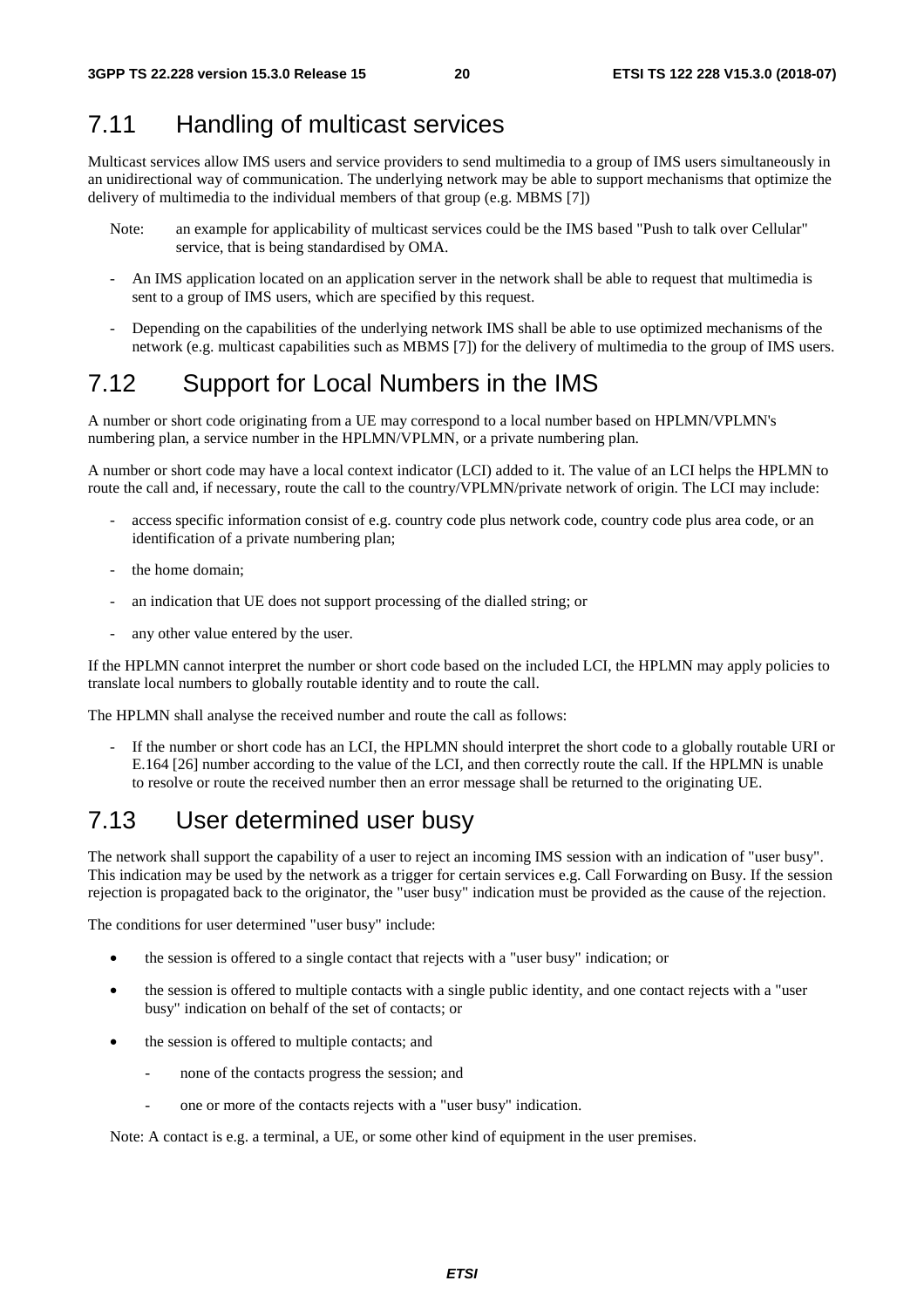#### 7.14 IMS Inter-UE Transfer

The IMS shall be able to provide IMS Inter-UE Transfer between:

- different UEs connected via the same IP-CAN,
- different UEs connected via different 3GPP IP-CANs,
- different UEs connected via a 3GPP IP-CAN and a non-3GPP IP-CAN (e.g. fixed line connectivity),
- different UEs connected via different non-3GPP IP-CANs.

In addition the IMS shall be able to provide IMS Inter-UE Transfer from UEs connected via an IP-CAN to ICS entities that provide interworking with UEs in the CS Domain.

- Note 1: In this case it might not be possible to retrieve the session after it has been transferred.
- Note 2: When interworking with the UEs in the CS domain, the available IUT features are limited by the UE's capabilities.

The following requirements are applicable for IMS Inter-UE Transfer.

- The IMS shall support the capability to transfer/retrieve some or all of the media components to/from different IMS UEs belonging to the same or different user(s) while providing continuous service experience to these users. In order to provide continuous service experience to the user, the receiving IMS UE capabilities (e.g. display resolutions, codecs capabilities, and access network data rate, etc.) shall be taken into consideration and the transferred sessions adapted accordingly.
	- It shall be possible to provide continuous service experience when the session is transferred between IMS UEs of different capabilities.
- It shall be possible to transfer some or all media components to the target IMS UE(s) belonging to the same or different user(s) that are subscribed to the same operator. This can be initiated either directly from the controlling IMS UE or on request from the IMS UE where the media will be transferred.
- It shall be possible to replicate some or all media components to the target IMS UE(s) belonging to the same or different user(s) that are subscribed to the same operator. This can be initiated either directly from the controlling IMS UE or on request from the IMS UE where the media will be replicated.
- Replication / transfer of some or all media components to target IMS UE(s), belonging to the same or to different user(s) that are subscribed to the same operator, shall not be performed when the remote end (e.g. the source of the media) of the session restricts such operation.
- It shall be possible to transfer service control related to all media components to the target IMS UE that belongs to the same user and has subscription with the same operator. This can be initiated either directly from the controlling IMS UE or on request from the IMS UE where the control will be transferred.
- Note 3: Transfer of service control and transfer / replication of media components are independent of each other. This means the above requirements include the case where certain media components are transferred / replicated to the target IMS UE(s) whilst the related service control remains in the source IMS UE or is transferred to the target IMS UE, and the case where service control is transferred to the target IMS UE whilst the controlled media components remain in the source IMS UE.
- Inter-UE Transfer shall be subject to operator policy.
- It shall be possible to discover information on ongoing IMS sessions on different IMS UEs belonging to the IUT e.g. available IMS sessions, media components, controller/controllee capability.

IMS shall support the capability to add /delete media components across different UEs belonging to the same or different user(s) that are subscribed to the same operator, while providing continuous service experience to these users.

An IMS user shall be able to control media components of an IMS session between different UEs as following:

- Add new media components to different UEs at session setup and session modification.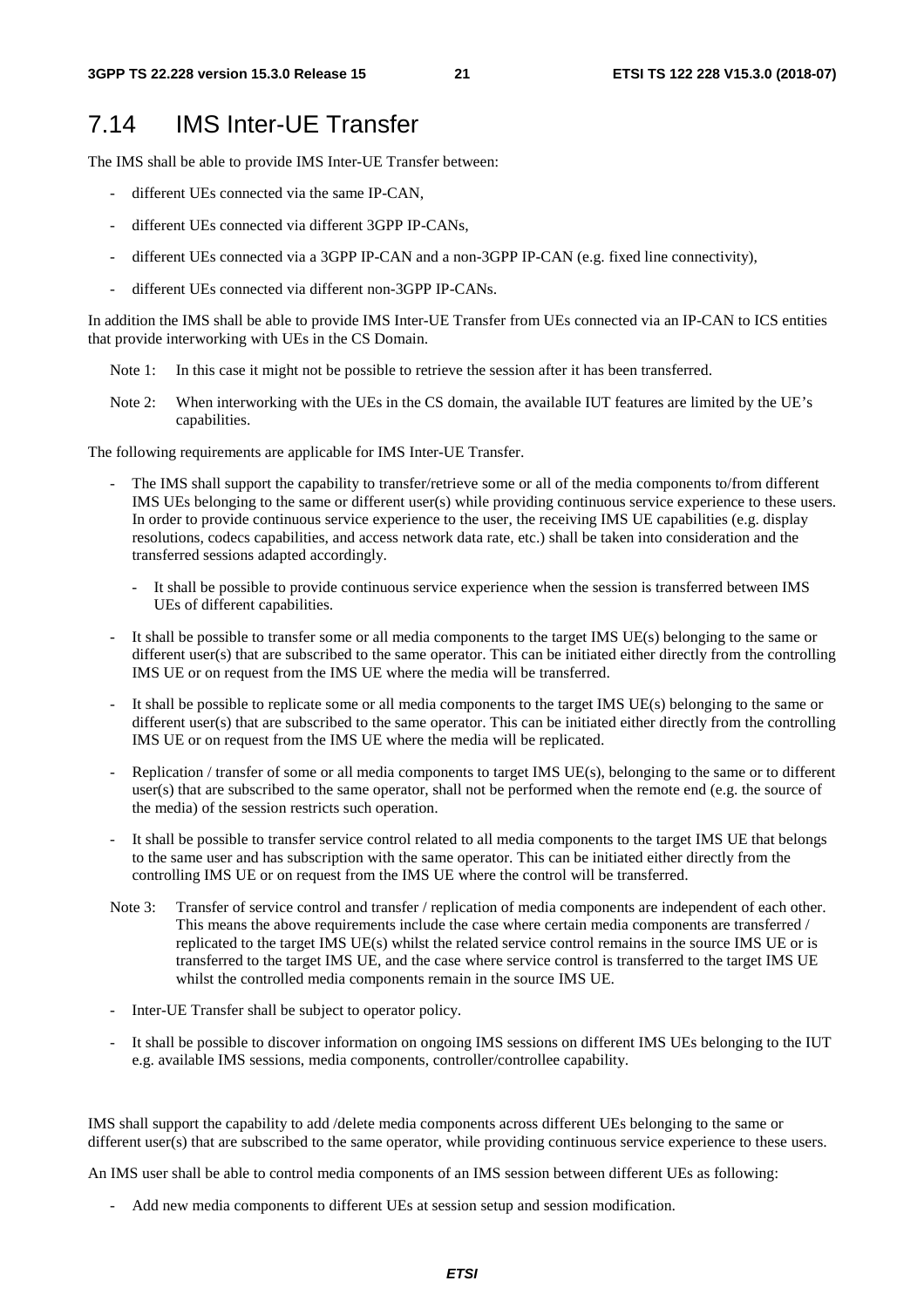Remove media components of an ongoing multimedia session from different UEs.

IMS shall support the capability to share control of media components among multiple UEs belonging to one or more users that are subscribed to the same operator. Shared control of media components may be exclusive (i.e. only one UE has the control at a time) or simultaneous (i.e. more than one UE has the control at the same time).

It shall be possible for the network to authorise shared control of media components among multiple IMS users.

It shall be possible for the IMS user controlling the session to allow one or more IMS users in the session to share control of media components.

Note 4: Inter-UE transfer use case as defined by IETF can be found in [23].

### 7.15 Prevention of Unsolicited Communication in IMS (PUCI)

#### 7.15.1 High level requirements

IMS should provide means to identify and act on unsolicited communication.

Solutions for prevention against unsolicited communication shall not have negative impact on the services provided by IMS.

PUCI should provide means for cooperation between operator's networks.

IMS should provide means for a user to inform the network of an unsolicited communication.

#### 7.15.2 Detection of Unsolicited Communication

Depending on Operator policies IMS should support capabilities that enable IMS to detect that an IMS session is unsolicited and classify as UC. These capabilities should apply to all IMS based services and apply to real-time (e.g. voice, video …) and to non-real-time (e.g. messaging …) IMS traffic.

IMS should support capabilities that enable a terminating party to report IMS sessions as UC.

The method of reporting UC may be dependent on the IMS service.

Reporting should be possible irrespective of whether an originating party has withheld its identity (e.g. by referring to the last call).

### 7.15.3 Prevention of Unsolicited Communication to the terminating party

Depending on Operator policies IMS should support capabilities to indicate to a terminating party that an IMS session has been classified UC.

Depending on Operator policies IMS should support capabilities to protect a terminating party from IMS sessions that have been classified UC.

### 7.15.4 Notification of UC to the originating party

Depending on Operator policies IMS should support capabilities that allow notifying an originiating party that a performed or attempted communication to the terminating party has been classified as UC.

### 7.15.5 Conveying information on UC to other networks

Depending on Operator policies IMS should support capabilities that enable the IMS of a network to convey information on detected UC in an IMS session to an other IMS on the path of that IMS session

### 7.16 Support for Push Notification Service in IMS

The IMS shall be able to support SIP based Push Notification Service as defined in [28].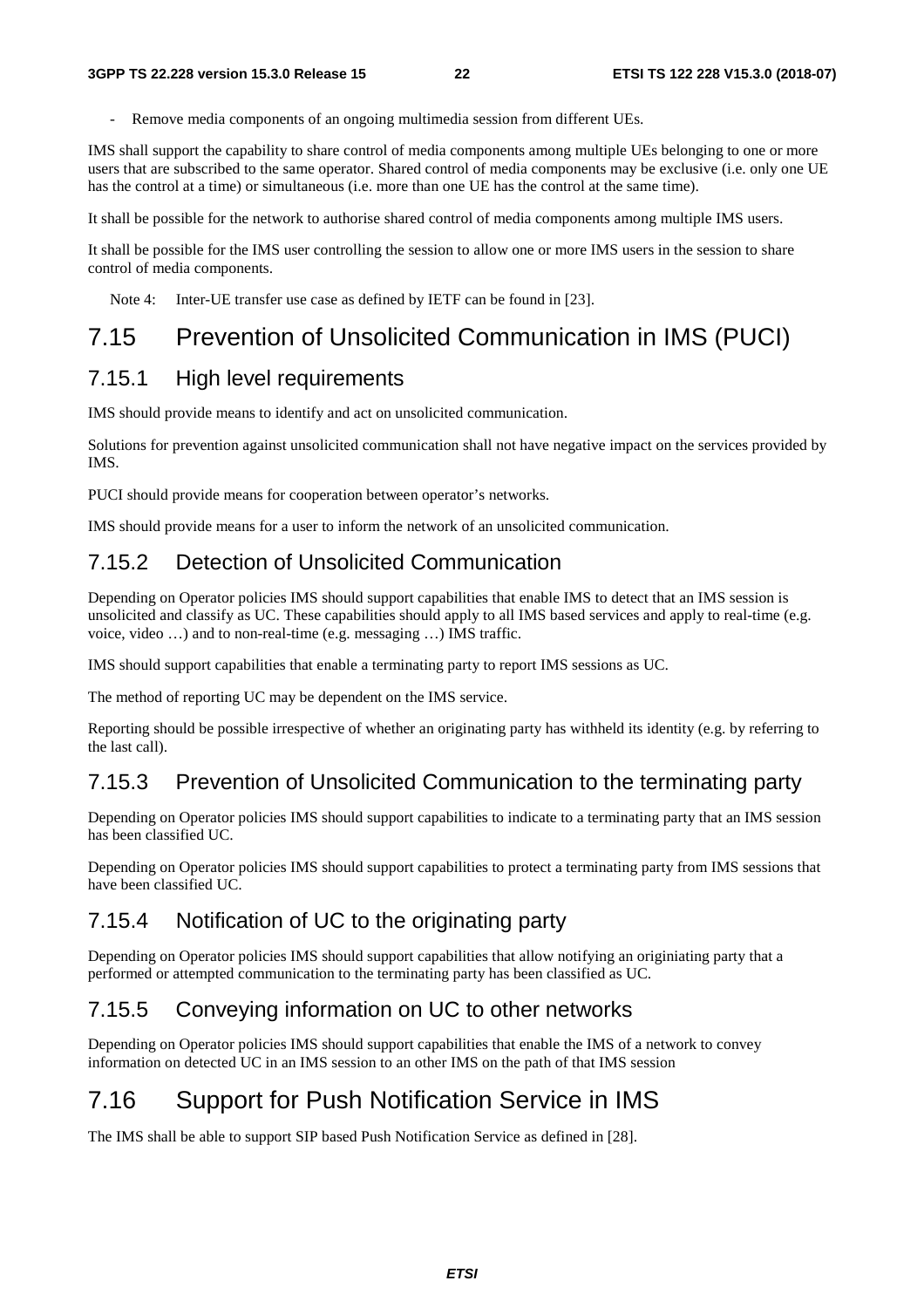### 8 Interworking requirements

#### 8.1 General

The IMS shall support the capability for interoperability with the following:

- PLMN CS domain,
- PSTN/ISDN networks,
- Packet Cable network.
- Internet.
- Other non 3GPP networks providing IP Multimedia sessions.

The scope of this interoperability may result in a limited service capability.

#### 8.2 Interworking with PLMN CS Domain

The IMS shall support conveyance of voice calls and multimedia services between IMS users and users in CS domain (within the limits set by the CS domain).

If more than one IMS party is involved in a communication with a PSTN party/parties, the communication between the IMS parties shall not be adversely impacted by the presence of a PSTN party.

Note: That this boundary may still be subject to regulatory requirements associated with communications with the PSTN including, but not limited to, lawful interception of voice calls and multimedia services, and number portability.

The boundary interworking shall be able to convey the information associated with the services listed below:

CLIP/CLIR;

Call Forwarding.

Also due to regulatory reasons the subscriber identity may be required to be conveyed via the IMS-CS/PSTN boundary to enable calling line identification services on both sides.

Support of:

Call barring,

Call waiting/hold,

MPTY,

on the boundary interface is for further study.

#### 8.3 Interworking with PSTN/ISDN networks

#### 8.3.0 General

Interworking between IMS and PSTN/ISDN networks shall be supported. PSTN/ISDN networks in this context refer to legacy PSTN/ISDN and TISPAN NGNs supporting PSTN/ISDN Emulation.

Note: TISPAN NGN supporting PSTN/ISDN Emulation provide to the end-user the same experience as a legacy PSTN/ISDN and from a interconnection perspective the TISPAN NGN behaves like an IMS network.

As a network option and depending on inter-operator policies, the IMS shall support transit of traffic between PSTN/ISDN networks.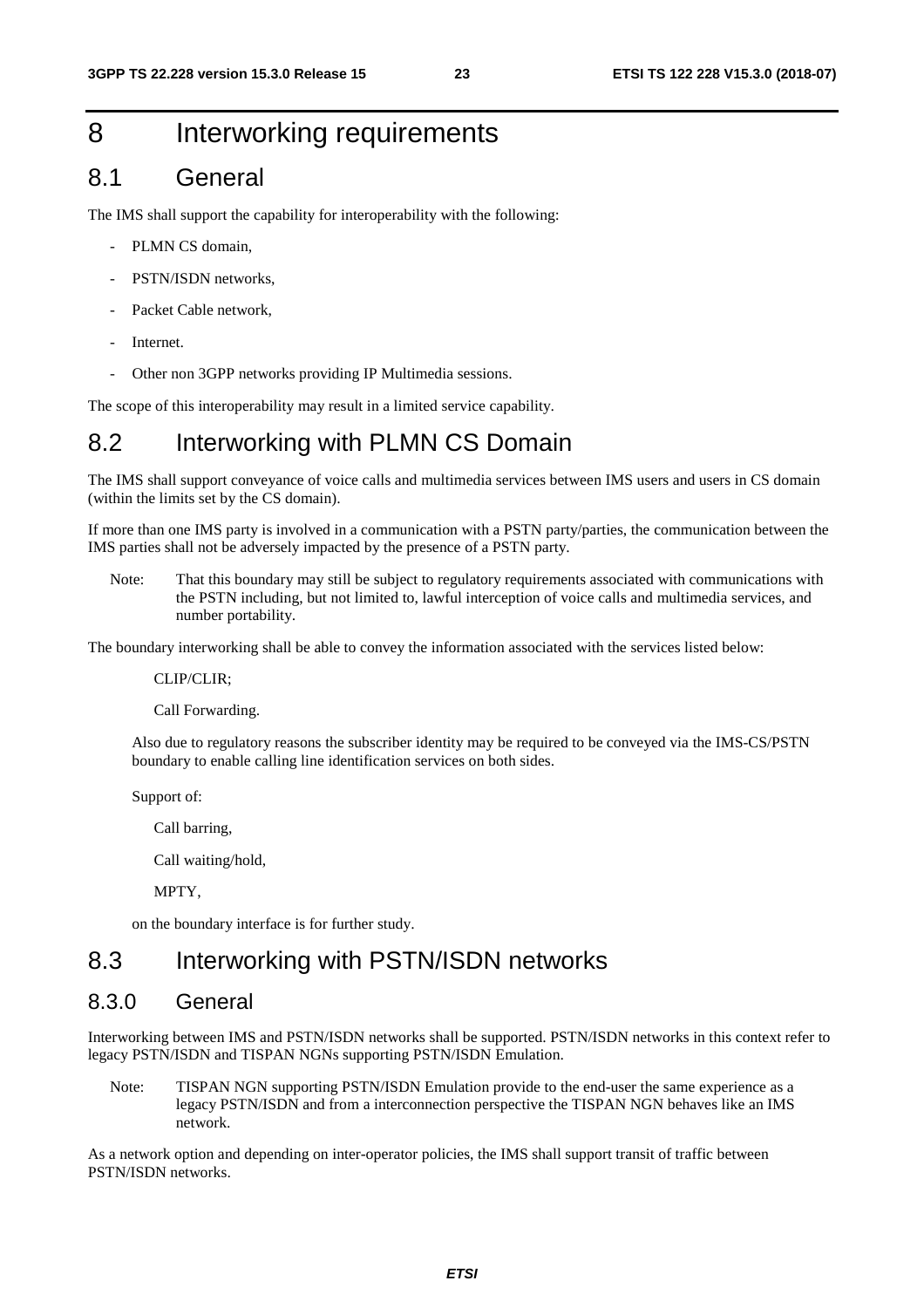#### 8.3.1 Overlap Signalling

Support for overlap signalling in the IMS is an option limited to the interworking with PSTN/ISDN networks that use overlap signalling. Support of this option shall be based on inter-operator policies at the interconnection point. The IMS of operators not supporting overlap signalling shall not be affected.

In the absence of such inter-operator policies, networks interworking with IMS shall select appropriate signalling mechanisms to complete the call without any impact on IMS networks not supporting overlap signalling..

Note 1: PSTN/ISDN networks that convert overlap signalling to en-bloc, are considered to be networks that do not use overlap signalling.

In the cases where a PSTN/ISDN network, based on inter-operator policies, provides overlap signalling into the IMS, the following requirements shall be taken into account:

- For calls terminating in the IMS, conversion of overlap signalling to en-bloc shall take place within the IMS domain.
- Impact on the IMS shall be minimized.
- The service experience for the end-user shall be similar to the PSTN/ISDN.
- When the IMS network supports transit of traffic, transit of overlap signalling may be supported towards destination networks, if the policy permits overlap signalling towards those.
- Note 2: Overlap signalling support should not be linked to E.164 [26] numbering schemes.
- Note 3: Overlap signalling is not generated or terminated by an IMS UE it is only generated or terminated by devices within the PSTN/ISDN networks.

#### 8.3.2 Subaddressing (SUB)

Where public telecommunication numbers are used, the IMS may support the Subaddress (SUB) service that allows the called (served) user to expand his addressing capacity beyond the one given by the public telecommunication number.

Note: Subaddressing is required for interoperability with existing users.

Subaddressing is required when at least one of the users services are provided from an ISDN.

The IMS may support the interoperability of Subaddressing with the PSTN/ISDN networks and vice versa.

#### 8.3.3 User-to-User Signalling (UUS)

The IMS may support the User-to-User Signalling (UUS) service that enables a calling party to send and/or receive a limited amount of User-to-User-Information (UUI) to/from a called party in association with a communication.

Note: UUS is required for interoperability with existing users.

UUS is required when at least one of the users services are provided from an ISDN.

The IMS may support the interoperability of User-to-User Signalling services with the PSTN/ISDN networks and vice versa.

Only UUS service 1 with an implicit request is supported [17].

#### 8.4 Void

#### 8.5 Interworking with Packet Cable

The IMS shall support the capability for interoperability with Packet Cable networks. The scope of this interoperability may result in a limited service capability.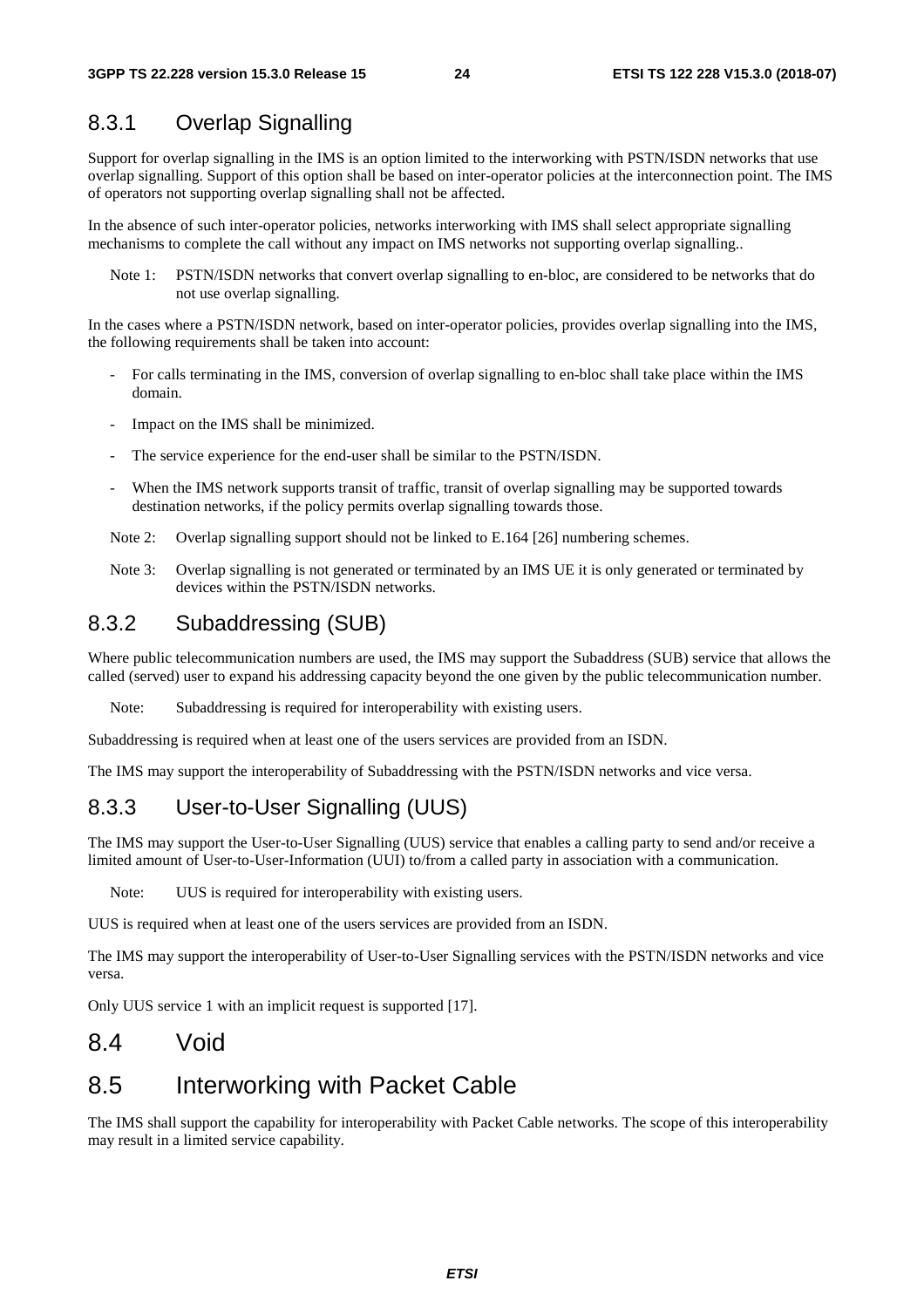### 8.6 Interworking with Internet

The IMS shall support interworking with the Internet.

### 8.7 Voice Interworking with Enterprise IP-PBX

Voice interworking with Enterprise IP-PBX shall be handled as specified in TS 22.519 [33].

### 8.8 Interworking of Telepresence

Interworking between IMS-based Telepresence and other non-3GPP network provided Telepresence shall be supported (e.g. enterprise Telepresence).

A UE using CS voice shall be able to participate in a Telepresence session.

The interconnection between an operator and Enterprise should be via a QoS-enabled IP connection.

### 8.9 Void

# 9 IP Addressing

#### 9.1 General

The Operator of an IMS infrastructure may base the implementation on IPv4 only, IPv6 only or both. The choice is an operator option.

The IMS may support UEs using IPv4 only, IPv6 only or both at an IP-based User-Network Interface. The choice is an operator option.

### 9.2 IP addressing for cdma2000 access to IMS

The IMS may support UEs using simultaneous multiple IP addresses.

### 10 Interconnection requirements

### 10.1 Introduction

IMS interconnect represents the interconnection of IMS functionality between 2 IMS networks over an underlying IP infrastructure.

A distinction can be made between:

- Direct IMS interconnect, and
- Indirect IMS interconnect.

Direct IMS interconnect is interconnection of IMS functionality between 2 IMS networks using a common IP interconnect network that is not SIP aware. In this case there is only one IMS-NNI (see Figure 10.1).



#### **Figure 10.1 Basic IMS interconnect with single IMS-NNI**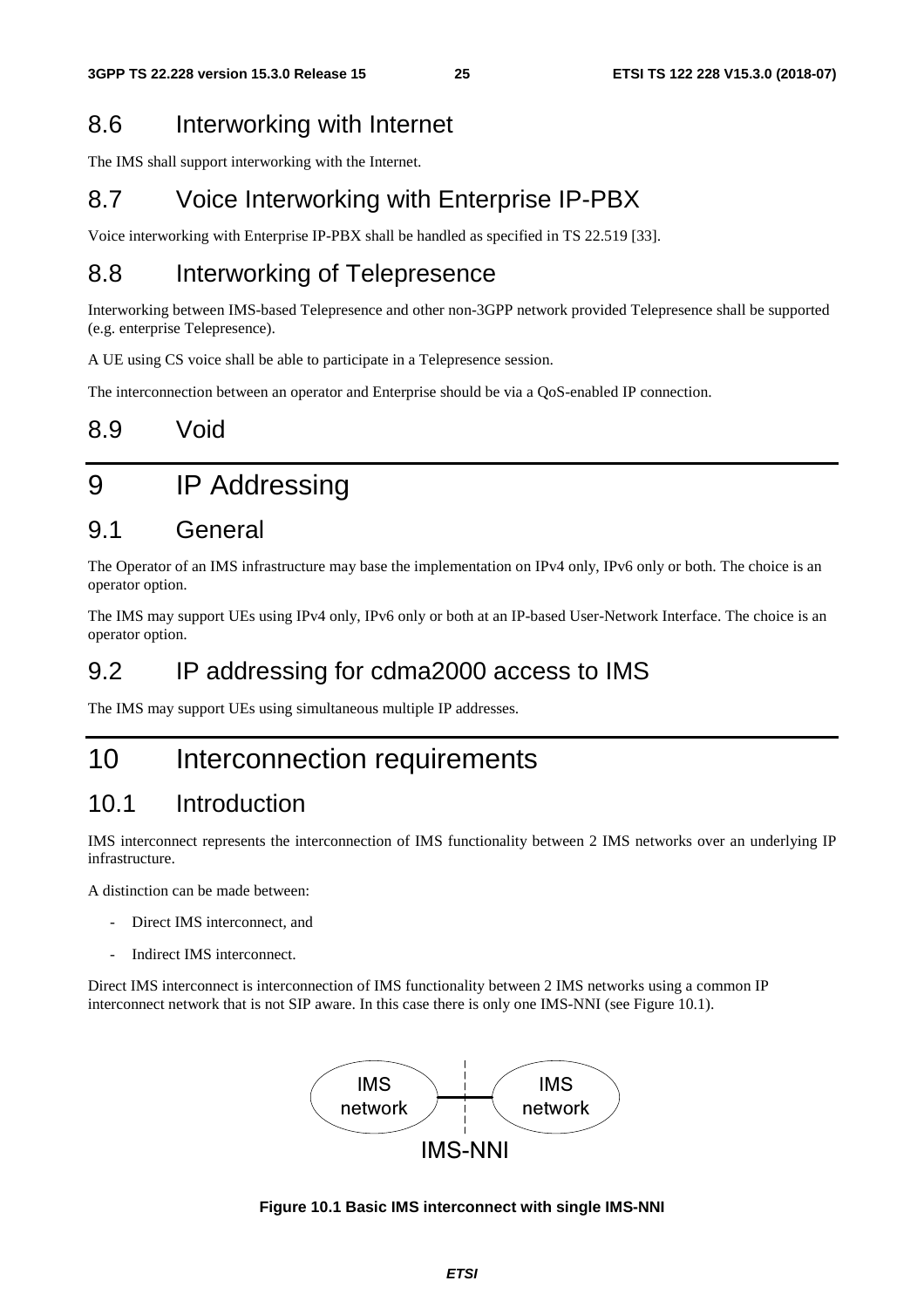Indirect IMS interconnect is interconnection of IMS functionality between 2 IMS networks using a common IP interconnect network that is SIP aware. In this case there are two or more IMS-NNIs (see Figure 10.2). One or more of the intermediate networks may also be IMS networks providing "transit" functionality.



#### **Figure 10.2 Indirect IMS interconnect with multiple IMS-NNIs**

Note: An IMS NNI could also be applied between an IMS network and another SIP based network if that SIP based network conforms to IMS specifications on the interconnect interface.

An IMS network B delivers originating IMS services (e.g. least cost routing, service dependant routing, call barring, number translation, break-out) to a network A if the services are delivered for a session that arrives in the IMS network B over an IMS NNI from network A (Figure 10.3).



IMS-NNI

#### **Figure 10.3: delivery of originating IMS application services across an IMS-NNI**

An IMS network C delivers terminating IMS services (e.g. bulk rerouting, redundancy, profile based reachability, number translation) to a network D in case the services are delivered for a session that shall continue from the IMS network C over an IMS NNI to network D (Figure 10.4).





#### **Figure 10.4: delivery of terminating IMS application services across an IMS-NNI**

#### 10.2 IP interconnect

The IP connection used for IMS IP interconnect shall be generic such that it can support all combinations of core network interconnection. E.g. the IP interconnection shall be shared between the IMS interconnection and the CS IP interconnection.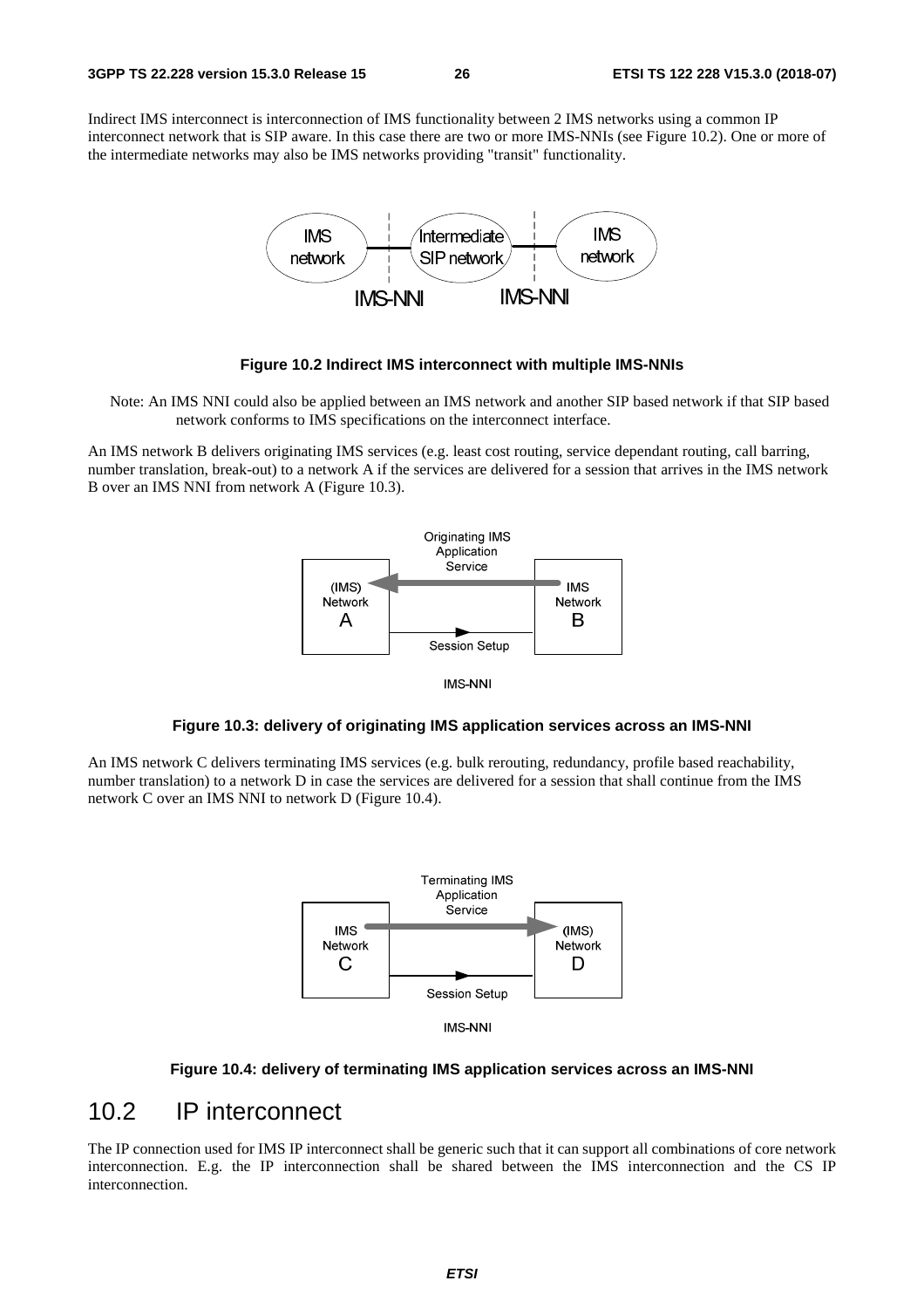It shall be possible to handle the inter-connection of all services over this generic IP interface. The handling of security and charging shall also be generic for all IP inter-connect scenarios.

#### 10.3 IMS network interconnect

The following requirements apply at the interconnection point (IMS NNI) between two different IMS networks or between an IMS network and a SIP based network that conforms to the IMS specification at the interconnect interface.

The IMS network and intermediate networks shall support the capability for service identification, when such information is available.

The IMS intermediate networks shall be able to apply operator defined policy at the interconnection point.

The IMS intermediate networks shall support the capability for control of the session resources when two different IMS networks are connected which have different IP addressing schemes.

The IMS network shall support both bilateral interconnection between two networks and multilateral interconnection (e.g. GSMA IPX [18]) provided by intermediate network(s).

The IMS network shall support both international interconnect and national interconnect (e.g. as specified in [33]).

The IMS network and intermediate networks shall support service aware interconnection.

Note 1: service awareness could be based on service identification, media parameters etc.

The IMS network and intermediate networks shall be able to support multiple peering points for the interconnection to another IMS network or intermediate network.

Note 2: selection of a peering point could be based on location, load balancing, or called party PUI, etc.

An IMS network shall be able to deliver IMS originating application services and terminating application services to other networks interconnected over the IMS NNI .

An IMS network shall be able to deliver IMS originating application services and/or terminating application services to users that are registered to another network.

The IMS network and intermediate networks shall support codec negotiation across one or multiple interconnects to minimise transcoding (and preferably eliminate it) to provide the highest quality service to the user.

If two UEs, belonging to two IMS networks, do not support a common codec for voice service session, the network and/or intermediate networks shall be capable to provide transcoding functionality at the interconnection point.

In case of interconnect between an IMS network and a SIP based network (e.g. SIP-I) the following requirements apply.

The IMS network and intermediate networks shall support the capability for service interoperability by means of service interworking requirements defined in clause 8.

In case of interconnection between two networks using the same non-IMS SIP Profile (e.g. SIP-I), the intermediate network shall transparently transport the non-IMS signalling information.

# 11 Support of WebRTC IMS Client access to IMS

#### 11.1 Service description (informative)

Use cases and requirements for Web Real-Time Communication (WebRTC) are defined in [32]. The support of WebRTC IMS client access to IMS significantly expands the pool of clients able to access IMS.

The WebRTC IMS client access to IMS feature provides a means by which an IMS operator can offer IMS services to a user running a compatible WebRTC-enabled web application in their WebRTC-enabled browser. The user will access the application from a web page offered either directly by the IMS operator or by a third party.

The WebRTC IMS clients can access capabilities that may not be available in IMS, including use of WebRTC media capabilities without the need to convert to/from IMS protocols and end to end WebRTC security, subject to regulatory constraints. For example, in situations where data communications do not traverse the operator network, WebRTC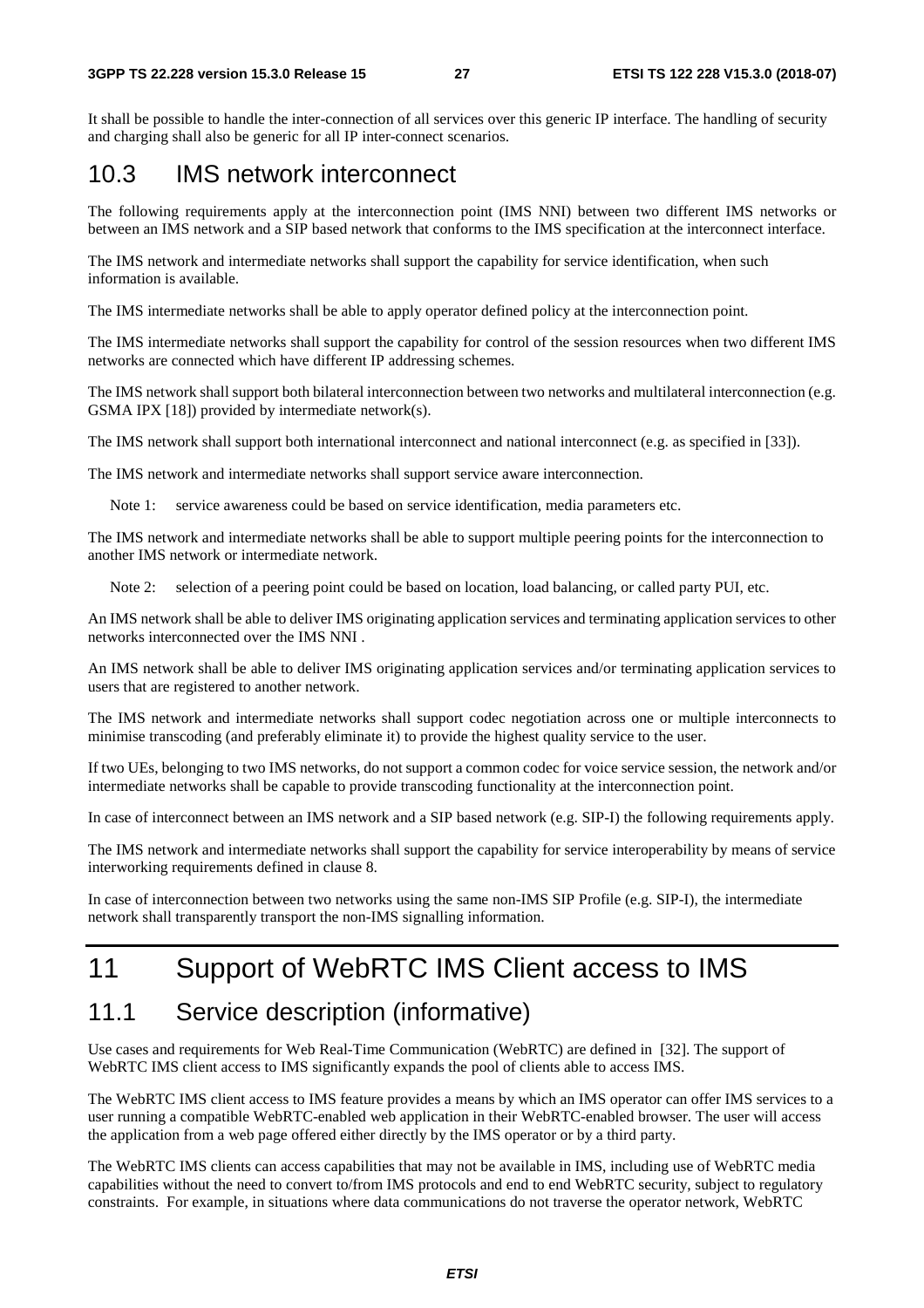media travels end to end between two WebRTC IMS clients without any protocol conversion. The media may then not be subject to the same regulatory constraints as communications that do traverse the operator network. In such cases, end to end security may be provided on the data stream as an optional service enhancement.

#### 11.2 Requirements

When accessing IMS services via WebRTC IMS client the IMS shall allow a user to access IMS services from an application offered either directly by the IMS operator or by a third party.

The IMS shall be able to support access to the following IMS services and capabilities for WebRTC IMS client access:

- multimedia telephony[20], excluding fax and CS data,
- early media, and
- network tones and announcements.
- Note: IMS Multimedia Emergency Sessions [5] are not supported for WebRTC IMS Client access.

The IMS shall support online and offline charging for WebRTC IMS client access (including clients provided by the operator or a third party).

The available services and capabilities for WebRTC IMS clients accessing IMS shall be determined according to operator policy and user subscription settings in IMS.

Note: The available services and capabilities can be further limited by the provider of the WebRTC IMS client (e.g. operator or a third party), by the capabilities of the WebRTC IMS client (e.g. no video support), and/or by the IP access used to access the IMS network (e.g. IP access networks without QoS support).

The IMS shall support service origination and service termination with a WebRTC IMS Client. The IMS shall support media and protocol interworking and/or transcoding, when necessary.

3GPP system shall provide the appropriate QoS (based on operator policy and user subscription) for WebRTC IMS client traffic originating from an access network supporting QoS.

When accessing IMS services via a WebRTC IMS client, the IMS shall provide the equivalent levels of security and integrity as it provides when accessing IMS services in other ways.

The 3GPP UE shall make available for use by the WebRTC IMS client the codecs whose support is mandatory for the access technology being used to access IMS services.

The IMS shall authenticate the user that accesses IMS services using credentials provided by the operator or credentials provided by authorized third party (for web-identity based authentication) via a WebRTC IMS client and associate the user to one or more public identities (e.g. IMS Public User Identity or MSISDN).

Note: The authentication of the subscriber can be performed via the WebRTC IMS client or by a WebRTC server on behalf of a user.

When supporting WebRTC IMS client access, the IMS shall maintain compliance with regulatory requirements for IMS services.

When accessing IMS services via WebRTC IMS client, the IMS shall allow a subscriber to access call management.

For WebRTC IMS client to WebRTC IMS client communication, the IMS shall support traversal of media across NAT devices.

#### 11.3 Protocol Conversion Minimization Requirements

The IMS shall provide a mechanism to support data communication between WebRTC IMS clients without requiring bearer level protocol conversions between WebRTC and IMS protocols.

The IMS shall be able to support data communication between WebRTC IMS clients using WebRTC end to end security mechanisms.

Note: Implementation of this capability is subject to operator policy and regulatory constraints.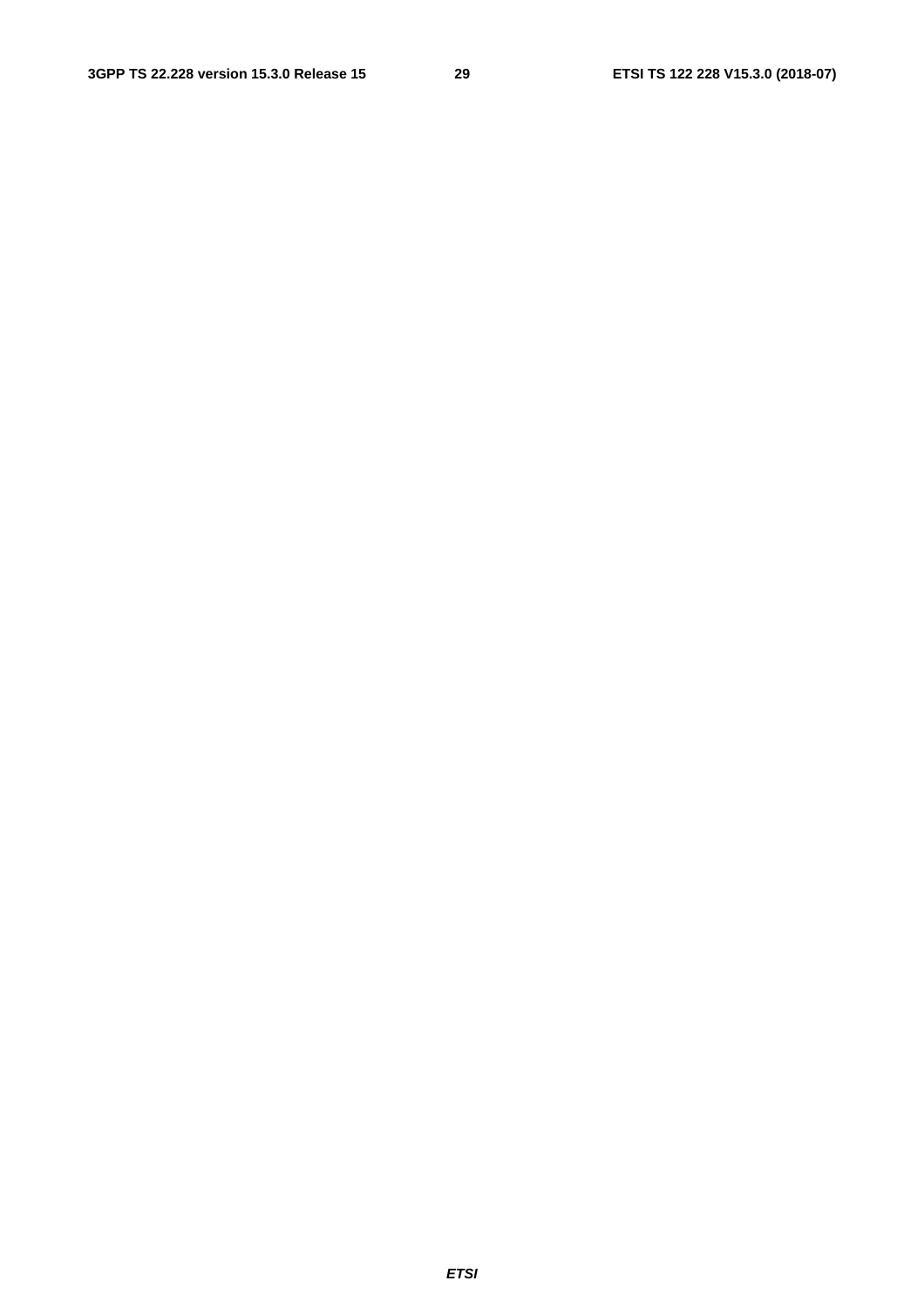# Annex A (informative): Example IP multimedia application scenarios

The following example scenarios describe the personalised handling of individual media in multimedia applications (note that this list is neither complete nor exhaustive):-

- 1) The user is in a voice communication, and receives an incoming IP video communication. The user decides not to accept the communication, but diverts the incoming video to a messaging system. Further, the user is given an indication that there is a video message in his mail box
- 2) The user is in a voice communication, and receives an incoming video communication. The user decides to accept the communication but wishes to switch between the two communications.
- 3) The user is idle in a network and not involved in a communication. The user modifies his user profile to divert all voice communications other than those from high priority, pre-identified callers (e.g. his boss). In this scenario all emails and text messages continue to be received regardless of the sender.
- 4) On receiving a communication, the calling party's identity is displayed (if not restricted) and user shall be able to decide whether to accept the communication, or divert to a messaging system. The user shall be able to request media handling of the communication (e.g. media splitting to different destinations, media conversion).
- 5) The user is busy in a communication when receiving an incoming communication, but responds to the originating party that he will respond later. The user may request that the originating party's details (if not restricted) are stored with a reminder in user's profile.
- 6) Hi-fi sound (nuances, character of voice) Person(s): Marketing Manager, Rita

Situation: She is at a launch party for some customers in London. In the break she listens to her messages and one from another customer in Tokyo gets her attention. He just wants her to call, but doesn't say if it is urgent or not.

Solution: Due to the excellent sound quality of the terminals involved and the messaging system, she picks up the faint irritation in his voice and decides to call him immediately. It was urgent and she could remedy the situation easily by emailing the information from her built in PDA storage. The customer was relieved as he was just going in to a very important meeting.

Benefit(s): Good sound quality gives more information to base judgements on, i.e. emulates real life meetings better.

7) Stereo sound (nuances, character of voice plus positions, sound-scapes) Person(s): Purchase Officer, Gustavo

Situation: Participates in a conference to discuss purchase of a new kind of steel for the factory in Rio. As he is on the road he calls from his hotel room in Sydney. The conference is in the head office in Rio. The local department has invited the two final contenders to have them argue their cases. The two companies are positioned at the different ends of the table. One of the groups is presenting and mentions something about deliveries. A side remark is barely audible, "we can't deliver that quality and that quantity this year !" Who gave this remark?

Solution: The excellent sound quality together with the stereoscopic sound gives Gustavo the information he needed. It was the other group that gave the remark. The decision was made for him at that point. He gave the order to the presenting group right after they finished a very good presentation that told him everything he wanted to hear. The setup at the head office was done with two synchronized UEs at each end of the table. Benefit(s): Stereoscopic sound gives even more information than just hi-fi sound to base judgements on, i.e. emulates real life meetings better.

8) Conference/chat with "private rooms"

Person(s): A project team at an IT company: Rick, Diana, Ted, Sven and Liu They are based in different cities.

Situation: The project team has one of their weekly reporting meetings using their mobile communicators. In the middle of the meeting, Rick and Diana get lost in a lengthy arguing on some detailed design matters that bores the rest of the team. Ted, the moderator, finds that it is nevertheless necessary to give Rick and Diana some minutes to finish their discussion, so he decides to not interrupt them. At the same time Sven remembers that he need to remind Liu to send a report to him on the latest findings from her research work.

Solution: The team use a conference/chat service with the new facility "private rooms". This allows Sven to direct a few words in privacy to Liu. Sven activates easily this feature by the GUI of his communicator. Liu is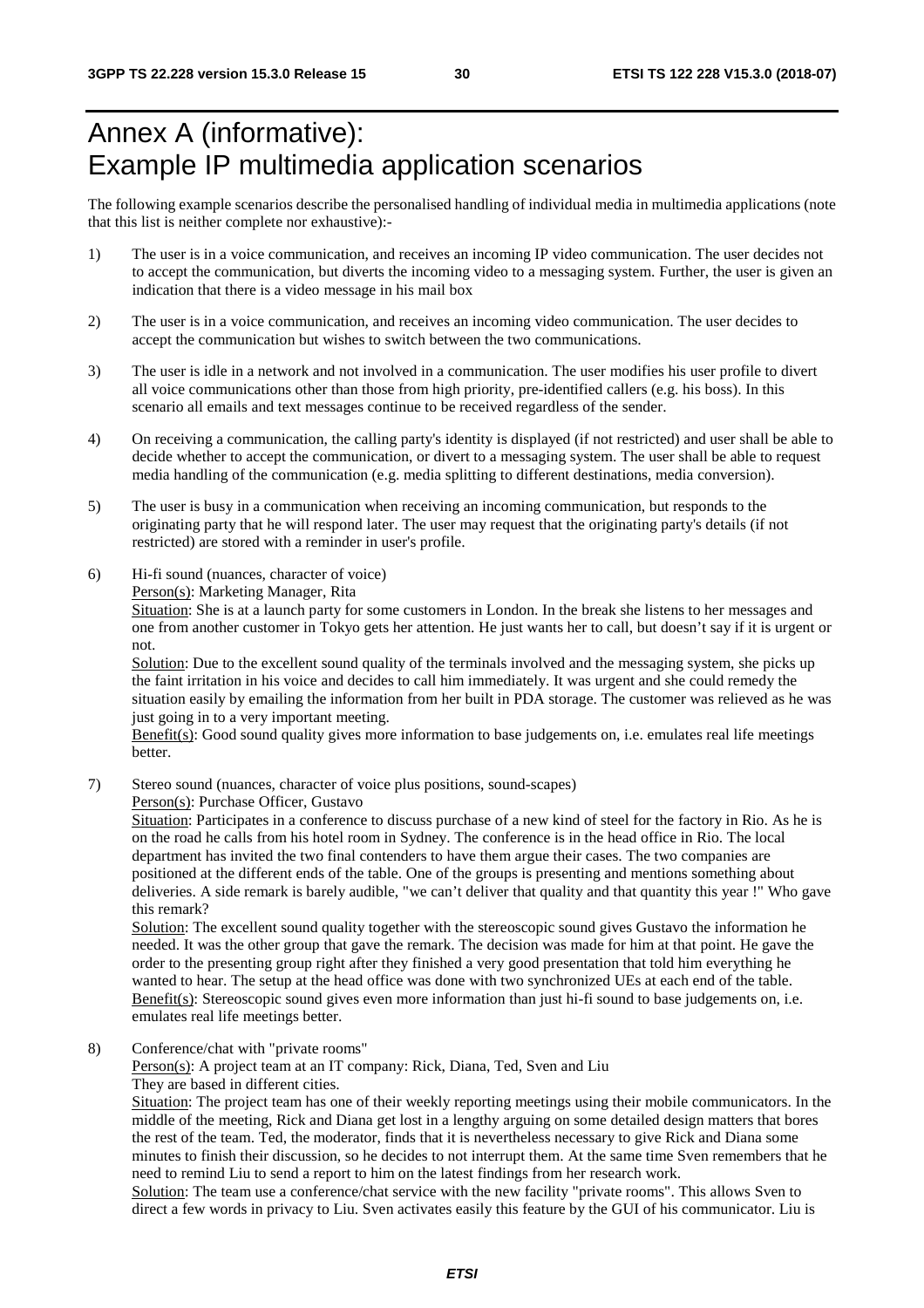immediately notified by the GUI of her communicator that Sven is now talking privately with her (this is necessary to avoid embarrassing misunderstandings that could occur if Liu would answer Sven in the "common room" instead of in the new "private room" that Sven has created).

Since the voices of all conference members are synthetically mapped in a stereophonic projection, Liu is able to hear what Sven is saying, even though he speaks simultaneously with the other team members (the communicator will not automatically adjust the sound volume of the "common room", since it cannot know if Liu is more interested in Sven's comments or in continuing to listen to the other team members).

Benefit(s): This service emulates virtual presence in a conference room in the best possible way without adding more visionary technologies like holographic projections, etc. The synthetic stereophonic sound projection provides good possibilities for a conference member to discriminate unwanted voices even if the meeting situation is informal and spontaneous and everyone are talking at the same time. The flexible possibilities to create one or more "private rooms" make it easy to make private comments to selected colleagues. The easy-touse and fast responding GUI makes the needed end-user effort to create a new "room" so low, that it feels natural to use the function even for exchanging just a few quick words.

Alternative use: Exchange the IT project team with a gang of teenagers that are planning what to do in the weekend. The service works perfectly well also in that scenario and provides the same benefits. Additional features: Easy GUI controlled addition of new participants (can be initiated by any of the participants), including addressing, notification/invitation, etc. (cf. "outgoing call" in PSTN). GUI notification of new incoming session invitations (cf. "incoming call" in PSTN) and possibility to choose action as desired (incorporate the "calling party" in the existing conference session, creating a new separate session, rejecting the invitation, diverting it to a messaging system, etc.) Whiteboarding and/or application sharing.

9) Multiplayer mobile gaming with voice channel

Person(s): Joe (age 15), Blenda (age 14), Fredric (age 15) and all their "cyber friends" in the Shoot-n-Shout v.14.0 community

Situation: In the legendary multiplayer game Shoot-n-Shout v.14.0 the most popular game mode is a team competition. The idea is simply to shoot down the members of the concurring teams. There are always a lot of active game sessions in CyberSpace. At a web/WAP service operated by the game application provider, interested potential players can choose a game session and also find other gamers to form a team with. There is a text chat service where potential team-mates can learn to know each other.

Joe, Blenda and Fredric meet on the web/WAP chat and decide to form a team to take up the fight in one of the Shoot-n-Shout sessions. They are preparing a game strategy in advance through the text chat service, but when they have started the battle it takes too long time to type text, so they the will need another way to communicate with each other.

Solution: The game application provider makes use of a conference/chat service with "private rooms" in order to provide a multi-player voice service to the players of Shoot-n-Shout. When a game starts there is one "common room" where all players can talk (or rather shout) to each other and one "private room" for each team. Players in a team can also dynamically create more "private rooms" if they only like to talk to one (or a few) of their friends. (See the conference/chat scenario for details.)

The volume (and stereophonic position) of the players voices when they are using the "common room" is controlled so that it matches the virtual surroundings in the game environment. As an example, players that are behind a wall will only be heard as a vague whisper in the distance.

Benefit(s): A voice channel will enhance the gaming experience for several popular network games.

10) Application sharing with voice commentary

Person(s): Marketing Manager, Rita and Media expert, Jones

Situation: The launch of a new campaign for some customers in London. Last minute feedback is that one of the customers is expecting the latest gadget to be included, even if its only a prototype. Rita knows it's not included in the presentation and she has no information with her.

Solution: Rita calls Jones, the media guru they employed for design of their important presentations. He has the information and some pictorials. He sends them over into Rita's PowerPoint application and they edit the new slide together as they discuss the textual information to be included.

Benefit(s): The process is extremely interactive and the session takes only 5 minutes thanks to the broadband connection and the fact that they don't need to Ping-Pong the pictures and the text back and forth. (Emphasize mobile or fixed access as required). The customer is happy and a Letter of Intent is signed.

Comments: By adding voice and pictures in an interactive session we achieve both effectiveness and interaction, two desired components.

11) Emergency location with voice conversation, navigation and picture transfer

Person(s): Ma Beth, her children and the pet dog Bobby

Situation: The family is out driving in the country side and they take a turn on the slippery country road a bit too fast. They slide down into the ditch. Bobby the dog in the back of the van gets a heavy box of books on top of his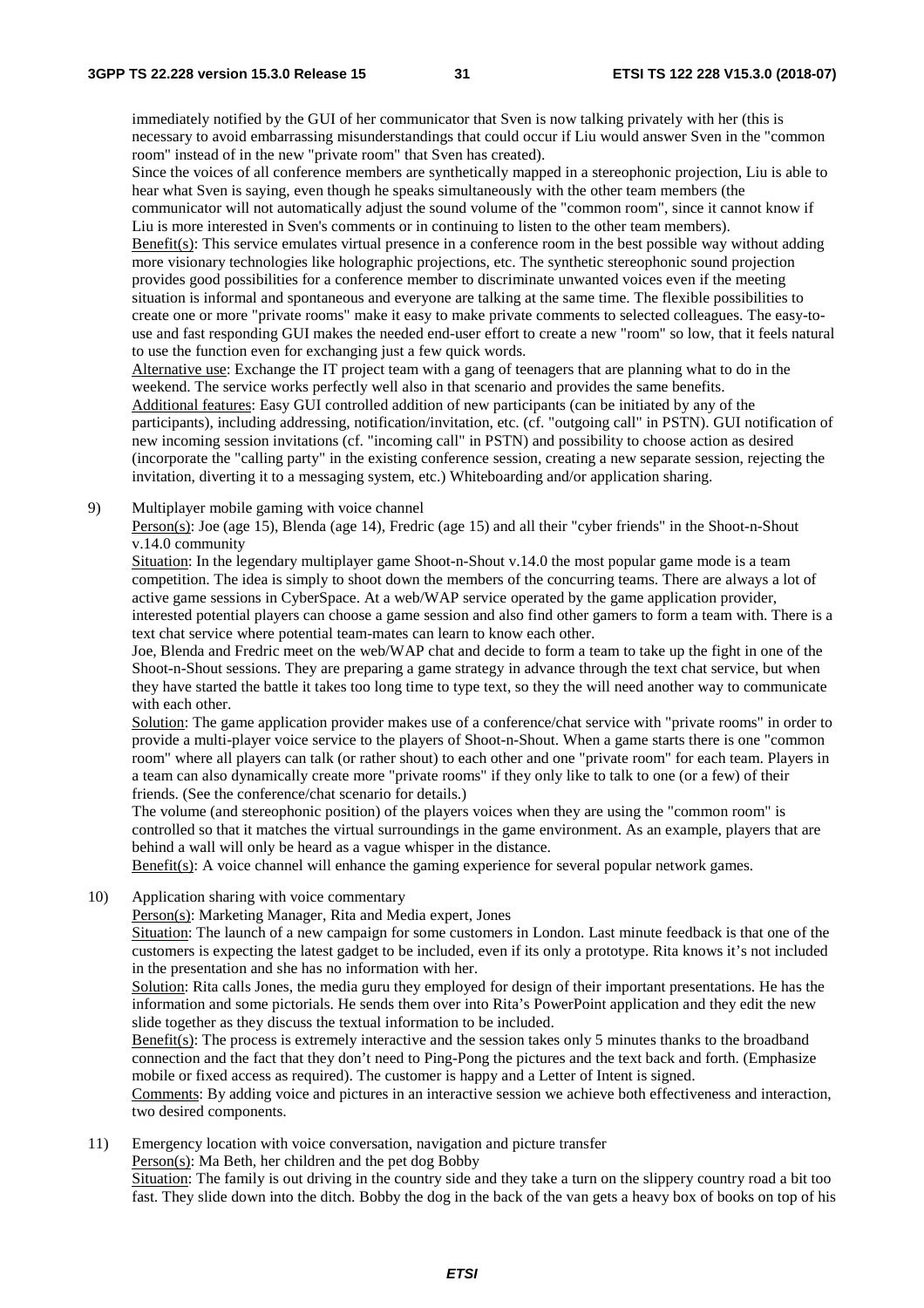left paw. It may be broken, and you can tell it certainly hurts from the loud yelps that come out in a rushed stream. The rest of the family is ok. They were all buckled up.

Solution: Ma Beth reaches for her communicator as soon as she has recovered from the initial shock. She calls 112 (911 or similar). The answer comes after 23 seconds and the operator immediately confirms the identity and the location of the van. Ma Beth is a bit taken aback by this quick information and has to think for awhile, then confirms the location as possibly correct. She then states the problem and she gets connected to a vet that asks a few pertinent questions. She can show a close up picture of the dog's left paw and the vet confirms a possible (95%) broken leg just above the paw. He gives a few quick instructions and sends her a map of the closest emergency animal hospital. The map shows her current position and soon displays the quickest way to get to the hospital. Well there, Bobby is taken care of and things are looking up. Even the kids are smiling now that the dog is calm and free from pains, and he looks so funny with his little cast.

Benefit(s): The initial call transfers emergency information to the operator automatically. This ensures minimum delay to correct action. The Communicator transfers the picture that gives enough information to make a very accurate and fast assessment of the situation. Then the map transfer and display on the terminal together with the current position gives clear information and directions for Ma Beth to drive and make the right turns at every corner. In her still half-shocked state she can drive to the hospital without hesitation about where to go. Very reassuring for all parties including the dog that gets fastest possible help.

Comments: The call is initially just a voice call but evolves with the best of positioning in emergency situations and navigational aid together with picture and graphics transfer.

12) The Real Virtual Theatre and Foyer Chat room – Fixed Network example

Person(s): Theatre going "cultural" group with one member (Bob) in a hospital bed. Situation: The group is watching the play and are utterly fascinated by the first act. When they come out into the foyer in the break they remember Bob. They really want to share this first act with him since they know

Shakespeare's Midsummer Night's Dream is his favorite.

Solution: Bob uses the theatre's online streaming service via the hospital network. (At only half the price of a theatre ticket!). The play displays in color and stereo surround sound on his bedside TV set. In the break his friends call him up from the theatre chat room. The chat room is equipped with 3D sound pick up and local display screens with streaming facilities. They set up the streaming from one of the screens to be synchronized with Bob's bedside equipment. Their voices are also mixed into the sound streams as they talk. Bob now gets both the playbacks from the first act and his friends' voices in 3D surround sound. Bob's voice is projected close to the screen as if he was standing leaning on the bench right there. His voice is very clear and full of emotions as he speaks to the various playbacks. Both parties can control the playbacks and watch their own selection in a second window on the screen.

Benefit(s): Bob can pick up every nuance in the lively discussion, including the whispered comments from Greta in the back. The group is almost feeling Bob's presence because of the emotional clarity and distinct position of his voice. As both parties have control and visibility of the streaming sessions, it is very effective and very interactive.

Comments: Experiential services are sought after. This one can be a bit exclusive because of the equipment requirements, but the uses are many.

#### 13) Mobile synchronized MM container

Person(s): The married couple Bill and Christine and their daughter Linda

Situation: Bill is on a business travel to Spain. He calls his wife Christine every night using his MMM terminal. Often Christine is answering at home using her Screenphone, but this particular evening Christine has arranged a baby-sitter for their children so she could go to a restaurant with some friend. When Bill is calling, she is sitting on the commuter train on her way home. Bill often show some pictures during his calls (both live pictures showing the environment where he is at the moment and pictures that he has been taking during the day with his separate digital camera).

Today, their talk starts off as a common voice conversation. After a while Bill likes to show Christine the lovely sunset view that he can see from his hotel room, so he make some snapshots with the built-in camera of his terminal and sends them in real-time mode to Christine. Christine likes to show one of them to their little daughter Linda when she comes home.

Solution: With a quick gesture on the touchscreen of Christine's MMM terminal, she instantly moves the selected picture from the real-time session window to the "multimedia container" icon. All the contents of the "container" is automatically mirrored between the MMM terminal and her home server. In this way, Christine can easily pick up the picture from her Screenphone at home. If Linda is at sleep when Christine comes home, she can wait until tomorrow.

Benefit(s): The "multimedia container" can be used for every type of MM content that one likes to have available both at home and at another location. This "container paradigm" is very intuitive and stimulates the use of images, video clips etc. for a multitude of purposes. The "container" can be used both for transferring content from the MMM terminal to the home server (as in this scenario) and in the opposite direction.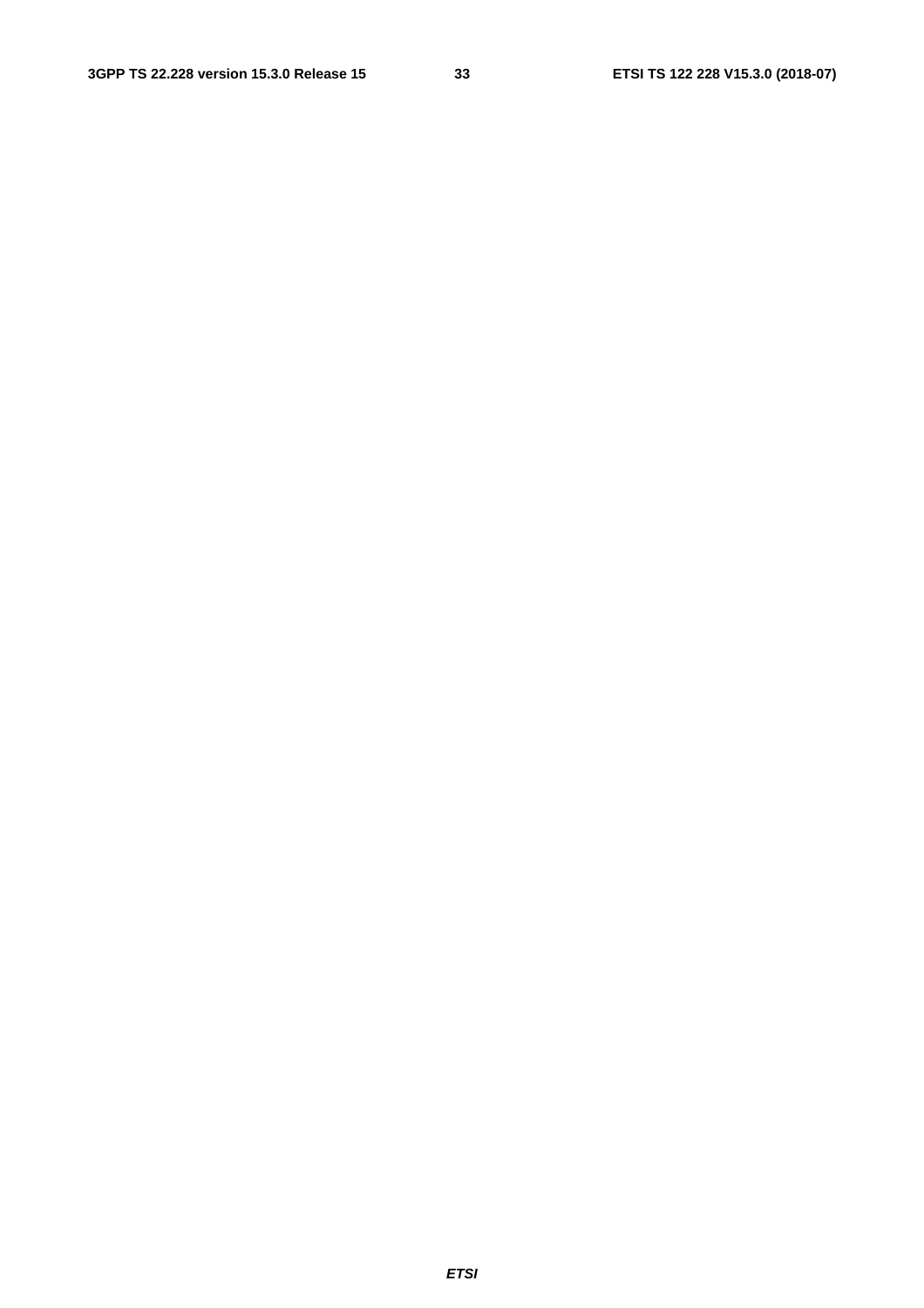# Annex B (Informative): Business models use cases

The IMS supports agreements between the access network operator and the network operator providing IMS services (IMS operator).

The IMS shall be able to offer services to users that are attached to access networks owned by another operator.

The service offering may be restricted by the capabilities of the access network and the agreement between the access network operator and the IMS operator.

The IMS shall support at least the following operator's domain relationships:

- a) Access network to IMS relationships
	- a.1) Access network and the IMS it connects to, belong to the same operator as shown in figure B.1.



**Figure B.1** 

a.2) Access network and the IMS it connects to, belong to different operators having an interconnection as shown in figure B.2.





b) IMS level relationships

b.1) The IMS (e.g. 3GPP or NGN) to which the access network connects and the Home IMS (e.g. NGN or 3GPP) which provides the IMS services belong to different operators as shown in figure B.3.





b.2) The IMS (e.g. 3GPP or NGN) to which the access network connects and the Home IMS (e.g. NGN or 3GPP) which provides the IMS services are the same as shown in figure B.4.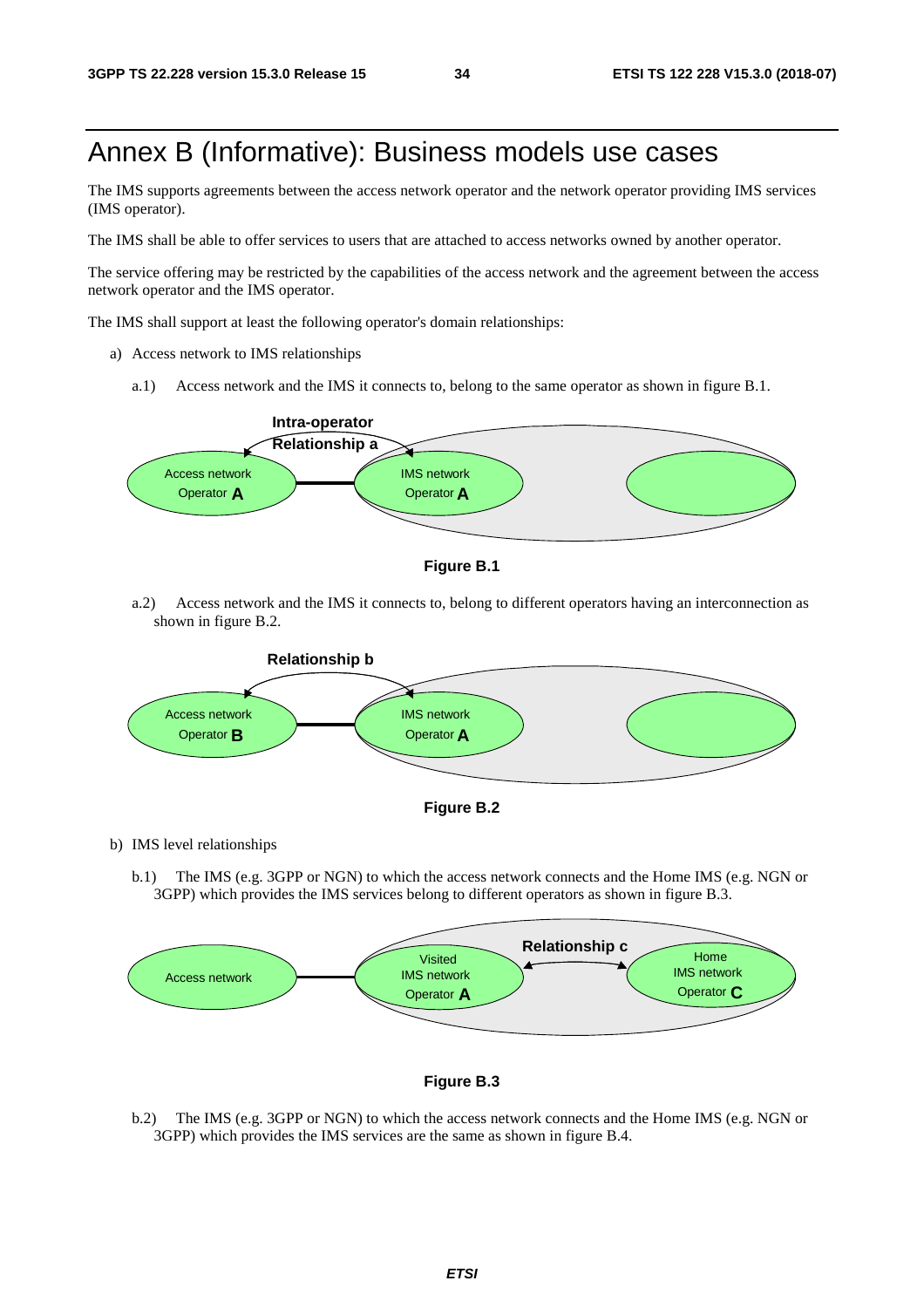



b.3) The IMS (e.g. 3GPP or NGN) to which the access network connects and the Home IMS (e.g. NGN or 3GPP) which provides the IMS services belong to the same operator as shown in figure B.5.





An IMS operator shall be capable of connecting to other network operators via:

- an interconnect model where agreements are established between two operators;
- an interconnect model where intermediate network(s) can provide interconnect on behalf of multiple operators (and may be based on an agreement between the operators and their intermediate network provider).

A single IMS operator shall be able to choose to support either of the interconnect models, or both of the interconnect models simultaneously.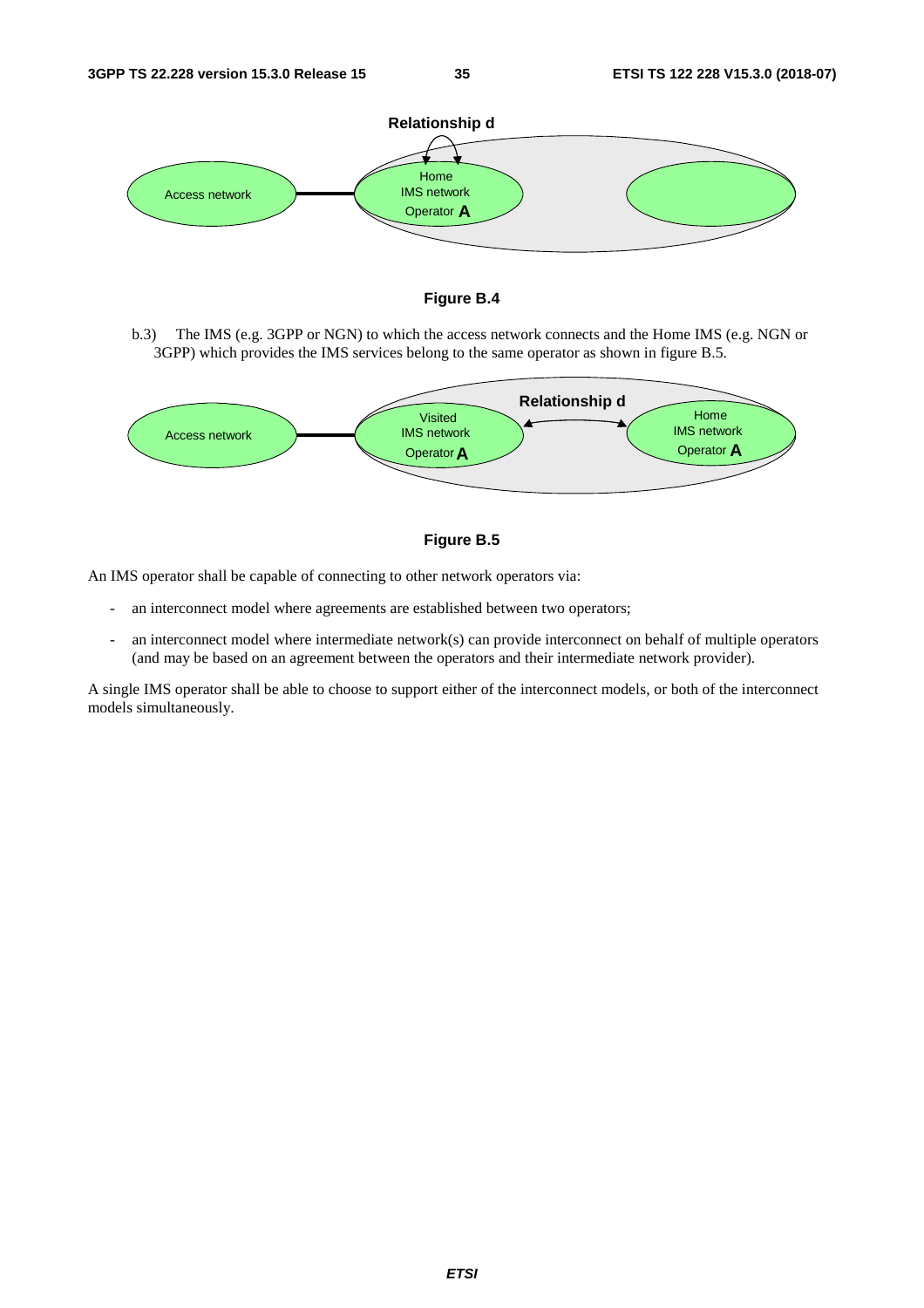# Annex C (Informative): Basic communication cases for IMS networks

A basic communication case can be described on a per IMS basis by stating the IMS entry point and an exit point for the communication as shown in figure C.1.

The following general types of entry/exit point can be identified:

- Access (for communication to from terminals);
- Interconnect to non-IMS network;
- Interconnect to other IMS:
- Internal network resource (e.g. a conference bridge for conferencing services).

As a general rule a network based on IMS shall support the following basic communication cases on a per network basis, as shown in Table C.1.

| <b>From</b>                                | To (exit point)       |                              |                                    |                                            |  |  |  |  |  |  |  |
|--------------------------------------------|-----------------------|------------------------------|------------------------------------|--------------------------------------------|--|--|--|--|--|--|--|
| (entry point)                              | <b>Access Network</b> | Interconnect to<br>other IMS | Interconnect to<br>non-IMS network | <b>Internal Network</b><br><b>Resource</b> |  |  |  |  |  |  |  |
| <b>Access Network</b>                      | Required              | Required                     | Required                           | Required                                   |  |  |  |  |  |  |  |
| Interconnect to<br>other IMS               | Required              |                              |                                    | Required                                   |  |  |  |  |  |  |  |
| Interconnect to<br>non-IMS network         | Required              |                              | Required                           | Required                                   |  |  |  |  |  |  |  |
| <b>Internal Network</b><br><b>Resource</b> | Required              |                              |                                    |                                            |  |  |  |  |  |  |  |

#### **Table C.1**

It is not precluded that other, more complex communication cases may be provided by service level concatenation of basic communication cases, e.g. by means of call diversion services.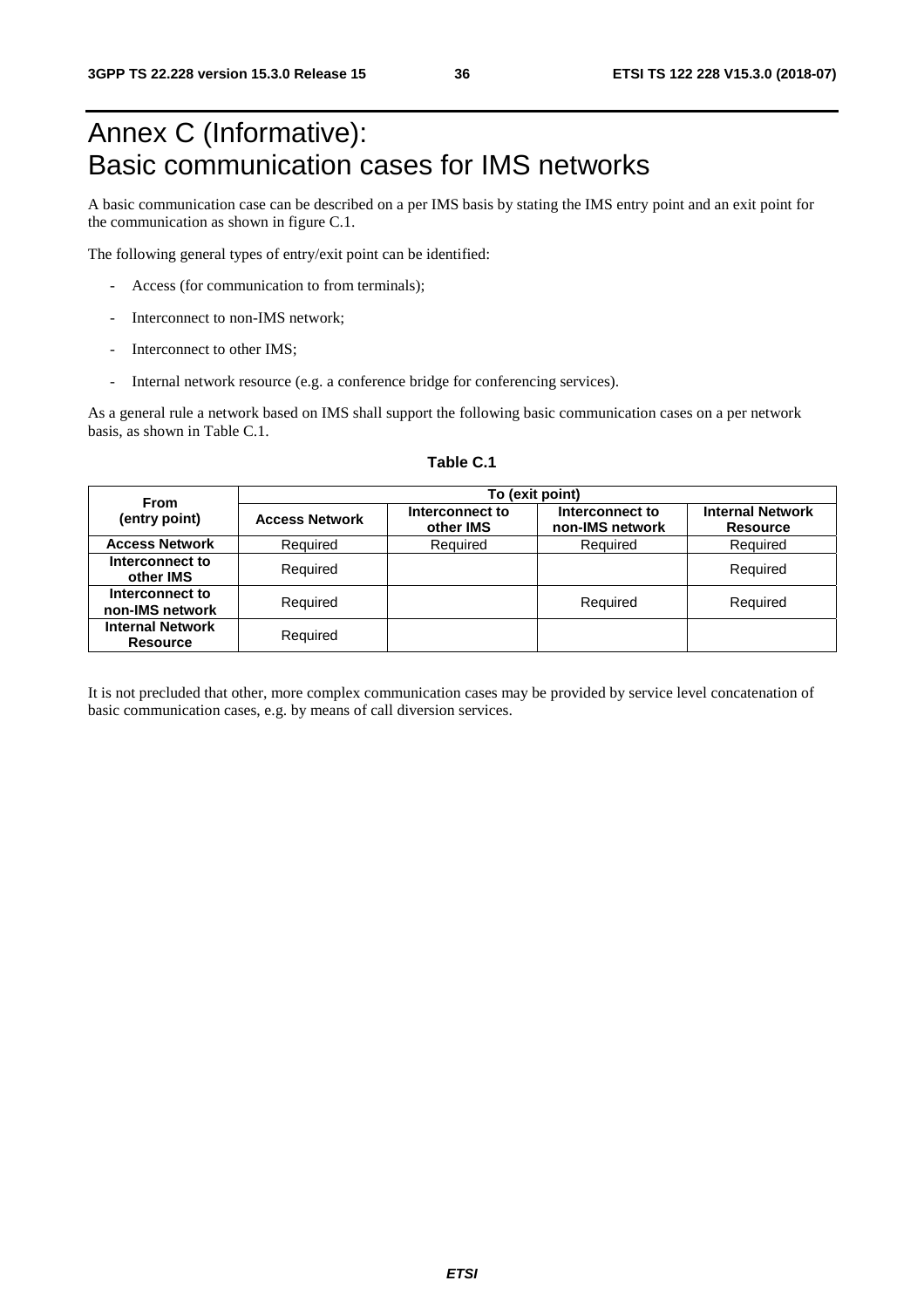

**Figure C.1: Graphical representation of supported basic communication cases**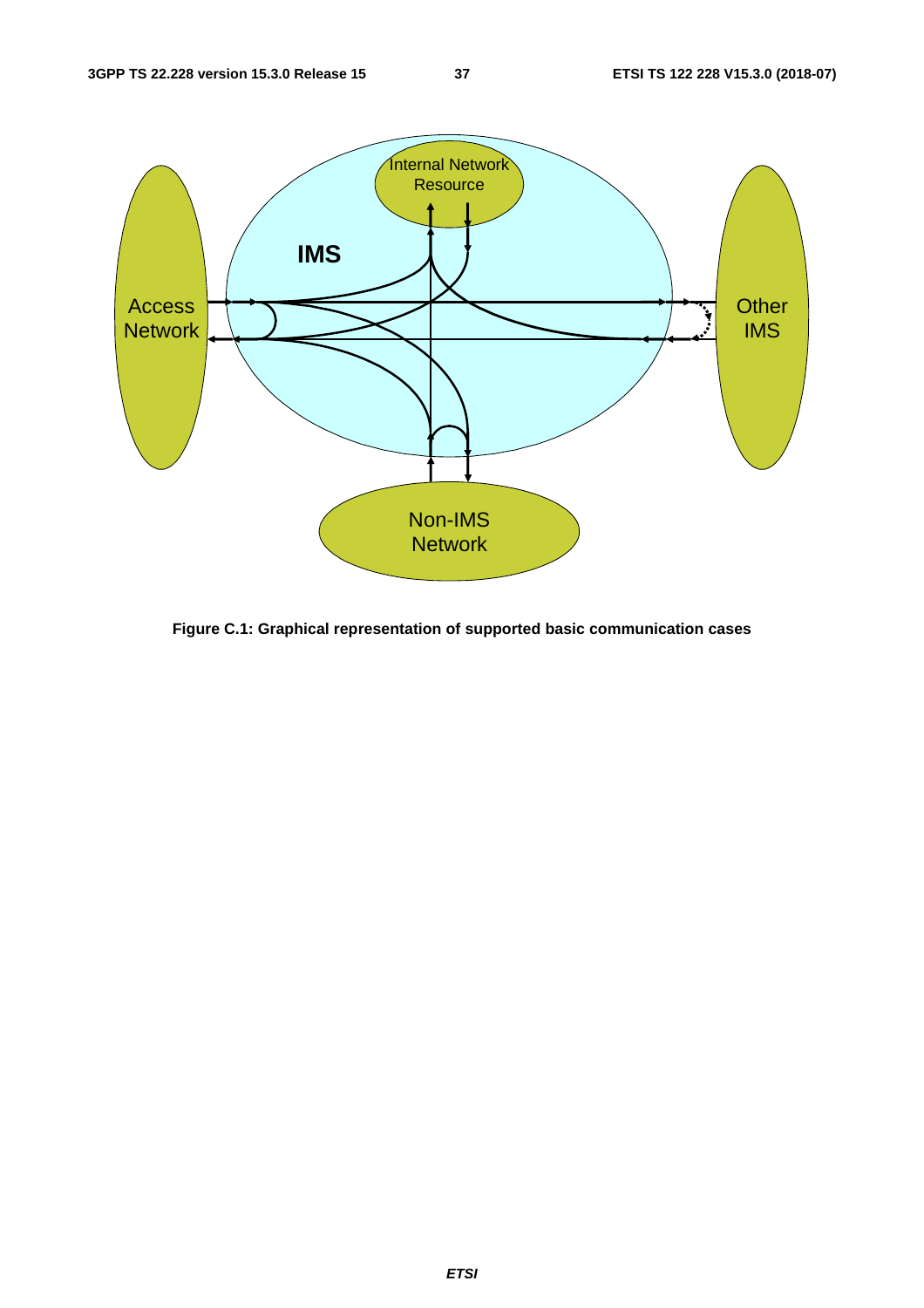# Annex D (normative): Access to IMS via non-3GPP access

This annex defines additional specific requirements for access to IMS via non-3GPP access.

These requirements shall not apply to terminals having a 3GPP access.

For non-3GPP-only terminals with neither ISIM nor USIM, the IMC may be used to access the IMS via a non-3GPP access technology. However, if ISIM [21] is present it shall be used to access IMS or if ISIM is not present but USIM [24] is present, USIM shall be used to access IMS.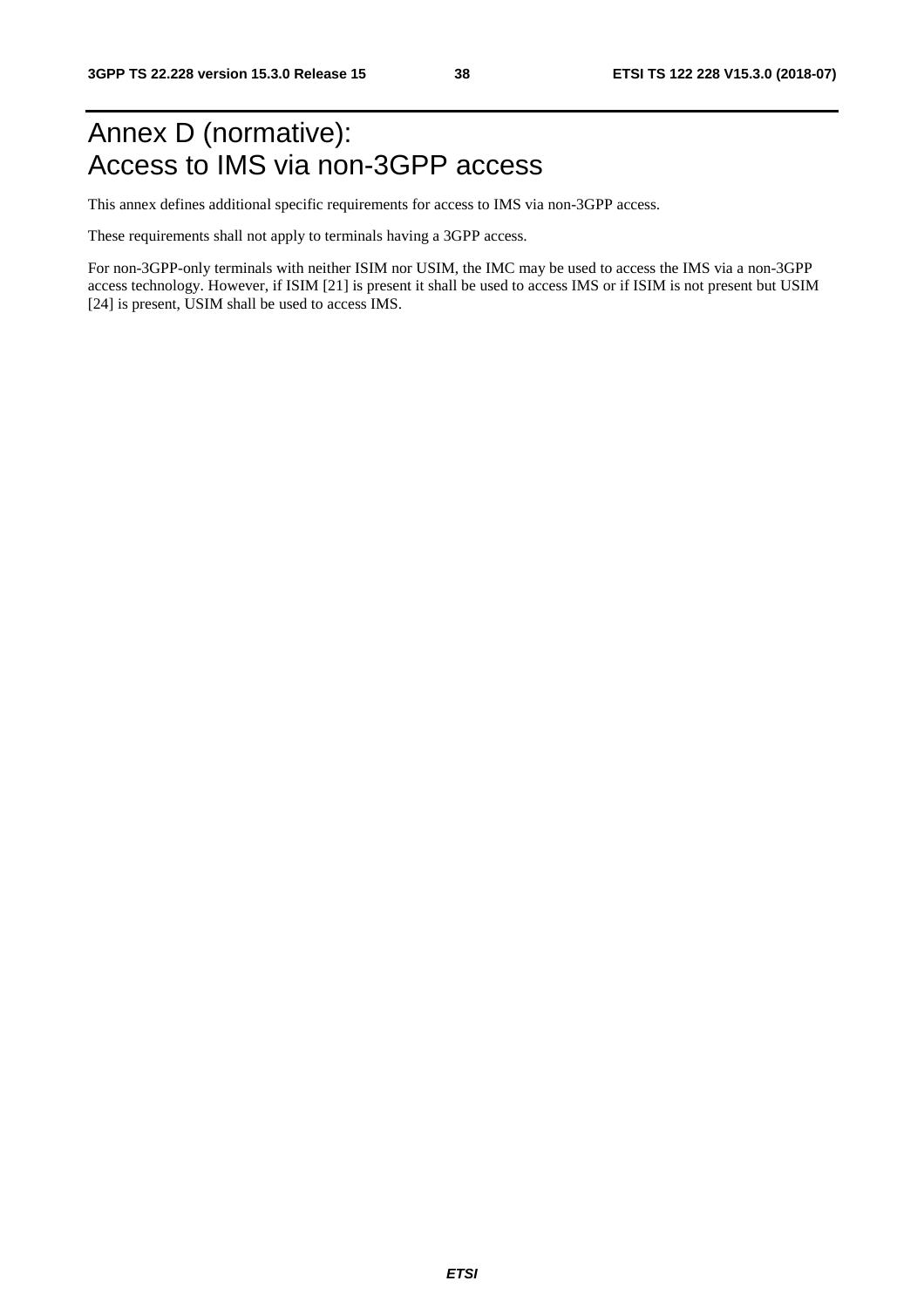# Annex E (informative): Example use cases for IMS Inter UE Transfer (i.e. transfer/replication/sharing)

Users of communication services will increasingly use different devices with different communication capabilities to meet their communication needs. Users may wish to initiate, transfer, manipulate, or otherwise maintain the simultaneous real time streaming of multimedia components (e.g. video, speech, audio) between multiple devices for a variety of reasons. For example, users may wish to control:

- the coordinated delivery of simultaneous multimedia streams to multiple devices owned by the same user (e.g. to take advantage of the different video and audio capabilities of the different devices: high definition television, surround sound stereo, home speaker phone, etc)
- shared multimedia content in real time across multiple devices owned by others (who may be in different locations)

This annex defines some of the use cases for IMS Inter UE Transfer (i.e. transfer/replication/sharing), examples of which are given below (note that this list is neither complete nor exhaustive):

1) Shared control of session across multiple IMS users

Jill calls Jane to share and discuss a video.

Jane and Jill's controls are synchronized so they share the seamless video experience. Both UEs are capable of shared control.

Either Jill or Jane can pause the shared video to provide comments. Either of them can resume the video when they are ready to do so.

- Jane and Jill need to be authorized by network after Jill allows Jane to share control.
- 2) Transfer of service control

Jane is having a multi-media call (audio/video stream) on her mobile with Jill while coming home. After arriving at home, Jane transfers the video stream and service control to another device that belongs to her (e.g. a PC that is IMS capable and on which she is logged in), but keeps the audio on her mobile to keep the conversation private from the other people in the room.

#### 3) Media Replication

Jane is watching a video clip on her cell phone, which another family member (Jane's Dad) starts to watch, so they are watching together and talking about it. Jane's Dad wants to continue watching the video clip on another device (e.g. Jane's PC that is IMS capable and on which she is logged in), so he requests replication of the video component to Jane's PC.

#### 4) Video replication

Steve, president of a wine-tasting club schedules a video documentary to start at an agreed time for all club members, so that they can watch it from their home and chat together about it while watching. In this case, all sessions are synchronized, and Steve is able to control the video playing: he can put the video on pause for all members in the same time.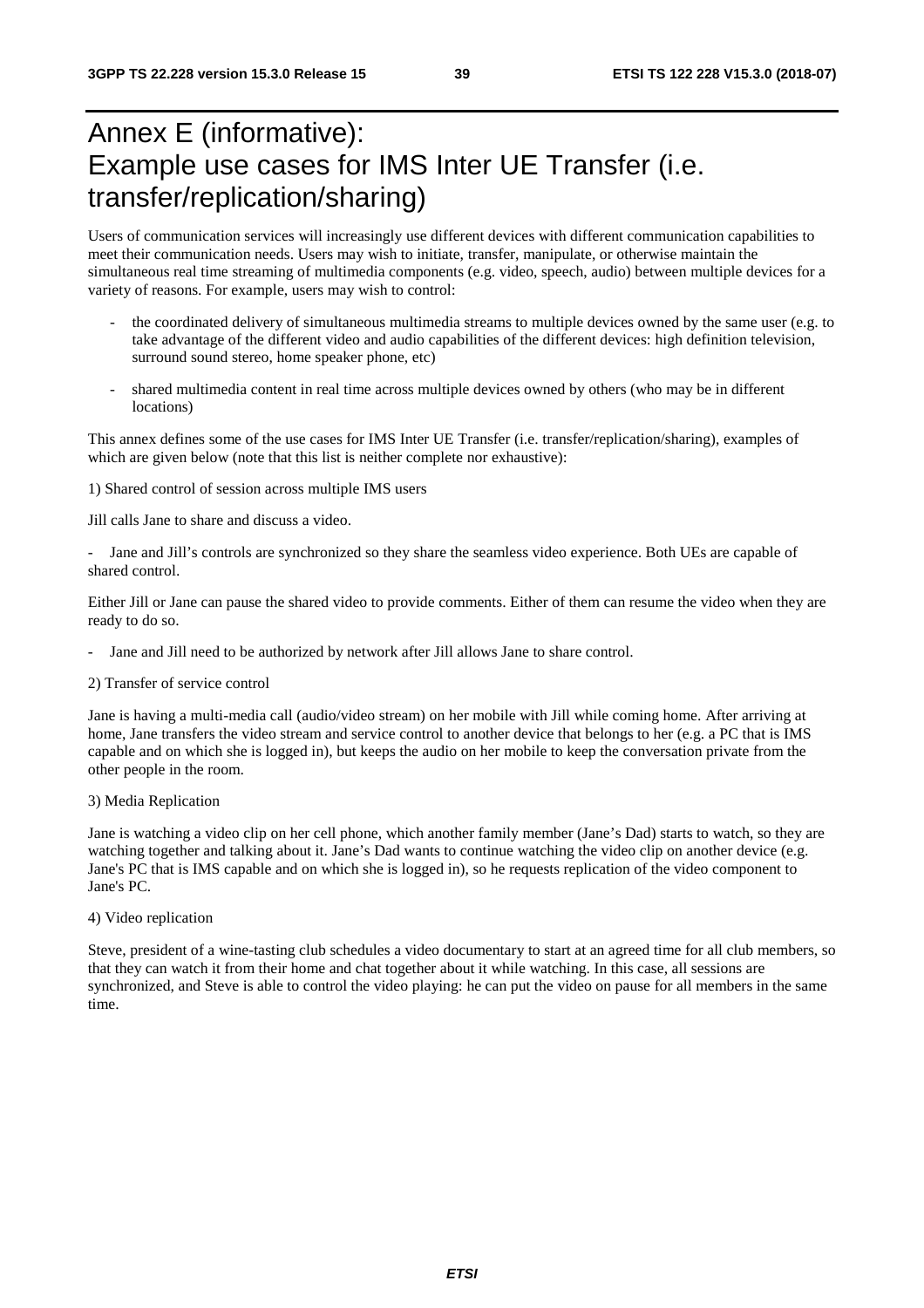# Annex F (Informative): Void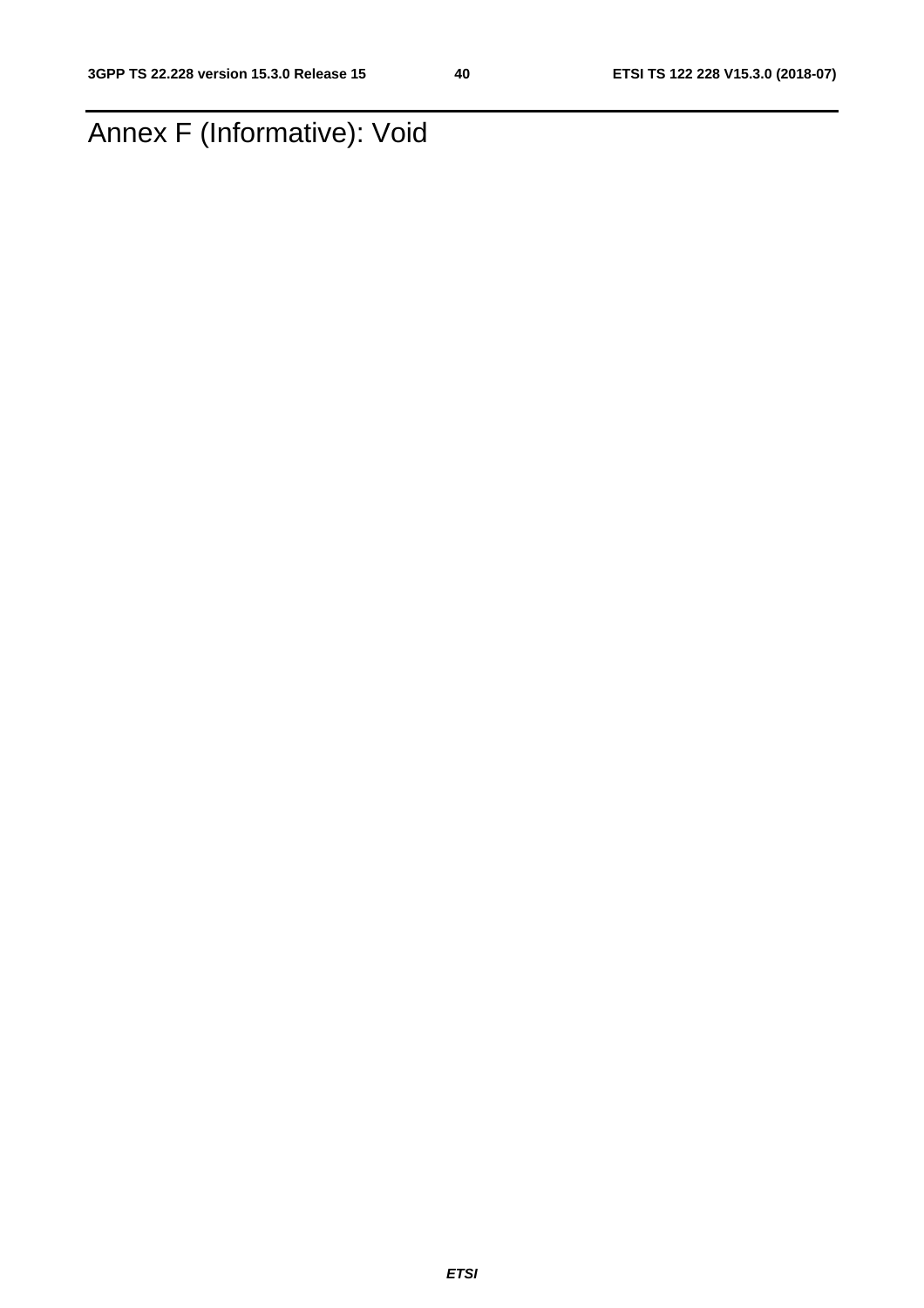# Annex G (Informative): Example use cases for IMS-Based Telepresence

This annex provides a use case for IMS-Based Telepresence.

In the scenario below, a project team has one of their weekly reporting meetings using a Telepresence conference. Steven, John and Marc are in a meeting room in San Francisco. Fred and Liu are in another room in Paris. Ted is on the road and joins using his mobile phone. Bill is at home and joins using his PC. Both meeting rooms are equipped with multiple cameras and large display monitors. Three cameras and screens are arranged to provide a panoramic view of the room. Additional cameras and screens are used to share presentations among the participants.

Multiple video streams are shared along with additional information (e.g. spatial information, video resolution, and environmental), so that the user experience is as if they are in same location. Audio information (e.g. spatial information) is exchanged to facilitate the rendering of the audio in accordance with the rendering of the video. Users in the meeting enjoy a strong sense of realism and presence between all participants.



**Figure G.1 – Telepresence** 

In the above scenario participants may be from different operator's networks, or from enterprise networks. In such cases, IMS-based Telepresence has interconnection with Telepresence in other networks.



**Figure G.2 – Interconnection of Telepresence**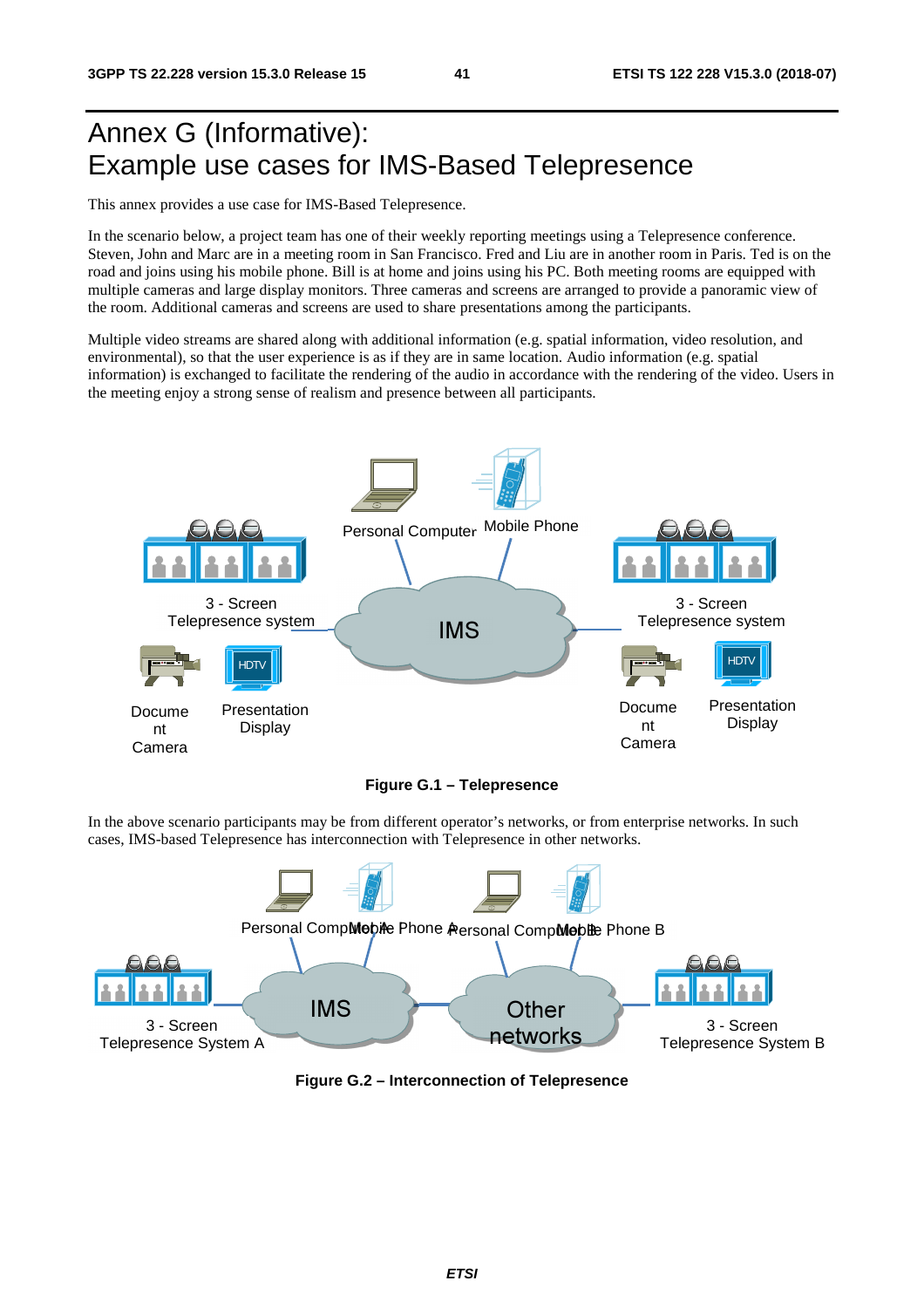# Annex H (Informative): Support of WebRTC client access to IMS

# H.1 General

The following use cases have been provided to describe WebRTC client access to IMS.

- 1. WebRTC-based application supports broad IMS client capabilities
- 2. User gets his/her IMS service via third-party WebRTC-based application
- 3. User gets third-party IMS service via WebRTC-based application
- 4. Anonymous user gets IMS service via third-party WebRTC-based application
- 5. End to end WebRTC bearer support over IMS

## H.2 WebRTC-based application supports broad IMS client capabilities

### H.2.1 Description

Mary provides her credentials when accessing a WebRTC-based application provided by her IMS operator to access a broad range of IMS services (these credentials are provided by the operator). The application provides a user interface to the IMS user, Mary, to allow her to invoke her IMS services. Using the application, Mary is able to access the same broad range of capabilities available to a native IMS client, as appropriate to the available access technologies. In particular, Mary is able to originate and terminate calls using any of her IMS public user identities, and may access other rich communication services such as presence and instant messaging sessions. The instant messaging sessions may be integrated with other WebRTC media.

### H.2.2 Pre-conditions

Mary has an IMS subscription and a WebRTC-capable browser on a device that supports an access technology with acceptable QoS (e.g., LTE).

Mary might have multiple credentials provided by the operator linked to her IMS subscription (e.g., user name and password).

Mary's IMS operator hosts a web site that provides a WebRTC-based portal to Mary's IMS services.

### H.2.3 Service flows

Mary accesses her IMS operator's web site from her browser, which executes an instance of the IMS portal client.

The IMS portal arranges to authenticate (based on the offered credentials) and register the IMS/WebRTC client with IMS and provides a user interface to Mary via the browser to access IMS services.

Mary can initiate or receive multimedia sessions, access presence information, participate in instant messaging sessions, and initiate any other service expected by a native IMS client.

### H.2.4 Post-conditions

After invoking IMS services, the browser window remains available for Mary to initiate other services or to accept incoming sessions.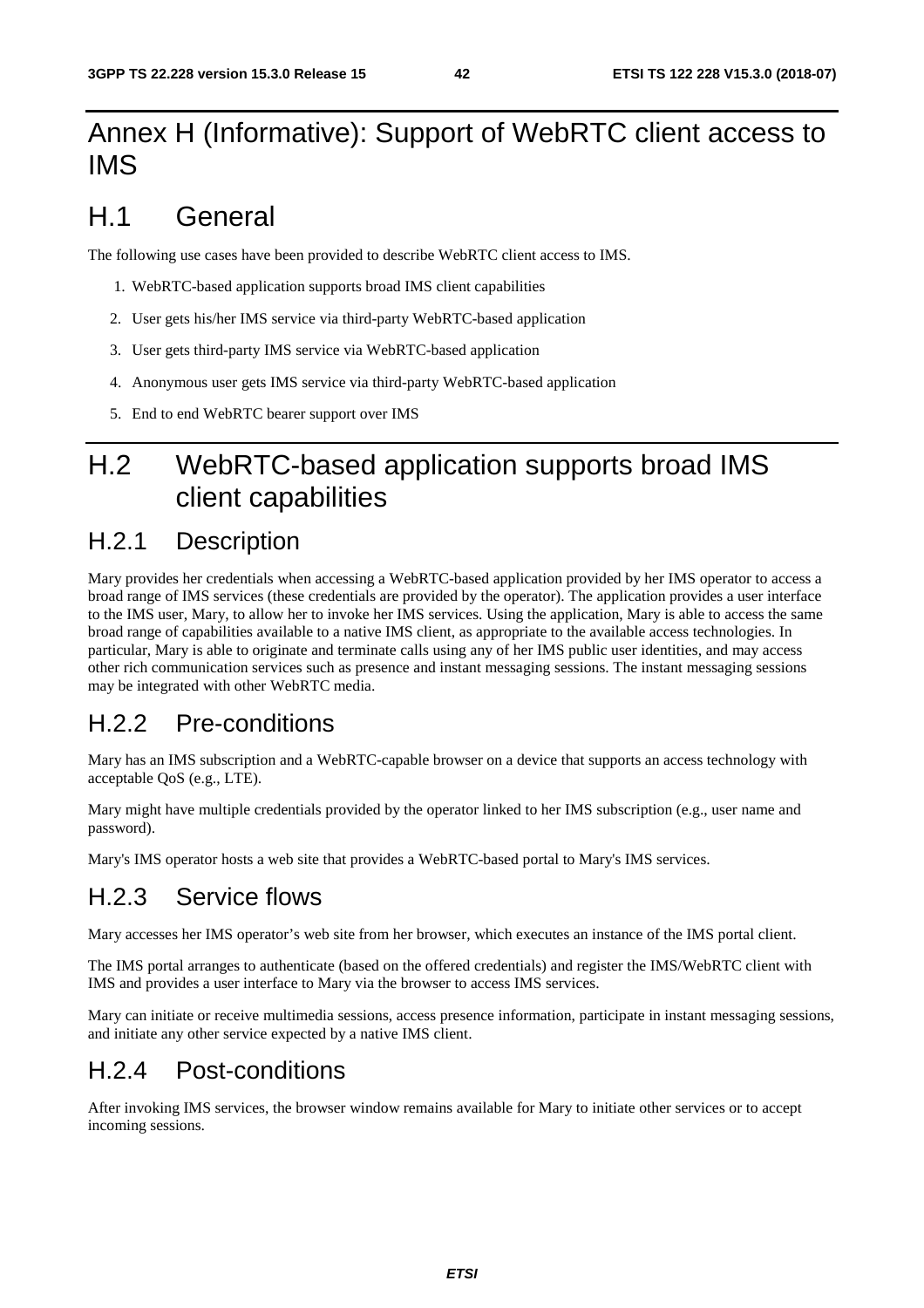# H.3 User gets their IMS service via third-party WebRTCbased application

### H.3.1 Description

John clicks on a link to a third-party WebRTC-based application that offers access to his IMS services from his IMS operator. The third-party application provides a specialized application to John such as gaming, conferencing, or business services, where the application can benefit if the user has access to IMS services. John provides his IMS credentials in a secure manner to the IMS operator during the scenario before he is able to access his IMS services.

### H.3.2 Pre-conditions

John has an IMS subscription and a WebRTC capable browser on a device that supports an access technology with acceptable QoS (e.g., LTE).

A third-party WebRTC-based application provides access to a WebRTC-based portal to the user's IMS.

The third party has a business relationship with the IMS operator that allows the third party to incorporate access to IMS services into the experience provided by the third-party application.

### H.3.3 Service flows

John accesses the third-party web site from his browser, which executes the third-party WebRTC-based application along with the WebRTC IMS client functions needed for access to an IMS portal.

The IMS portal arranges to authenticate and register the IMS/WebRTC client with IMS and cooperates with the thirdparty server to provide a user interface to John via the browser to access his IMS services.

John has access to IMS services via the third-party WebRTC-based application.

#### H.3.4 Post-conditions

After invoking IMS services, the browser window remains available for John to initiate other services or to accept incoming sessions, if supported.

# H.4 User gets third-party IMS service via WebRTC-based application

### H.4.1 Description

Mary clicks on a link to a third-party WebRTC-based application that offers access to real time communications services facilitated by an IMS operator. The third-party WebRTC-based application provides enterprise-specific communication services to employee Mary. The third-party WebRTC-based application configures a block of IMS public user identities for use with an IMS operator on behalf of all the users of the web site (e.g., this block may be a domain or sub-domain). An individual user, Mary, logs into the third-party WebRTC-based application but does not have user specific credentials with the IMS operator. Mary receives some communications services directly from the third-party WebRTC-based application and other communications services directly from the IMS operator. For example, the third-party WebRTC-based application may facilitate RTC sessions directly between WebRTC clients, while IMS facilitates sessions with non-WebRTC endpoints.

### H.4.2 Pre-conditions

Mary has a WebRTC capable browser on a device that supports an acceptable access technology.

A third-party WebRTC-based application provides access to a WebRTC-based portal to the IMS that has a block of IMS public user identities and subscriptions configured for use with an IMS operator. The WebRTC-based portal maintains the association between the users' credentials and its IMS public user identities.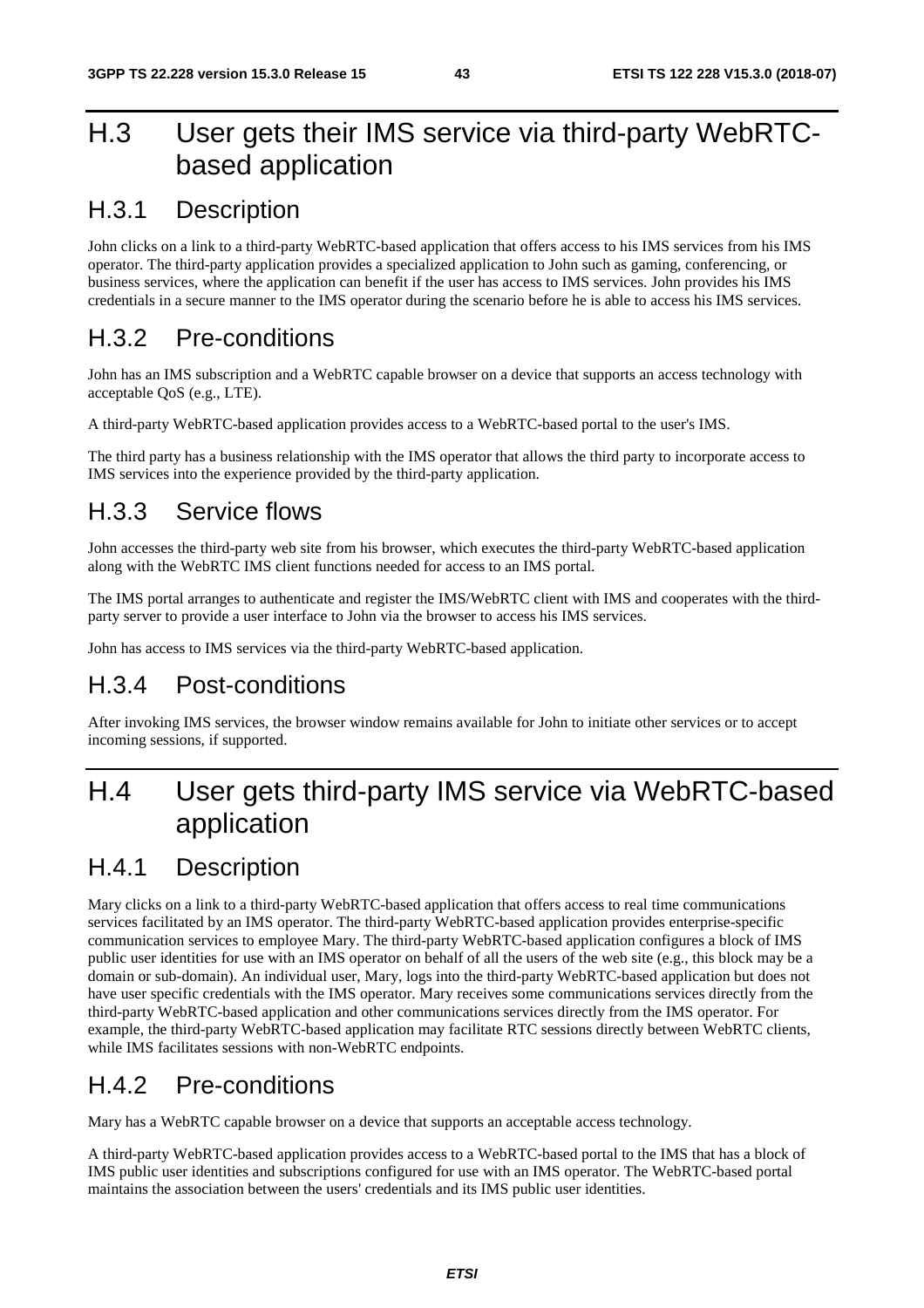The third party has a business relationship with the IMS operator that allows the third-party WebRTC-based application to incorporate access to IMS services into the experience provided by the third-party WebRTC-based application.

The third-party server supports all interworking with the IMS and assigns individual public user identities to the users of its web site so that they can receive IMS services.

#### H.4.3 Service flows

Mary accesses the third-party web site from her browser, which executes the third-party WebRTC-based application along with the WebRTC-based client functions needed for access to an IMS portal.

The third-party WebRTC-based application registers and authenticates Mary for access to the IMS services associated with an assigned public user identity from the public user identity block used by the third-party WebRTC-based portal to IMS.

The IMS portal cooperates with the third-party WebRTC-based application to provide a user interface to Mary via her browser to access IMS services.

Mary has access to IMS services via the WebRTC-based application.

#### H.4.4 Post-conditions

After invoking IMS services, the browser window remains available to initiate other services or to accept incoming sessions, if supported.

# H.5 Anonymous user gets IMS service via third-party WebRTC-based application

### H.5.1 Description

John clicks on a link to a third-party WebRTC-based application that offers access to real time communications services facilitated by an IMS operator. The third-party WebRTC-based application provides a specialized application to the user such as a customer services portal for a retail establishment. The third-party WebRTC-based application registers a public user identity with an IMS operator on behalf of all its users of. John does not log into the third-party WebRTCbased application and does not have user specific credentials with IMS. John is unknown (anonymous) to both the thirdparty WebRTC-based application and IMS. John receives very limited origination services from IMS, as allowed by the third-party WebRTC-based application. In particular, John is not reachable via any public user identity via this thirdparty WebRTC-based application. This capability might be used to allow a user to initiate a call to a customer representative but to no one else, or to join a conference, for example.

### H.5.2 Pre-conditions

John has a WebRTC capable browser on a device that supports an acceptable access technology.

A third-party has a subscription with an IMS operator and provides a web site that provides access to a WebRTC-based portal to the IMS.

The third-party has a business relationship with the IMS operator that allows the third-party to incorporate access to IMS services into the features provided by the third-party WebRTC-based application.

The third-party WebRTC-based portal to the IMS maintains its registration with IMS and allows (potentially anonymous) users of its web site (e.g., John) to access IMS services using its (the third-party WebRTC-based portal to the IMS) identity so that they can receive IMS services.

### H.5.3 Service flows

John accesses the third-party web site from his browser, which executes the third-party WebRTC-based application along with the WebRTC-based client functions needed for access to an IMS portal.

The third-party WebRTC-based application may not register or authenticate John, but instead treats him as an anonymous guest with limited privileges to access IMS services using the portal's IMS identity.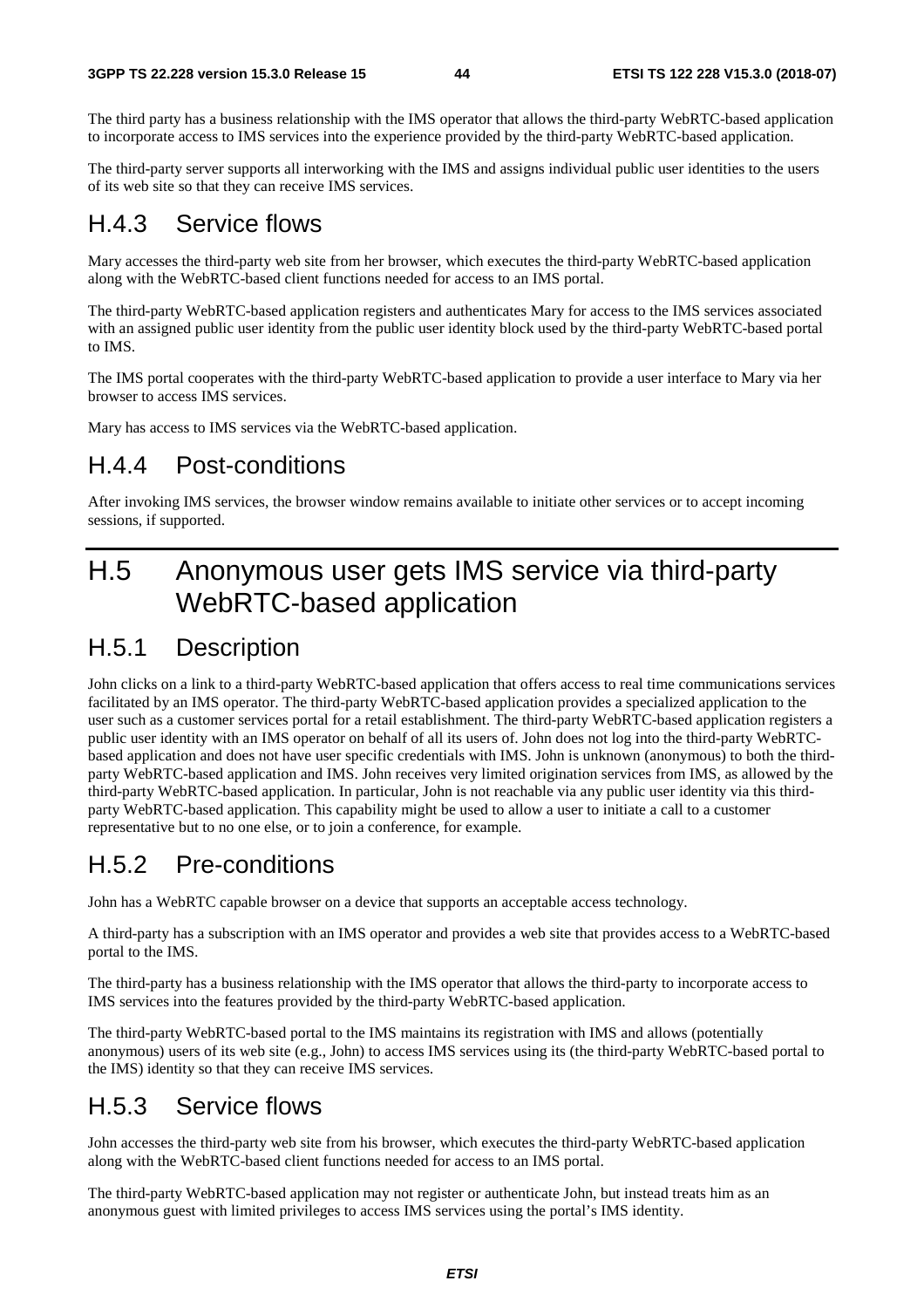The IMS portal cooperates with the third-party WebRTC-based application to provide a user interface to John via his browser to access IMS services.

John has access to limited IMS services via his browser user interface, e.g., John may not be reachable since no unique IMS public user identity is assigned to him, and there may be limitations on which other parties he can contact.

#### H.5.4 Post-conditions

After invoking IMS services, the browser window remains available for John to initiate other available IMS services.

## H.6 End to end WebRTC bearer support over IMS

#### H.6.1 Description

Jane is doing her taxes using an online tool and encounters a complexity with which she would like some help. Her tax tool website includes a big red HELP button which connects her to a tax advisor associated with the tool. Associated with the HELP button is a link to a third-party WebRTC-based application that offers access to communications services facilitated by an IMS operator. The third-party WebRTC-based application provides a specialized application to the user such as a customer services portal for a tax advisor. In addition to being able to utilize IMS capabilities, the tax advisor has an agreement with their IMS operator to use a WebRTC based codec as its preferred audio codec and, as an enterprise service, to provide secure chat to communicate with WebRTC IMS client users. The IMS operator is able to convey the audio and chat session without bearer level protocol conversion which might interfere with quality and maintains the end to end security between Jane's device and third party WebRTC-based application. Figure H.1 illustrates the configuration allowing end to end communication between WebRTC IMS clients.



**Figure H.6-1 End to end WebRTC IMS communication** 

### H.6.2 Pre-conditions

Jane has a WebRTC capable browser on a device that supports a WebRTC codec and an end to end WebRTC security protocol.

Her tax advisor has a subscription with an IMS operator and provides a web site that provides access to a WebRTCbased portal to the IMS; the IMS does not support the WebRTC codec.

The tax advisor has a business relationship with the IMS operator that allows the tax advisor to incorporate access to specialized non-IMS capabilities (e.g., use of WebRTC codec, secure chat) into the features provided by the tax advisor's WebRTC-based application.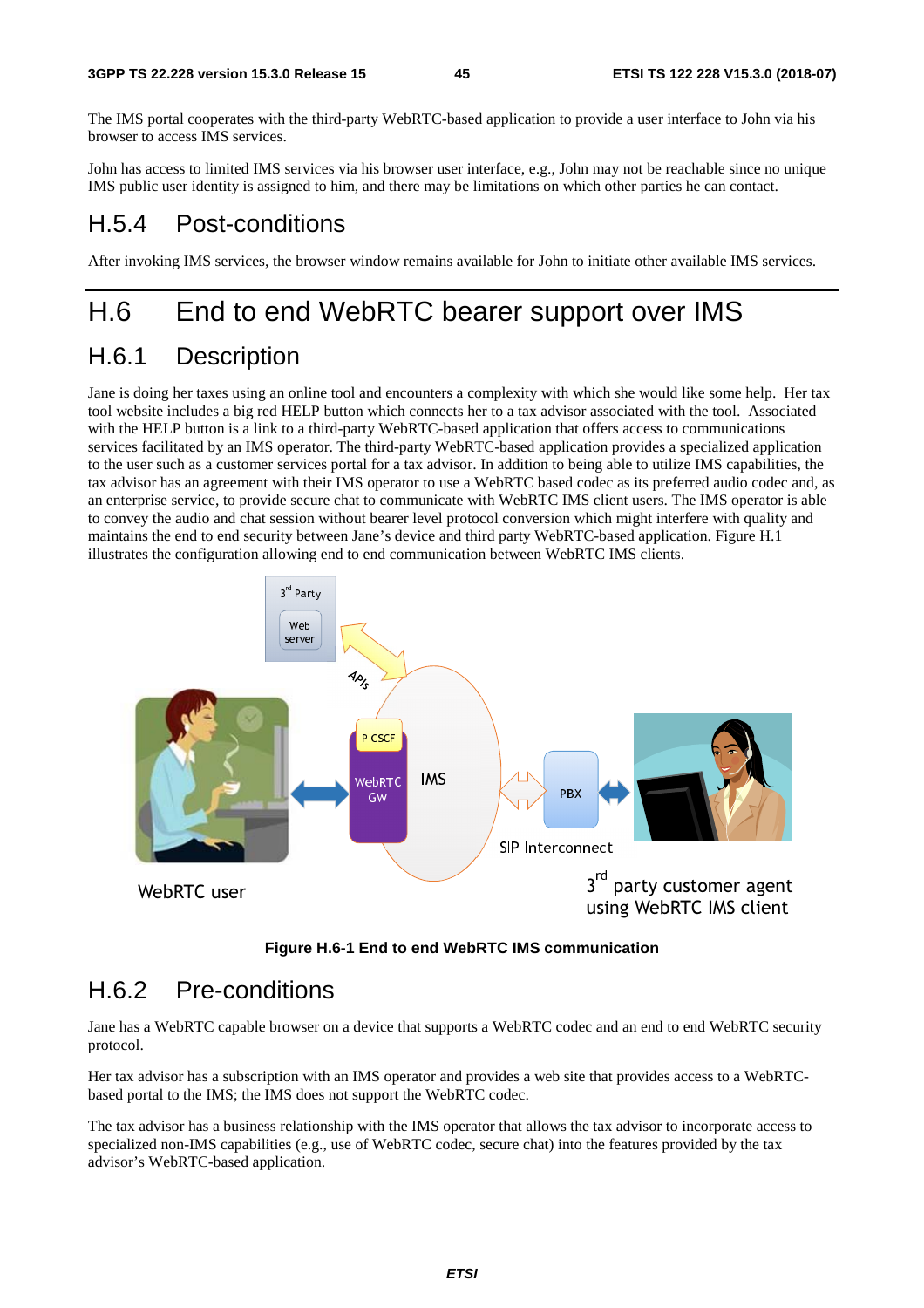The tax advisor's web site provides customers the ability to select from various options (e.g., voice, chat, video, secure/unsecure channels) when they request online HELP.

The tax advisor has their WebRTC browser up and is registered with IMS and is able initiate services or to accept incoming sessions.

### H.6.3 Service flows

Jane accesses the tax advisor web site from her browser by clicking on the HELP button, which executes the WebRTCbased application along with the WebRTC IMS client functions needed for access to IMS.

Jane engages in an unsecured chat session with her tax advisor to resolve a question on completing her tax forms. This chat session is hosted by IMS and does not provide end to end security.

While continuing the chat session, Jane opens an audio connection with her tax advisor as the discussion becomes more complex. Since both endpoints are WebRTC IMS clients supporting the same WebRTC codec, and the tax advisor's subscription allows it, the bearer path is conveyed without protocol conversion, allowing Jane and the tax advisor to experience very high quality audio.

While discussing the tax issue, Jane and her tax advisor decide it would be helpful to share figures, calculations, and personal tax information. To do this securely, they select a secure chat line that utilizes the WebRTC end to end security.

### H.6.4 Post-conditions

Jane is satisfied with the quality and security of her exchange with her tax advisor.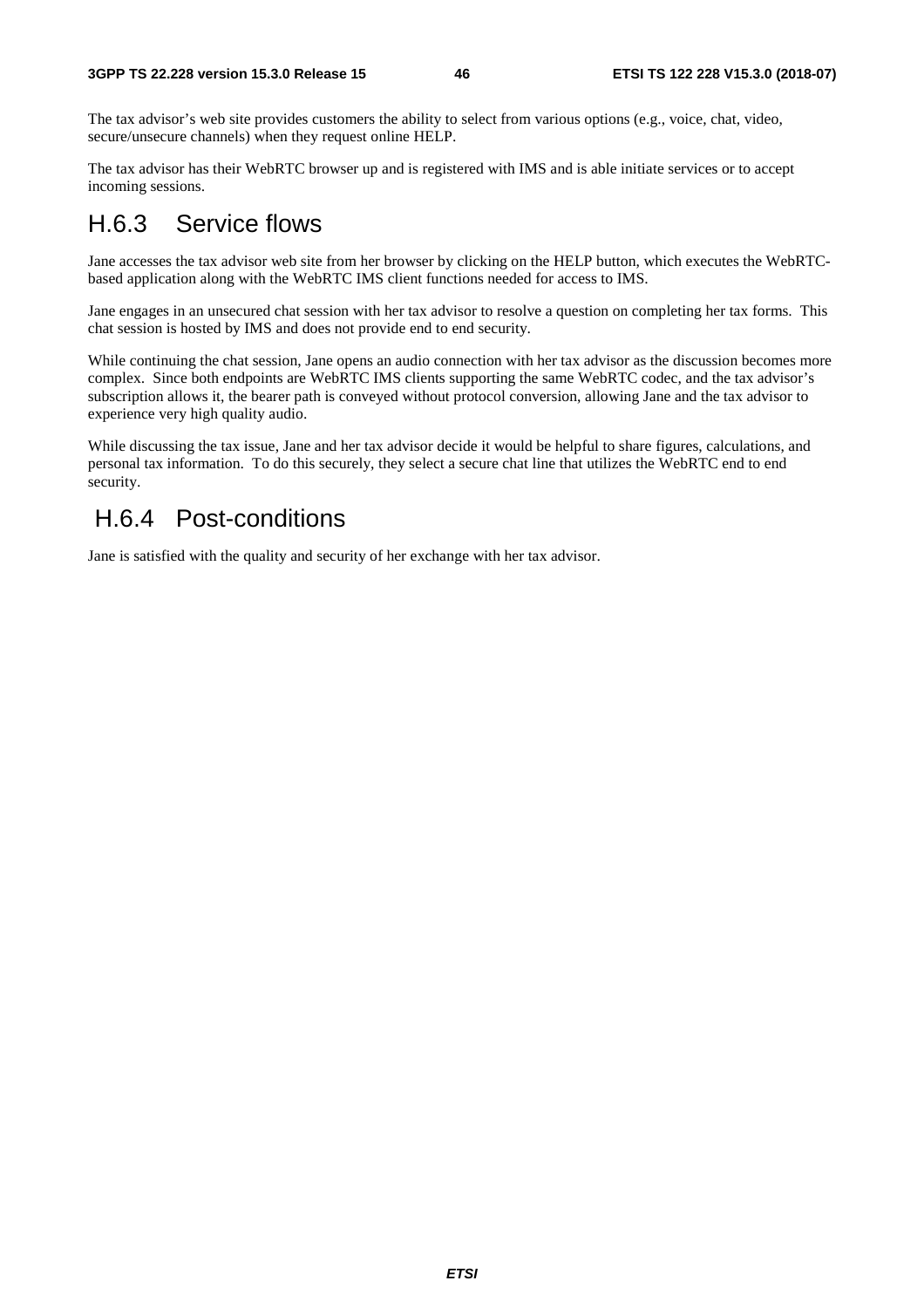# Annex I (informative): Change history

|                 |                     |                     |             |                  |                | <b>Change history</b> |                |                                                                                                                                                             |                    |            |                          |
|-----------------|---------------------|---------------------|-------------|------------------|----------------|-----------------------|----------------|-------------------------------------------------------------------------------------------------------------------------------------------------------------|--------------------|------------|--------------------------|
| TSG SA# SA Doc. |                     | <b>SA1 Doc</b>      | <b>Spec</b> | <b>CR</b>        | <b>Rev</b>     | Rel                   |                | Cat Subject/Comment                                                                                                                                         | Old                | <b>New</b> | WI                       |
| SP-12           | SP-010246           | S1-010455           | 22.228      | 002              |                | Rel-5                 | $\overline{c}$ | CR 22.228 - Capability of the IM<br>CN Subsystem to present the<br>identity of connected-to party                                                           | 5.1.0              | 5.2.0      | IMS-CCR-<br>STAGE1       |
| $SP-12$         |                     | SP-010246 S1-010453 | 22.228      | 003              |                | Rel-5                 | C              | CR to 22.228 on Redirection of<br>IP Multimedia Sessions                                                                                                    | 5.1.0              | 5.2.0      | IMS-CCR-<br>STAGE1       |
| SP-13           |                     | SP-010435 S1-010824 | 22.228      | 007              |                | Rel-5                 | D              | Interworking with internet                                                                                                                                  | 5.2.0              | 5.3.0      | <b>IMS</b>               |
| $SP-13$         |                     | SP-010435 S1-010825 | 22.228      | 008              |                | Rel-5                 | C              | Determination of terminal<br>capability                                                                                                                     | 5.2.0              | 5.3.0      | <b>IMS</b>               |
| SP-14           |                     | SP-010671 S1-011278 | 22.228      | 005              | 1              | Rel-5                 | F              | Defintion of Local Services                                                                                                                                 | $\overline{5.3.0}$ | 5.4.0      | <b>IMS</b>               |
| SP-15           |                     | SP-020058 S1-020507 | 22.228      | 010              |                | Rel-5                 | B              | CR 22.228 Rel. 5, IMS<br>Addressing                                                                                                                         | 5.4.0              | 5.5.0      | <b>IMS</b>               |
| SP-15           | SP-020058 S1-020657 |                     | 22.228      | 011              |                | Rel-5                 | B              | CR to 22.228 on ISIM                                                                                                                                        | 5.4.0              | 5.5.0      | <b>IMS</b>               |
| SP-15           |                     | SP-020045 S1-020457 | 22.228      | $\overline{012}$ |                | Rel-5                 | $\overline{F}$ | Editorial CR to correct terms and 5.4.0<br>references                                                                                                       |                    | 5.5.0      | <b>CORRECT</b>           |
| SP-15           | SP-020126           |                     | 22.228      | 013              |                | Rel-5                 | F              | Correction of references to<br>obsolete SIP RFC 2543 IETF<br>specification                                                                                  | 5.4.0              | 5.5.0      | <b>IMS-CCR</b>           |
| SP-16           |                     | SP-020258 S1-021162 | 22.228      | 016              |                | Rel-6                 | D              | Revised version of S1-<br>020846CR to 22.228 v5.5.0 on<br><b>Editorial for REL6</b>                                                                         | 5.5.0              | 6.0.0      | <b>IMS</b>               |
| SP-17           | SP-020562 S1-021771 |                     | 22.228      | 017              |                | Rel-6                 | B              | CR to 22.228 Rel 6 on IMS<br>interworking                                                                                                                   | 6.0.0              | 6.1.0      | IMS2                     |
| $SP-19$         |                     | SP-030028 S1-030182 | 22.228      | $\overline{018}$ |                | Rel-6                 | B              | <b>GUP</b> for IMS subscription<br>management                                                                                                               | 6.1.0              | 6.2.0      | <b>GUP</b>               |
| $SP-20$         |                     | SP-030259 S1-030522 | 22.228      | 019              |                | Rel-6                 | B              | Multiple UEs in IMS service<br>subscription                                                                                                                 | 6.2.0              | 6.3.0      | <b>IMS</b>               |
| SP-20           | SP-030259           | S1-030523           | 22.228      | 020              |                | Rel-6                 | B              | Addition of requirements to IMS<br>to enable conference-like<br>services                                                                                    | 6.2.0              | 6.3.0      | $\overline{\text{IMS2}}$ |
| <b>SP-21</b>    |                     | SP-030465 S1-030906 | 22.228      | 021              |                | Rel-6                 | F              | Clarification on the meaning of<br>Access Independence                                                                                                      | 6.3.0              | 6.4.0      | $\overline{\text{IMS}}$  |
| SP-22           |                     | SP-030706 S1-031314 | 22.228      | 022              |                | Rel-6                 | C              | Multi terminal requirement--<br>22.228                                                                                                                      | 6.4.0              | 6.5.0      | <b>IMS</b>               |
| $SP-24$         |                     | SP-040293 S1-040517 | 22.228      | $\overline{023}$ |                | Rel-6                 | $\overline{F}$ | Deletion of duplicated scenarios<br>of Annex A                                                                                                              | 6.5.0              | 6.6.0      | <b>IMS</b>               |
| $SP-24$         |                     | SP-040292 S1-040538 | 22.228      | 024              |                | Rel-6                 | F              | <b>Editorial Correction of R5</b><br>reference                                                                                                              | 6.5.0              | 6.6.0      | MSS                      |
| <b>SP-25</b>    | SP-040511           | S1-040717           | 22.228      | 025              |                | Rel-7                 | B              | Requirements for the handling of 6.6.0<br>SIP URIs with Presence or IM<br>prefixes                                                                          |                    | 7.0.0      | IMIMS2                   |
| <b>SP-27</b>    |                     | SP-050060 S1-050173 | 22.228      | 029              |                | Rel-7                 | Α              | Tel-URI related reference<br>update                                                                                                                         | 7.0.0              | 7.1.0      | IMS2                     |
| <b>SP-27</b>    |                     | SP-050059 S1-050253 | 22.228      | 030              |                | Rel-7                 | A              | Removal of Reference to TS<br>22.121                                                                                                                        | 7.0.0              | 7.1.0      | TEI7                     |
| SP-29           |                     | SP-050511 S1-050778 | 22.228      | 0033             |                | Rel-7                 | A              | Removal of Local Services                                                                                                                                   | 7.1.0              | 7.2.0      | IMS <sub>2</sub>         |
| SP-29           |                     | SP-050510 S1-050882 | 22.228      | 0034             |                | Rel-7                 | B              | CR to 22.228 for allowing IMS to 7.1.0<br>use multicast capabilities of the<br>network                                                                      |                    | 7.2.0      | <b>MBMSE</b>             |
| <b>SP-29</b>    | SP-050531 S1-050941 |                     | 22.228      | 0035             |                | Rel-7                 | B              | CR to 22.228 on CS-IMS<br>multimedia service interworking                                                                                                   | 7.1.0              | 7.2.0      | MTE                      |
| SP-30           |                     | SP-050748 S1-051150 | 22.228      | 0035             |                | Rel-7                 | B              | Ability for a service to address a<br>user on a unique UE in an IMS<br>system when multiple UEs are<br>registered with the same IMS<br>Public User Identity | 7.2.0              | 7.3.0      | GRUU -<br>32116          |
| SP-30           |                     | SP-050752 S1-051232 | 22.228      | 0036             |                | Rel-7                 | B              | Clarify multiple applications per<br>service                                                                                                                | 7.2.0              | 7.3.0      | $\overline{\text{IB}}$   |
| $SP-32$         |                     | SP-060317 S1-060560 | 22.228      | 0039             |                | Rel-7                 | F              | Identification of communication<br>services, AI30-06                                                                                                        | 7.3.0              | 7.4.0      | ServID                   |
| SP-32           | SP-060432           |                     | 22.228      | 0041             | $\overline{c}$ | Rel-7                 | F              | Support of Local Numbers in the 7.3.0<br><b>IMS</b>                                                                                                         |                    | 7.4.0      | TEI7                     |
| SP-32           | SP-060323 S1-060611 |                     | 22.228      | 0040             |                | Rel-8                 | В              | Network requested IMS session<br>initiation                                                                                                                 | 7.3.0              | 8.0.0      | TEI8                     |
| SP-33           |                     | SP-060463 S1-060855 | 22.228      | 0043             |                | Rel-8                 | Α              | Support of local numbers in the<br>IMS - clarification and<br>corrections                                                                                   | 8.0.0              | 8.1.0      | IMS2                     |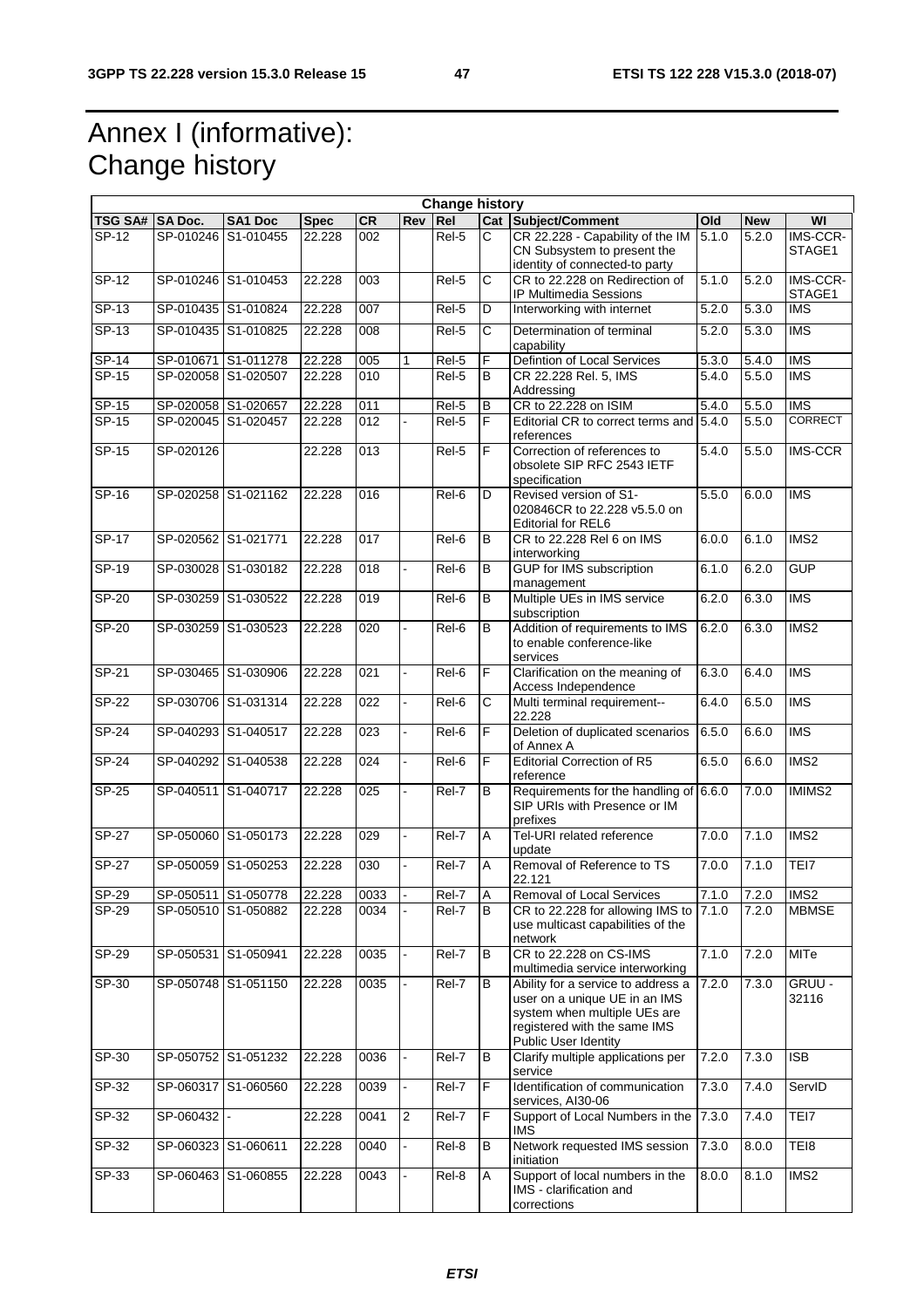| SP-37        | SP-070657 S1-070991 |                      | 22.228 | 0047 | $\overline{2}$ | Rel-8               | A                     | Identification of a specific UE<br>when multiple UEs share a<br>single Public User Identity | 8.1.0  | 8.2.0         | TEI8                             |
|--------------|---------------------|----------------------|--------|------|----------------|---------------------|-----------------------|---------------------------------------------------------------------------------------------|--------|---------------|----------------------------------|
| SP-37        |                     | SP-070658 S1-071294b | 22.228 | 0048 |                | Rel-8               | B                     | <b>TISPAN Service and Capability</b><br>requirements for Common IMS                         | 8.1.0  | 8.2.0         | <b>TISCAP-</b><br>R <sub>8</sub> |
| $SP-38$      |                     | SP-070844 S1-071683  | 22.228 | 0054 | $\mathbf{1}$   | Rel-8               | F                     | NAT support in Common IMS                                                                   | 8.2.0  | 8.3.0         | CIMS8-<br><b>TIS</b>             |
| $SP-38$      | SP-070844           | S1-071684            | 22.228 | 0056 | $\mathbf{1}$   | Rel-8               | D                     | Corrections to definition of<br>"Access Independence"                                       | 8.2.0  | 8.3.0         | CIMS8-<br><b>TIS</b>             |
| SP-38        | SP-070844           | S1-071780            | 22.228 | 0060 | $\mathbf{1}$   | Rel-8               | $\overline{F}$        | Any IP version support                                                                      | 8.2.0  | 8.3.0         | CIMS8-<br><b>TIS</b>             |
| <b>SP-38</b> | SP-070844           | S1-071866            | 22.228 | 0063 | $\mathbf{1}$   | $Rel-8$             | F                     | Corrections based on LS from<br>TISPAN and Action from SA<br>Plenary                        | 8.2.0  | 8.3.0         | CIMS8-<br><b>TIS</b>             |
| SP-38        | SP-070846 S1-071787 |                      | 22.228 | 0049 | 1              | Rel-8               | $\overline{B}$        | User determined user busy                                                                   | 8.2.0  | 8.3.0         | CIMS8-<br><b>TIS</b>             |
| $SP-38$      | SP-070862           | S1-071924            | 22.228 | 0053 | 1              | $ReI-8$             | $\overline{\text{c}}$ | <b>Optimal Media Routing Support</b><br>for IMS Sessions                                    | 8.2.0  | 8.3.0         | <b>IPinterc</b>                  |
| SP-38        |                     | SP-070862 S1-071926  | 22.228 | 0059 | $\overline{2}$ | Rel-8               | B                     | IMS Interconnection requirement                                                             | 8.2.0  | 8.3.0         | <b>IPINTERC</b>                  |
| SP-39        |                     | SP-080031 S1-080184  | 22.228 | 0062 | 4              | Rel-8               | F                     | Enhancements on access to the<br><b>IMS</b>                                                 | 8.3.0  | 8.4.0         | CIMS8-<br><b>TIS</b>             |
| SP-39        | SP-080031           | S1-080167            | 22.228 | 0064 | $\overline{2}$ | $\overline{Rel8}$   | D                     | Removal of abbreviations and<br>definitions already included in<br>21.905                   | 8.3.0  | 8.4.0         | CIMS8-<br><b>TIS</b>             |
| $SP-39$      | SP-080205           |                      | 22.228 | 0066 | 3              | Rel-8               | F                     | Corrections to Interworking with<br>PSTN/ISDN networks                                      | 8.3.0  | 8.4.0         | CIMS8-<br><b>TIS</b>             |
| SP-39        | SP-080040           | S1-080238            | 22.228 | 0067 | $\mathbf{1}$   | Rel-8               | B                     | Additional requirements for IMS<br>interconnection                                          | 8.3.0  | 8.4.0         | <b>IPINTERC</b>                  |
| SP-39        | SP-080031           | S1-080183            | 22.228 | 0068 |                | Rel-8               | $\overline{c}$        | Emergency communication for<br>fixed NGN                                                    | 8.3.0  | 8.4.0         | CIMS8-<br>TIS                    |
| SP-39        |                     | SP-080040 S1-080328  | 22.228 | 0069 | 1              | Rel-8               | B                     | Clarification of requirements for<br>IMS interconnection                                    | 8.3.0  | 8.4.0         | <b>IPINTERC</b>                  |
| SP-40        | SP-080298           | S1-080610            | 22.228 | 0070 | $\overline{2}$ | Rel-8               | B                     | Service Requirements for<br>Common IMS                                                      | 8.4.0  | 8.5.0         | CIMS_3G<br>PP <sub>2</sub>       |
| <b>SP-42</b> |                     | SP-080775 S1-083215  | 22.228 | 0048 | $\mathbf{1}$   | Rel-8               | F                     | Requirements for capability<br>enabling early media                                         | 8.5.0  | 8.6.0         | TEI8                             |
| <b>SP-42</b> | SP-080769           | S1-083442            | 22.228 | 0075 | $\mathbf{1}$   | Rel-8               | B                     | IMS Credentials requirements                                                                | 8.5.0  | 8.6.0         | CIMS_3G<br>PP <sub>2</sub>       |
| $SP-42$      |                     | SP-080775 S1-084052  | 22.228 | 0077 |                | Rel-8               | F                     | Correction of wrong reference                                                               | 8.5.0  | 8.6.0         | TEI8                             |
| SP-42        |                     | SP-080780 S1-084416  | 22.228 | 0079 | $\overline{2}$ | Rel-9               | $\sf B$               | IMS IDT - Inter UE Transfer -<br><b>Definitions</b>                                         | 8.6.0  | 9.0.0         | <b>IDT</b>                       |
| <b>SP-42</b> | SP-080780           | S1-084215            | 22.228 | 0080 | $\overline{2}$ | Rel-9               | B                     | IMS IDT Inter UE Transfer<br>Service Requirements                                           | 8.6.0  | 9.0.0         | IMS_SCC-<br>IDT                  |
| $SP-42$      |                     | SP-080782 S1-084406  | 22.228 | 0084 | $\overline{2}$ | $ReI-9$             | B                     | Service requirements for<br>Prevention of Unsolicited<br>Communication in IMS (PUCI)        | 8.6.0  | 9.0.0         | <b>PUCI</b>                      |
| $SP-43$      |                     | SP-090084 S1-090185  | 22.228 | 0085 |                | Rel-9               | $\overline{F}$        | <b>IMS IDT Inter UF Transfer</b><br><b>Service Requirements</b>                             | 9.0.0  | 9.1.0         | IMS_SCC-<br><b>IDT</b>           |
| $SP-43$      | SP-090084           | S1-090341            | 22.228 | 0088 | $\mathbf{1}$   | Rel-9               | B                     | IUT between an IP CAN and<br>3GPP CS Domain                                                 | 9.0.0  | 9.1.0         | IMS_SCC<br><b>IDT</b>            |
| SP-43        |                     | SP-090086 S1-090340  | 22.228 | 0087 | 3              | $Rel-10$            | C                     | Requirements for a focus aware<br>conference users before leaving<br>the conference         | 9.1.0  | 10.0.0        | <b>TEI10</b>                     |
| <b>SP-45</b> |                     | SP-090652 S1-093373  | 22.228 | 0098 | 3              | $Rel-10$ B          |                       | Use Cases for Transfer of<br>Control                                                        |        | 10.0.0 10.1.0 | elMS_SC<br>C-IDT                 |
| $SP-45$      |                     | SP-090652 S1-093292  | 22.228 | 0099 | 3              | $Rel-10$ B          |                       | Use Case for Shared Control of<br>session across Multiple IMS<br>users                      |        | 10.0.0 10.1.0 | elMS_SC<br>C-IDT                 |
| <b>SP-45</b> |                     | SP-090652 S1-093375  | 22.228 | 0100 | $\overline{2}$ | $Rel-10$ B          |                       | Use Case for Media Replication                                                              | 10.0.0 | 10.1.0        | elMS_SC<br>C-IDT                 |
| SP-45        |                     | SP-090652 S1-093378  | 22.228 | 0101 | $\overline{c}$ | <b>Rel-10</b>       | B                     | Clarification of session setup /<br>modification requirements                               | 10.0.0 | 10.1.0        | elMS_SC<br>C-IDT                 |
| SP-45        |                     | SP-090652 S1-093475  | 22.228 | 0102 | $\overline{c}$ | $\overline{Rel-10}$ | B                     | Shared Control of media flows<br>across multiple UEs                                        | 10.0.0 | 10.1.0        | elMS_SC<br>C-IDT                 |
| SP-45        |                     | SP-090652 S1-093379  | 22.228 | 0103 | 3              | <b>Rel-10</b>       | B                     | Transfer of Control / Media<br>Replication requirements                                     |        | 10.0.0 10.1.0 | elMS_SC<br>C-IDT                 |
| $SP-45$      | SP-090652 S1-093291 |                      | 22.228 | 0105 | 2              | <b>Rel-10</b>       | B                     | Use Case for video replication                                                              | 10.0.0 | 10.1.0        | elMS_SC<br>C-IDT                 |
| $SP-45$      |                     | SP-090660 S1-093284  | 22.228 | 0109 | 3              | <b>Rel-10</b>       | C                     | Add the feature of completing<br>dialed number to global form                               | 10.0.0 | 10.1.0        | <b>TEI10</b>                     |
| $SP-45$      |                     | SP-090483 S1-093296  | 22.228 | 0113 | 3              | <b>Rel-10</b>       | B                     | Receiving the original<br>destination identity                                              | 10.0.0 | 10.1.0        | <b>TEI10</b>                     |
| <b>SP-46</b> |                     | SP-090846 S1-094129  | 22.228 | 0122 |                | $Rel-10$ B          |                       | Add support for the mailto<br>scheme to IMS                                                 | 10.1.0 | 10.2.0        | <b>TEI10</b>                     |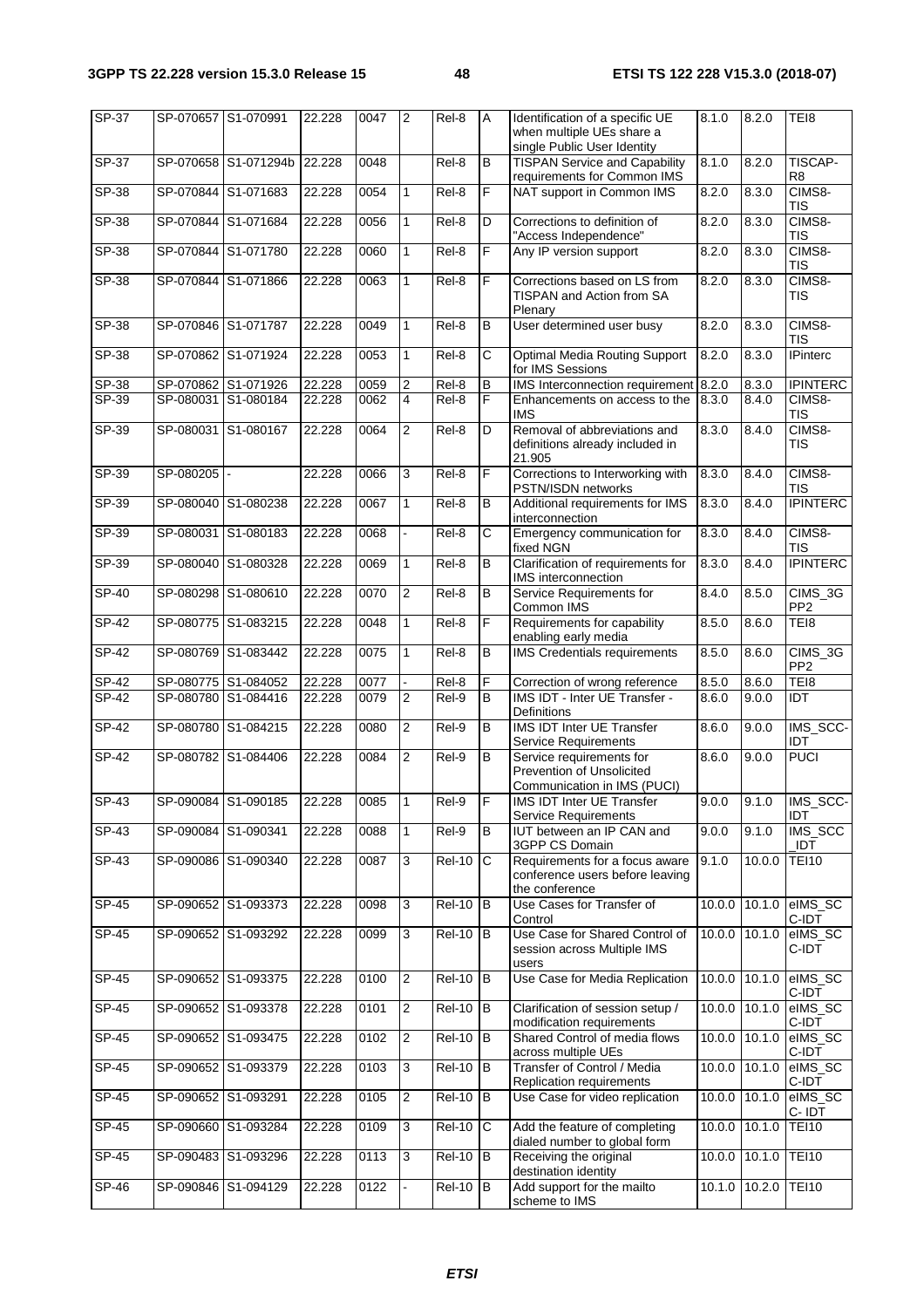| $SP-46$      | SP-090846 S1-094481 |                     | 22.228 | 0119 | $\vert$ 1      | $ReI-10$ F    |                | Announcement towards the<br>terminating user                                                        |        | 10.1.0 10.2.0      | <b>TEI10</b>                |
|--------------|---------------------|---------------------|--------|------|----------------|---------------|----------------|-----------------------------------------------------------------------------------------------------|--------|--------------------|-----------------------------|
| $S P - 46$   | SP-090846 S1-094282 |                     | 22.228 | 0121 | 2              | Rel-10        | B              | IMS-Unallocated identity<br>handling                                                                | 10.1.0 | 10.2.0             | <b>TEI10</b>                |
| SP-46        |                     | SP-090846 S1-094280 | 22.228 | 0120 | 2              | Rel-10        | B              | Request information of a called<br>party                                                            | 10.1.0 | 10.2.0             | <b>TEI10</b>                |
| <b>SP-46</b> |                     | SP-090847 S1-094279 | 22.228 | 0116 | $\mathbf{3}$   | <b>Rel-10</b> | E              | Clarification to IUT service<br>control requirement                                                 | 10.1.0 | 10.2.0             | IMS_SC_<br>eIDT             |
| <b>SP-46</b> | SP-090847           | S1-094285           | 22.228 | 0124 | $\overline{2}$ | $Rel-10$ $F$  |                | Inclusion of an IETF reference<br>for IUT                                                           | 10.1.0 | 10.2.0             | elMS_SC<br>C-IDT            |
| SP-49        | SP-100575           | S1-102053           | 22.228 | 0131 |                | <b>Rel-10</b> | A              | Removal of references to 3GPP<br><b>OSA</b>                                                         | 10.2.0 | 10.3.0             | <b>TEI10</b>                |
| SP-49        | SP-100577           | S1-102387           | 22.228 | 0127 | 1              | Rel-10        | F              | Alignment of Transfer of Control<br>requirements                                                    |        | 10.2.0 10.3.0      | $IMS\_SC_$<br>eIDT          |
|              |                     |                     |        |      |                |               |                | IMS application services across                                                                     |        |                    |                             |
| SP-49        |                     | SP-100581 S1-102407 | 22.228 | 0132 | $\overline{2}$ | <b>Rel-11</b> | B              | <b>IMS-NNI</b>                                                                                      |        | 10.2.0 11.0.0 IPXS |                             |
| $SP-50$      |                     | SP-100803 S1-103009 | 22.228 | 0133 |                | <b>Rel-11</b> | ĪВ             | Conferencing Support in a<br><b>VPLMN</b>                                                           |        | $11.0.0$ $11.1.0$  | <b>OSCAR</b>                |
| $SP-50$      | SP-100799           | S1-103200           | 22.228 | 0135 | $\overline{2}$ | <b>Rel-11</b> | B              | Additions to IMS application<br>services across IMS-NNI                                             | 11.0.0 | 11.1.0             | <b>IPXS</b>                 |
| $SP-50$      |                     |                     |        |      |                |               |                | Problem with figures 10.3 and<br>10.4 (introduced by CR0135r2<br>above) solved                      |        | $11.1.0$ 11.1.1    | <b>IPXS</b>                 |
| SP-51        |                     | SP-110164 S1-110074 | 22.228 | 0139 |                | <b>Rel-11</b> | D              | Editorial change to figure 10.3<br>and 10.4 Clause 10.1                                             |        | 11.1.1 11.2.0      | <b>IPXS</b>                 |
|              |                     |                     |        |      |                |               |                | <b>IUT Privacy considerations</b><br>associated with remote end user<br>and restricting copyrighted |        |                    |                             |
| SP-51        |                     | SP-110172 S1-110428 | 22.228 | 0141 | 2              | <b>Rel-11</b> | B              | content.                                                                                            |        | 11.1.1 11.2.0      | <b>TEI11</b>                |
| $SP-52$      | SP-110375           | S1-111390           | 22.228 | 0145 | $\mathbf{1}$   | <b>Rel-11</b> | $\overline{B}$ | New annex for VINE reference<br>model                                                               | 11.2.0 | 11.3.0             | <b>VINE</b>                 |
| $SP-52$      |                     | SP-110375 S1-111396 | 22.228 | 0144 | 4              | <b>Rel-11</b> | $\overline{B}$ | Voice Interworking with<br>Enterprise IP-PBX (VINE)<br>Requirements                                 | 11.2.0 | 11.3.0             | <b>VINE</b>                 |
| SP-52        |                     | SP-110376 S1-111354 | 22.228 | 0143 | $\overline{2}$ | <b>Rel-11</b> | B              | FW traversal support in<br>Common IMS                                                               |        | 11.2.0 11.3.0      | <b>TEI11</b>                |
| SP-52        | SP-110379 S1-111346 |                     | 22.228 | 0126 | 3              | Rel-11        | B              | <b>IMS Network-Independent</b><br>Public User Identities                                            | 11.2.0 | 11.3.0             | <b>INIPUI</b>               |
| $SP-53$      |                     | SP-110581 S1-112192 | 22.228 | 0142 | 2              | $Rel-11$      | в              | Information of called party for<br><b>INIPUI</b>                                                    |        | 11.3.0 11.4.0      | <b>INPUI</b>                |
| $SP-53$      |                     | SP-110582 S1-112026 | 22.228 | 0149 |                | $Rel-11$ $F$  |                | Re-introduction of an approved<br>high level requirement                                            | 11.3.0 | 11.4.0             | <b>TEI11</b>                |
| SP-53        |                     | SP-110632 S1-112373 | 22.228 | 0147 | 2              | <b>Rel-11</b> | F              | Clarification of UE for VINE                                                                        |        | 11.3.0 11.4.0      | <b>VINE</b>                 |
| SP-54        |                     | SP-110814 S1-113322 | 22.228 | 0150 | $\overline{2}$ | <b>Rel-12</b> | B              | Use Case for IMS-Based<br>Telepresence                                                              |        | 11.4.0 12.0.0      | IMS_TEL<br>EP               |
| SP-54        |                     | SP-110814 S1-113324 | 22.228 | 0151 | $\mathbf{1}$   | $Rel-12$ B    |                | Requirements for IMS-Based<br>Telepresence                                                          | 11.4.0 | 12.0.0             | IMS_TEL<br>EP               |
| SP-54        |                     | SP-110814 S1-113318 | 22.228 | 0154 | $\mathbf{1}$   | $Rel-12$ B    |                | IMS-Based Telepresence<br>Definition                                                                |        |                    | 11.4.0 12.0.0 IMS_TEL<br>EP |
| $SP-54$      |                     | SP-110816 S1-113325 | 22.228 | 0155 | 1              | <b>Rel-12</b> | B              | <b>INIPUI Address Resolution</b>                                                                    |        | 11.4.0 12.0.0      | <b>TEI12</b>                |
| SP-55        |                     | SP-120101 S1-120300 | 22.228 | 0156 | $\mathbf{3}$   | $Rel-12$ B    |                | <b>Clarification of Telepresence</b><br>Requirements                                                |        | 12.0.0 12.1.0      | IMS_TEL<br>EP               |
| SP-55        | SP-120101           | S1-120278           | 22.228 | 0157 | $\mathbf{1}$   | <b>Rel-12</b> | B              | Interoperability requirements for<br>Telepresence                                                   |        | 12.0.0 12.1.0      | IMS_TEL<br>EP               |
| SP-55        |                     | SP-120101 S1-120080 | 22.228 | 0158 |                | $Rel-12$ B    |                | Addition of interconnection<br>diagram to the Telepresence<br>use case                              | 12.0.0 | 12.1.0             | IMS_TEL<br>EP               |
| SP-55        |                     | SP-120101 S1-120279 | 22.228 | 0159 | 1              | $Rel-12$ B    |                | Interworking requirements for<br>Telepresence                                                       |        | 12.0.0 12.1.0      | IMS_TEL<br>EP               |
| $SP-55$      |                     | SP-120106 S1-120139 | 22.228 | 0161 | $\mathbf{1}$   | $Rel-12$ B    |                | IMS interconnect requirements<br>for national interconnect                                          |        | 12.0.0 12.1.0      | <b>IPXSNAT</b>              |
| $SP-56$      |                     | SP-120290 S1-121399 | 22.228 | 0162 | 1              | <b>Rel-12</b> | F              | Corrections and enhancements<br>for Telepresence                                                    |        | 12.1.0 12.2.0      | IMS_TEL<br>EP               |
| SP-56        | SP-120290           | S1-121407           | 22.228 | 0163 | $\overline{1}$ | <b>Rel-12</b> | B              | Addition of definition for<br>Telepresence System                                                   |        | 12.1.0 12.2.0      | IMS_TEL<br>EP.              |
| SP-56        |                     | SP-120290 S1-121067 | 22.228 | 0164 |                | <b>Rel-12</b> | B              | Additional Interworking<br>Requirement                                                              |        | 12.1.0 12.2.0      | IMS_TEL<br>EP               |
| SP-56        |                     | SP-120290 S1-121404 | 22.228 | 0165 | $\mathbf{1}$   | $Rel-12$ $B$  |                | <b>Additional Display Requirements</b>                                                              |        | 12.1.0 12.2.0      | IMS_TEL<br>EP               |
| $SP-56$      | SP-120290 S1-121151 |                     | 22.228 | 0167 |                | $Rel-12$ $B$  |                | Clarification of Telepresence<br>Requirements                                                       |        | 12.1.0 12.2.0      | IMS_TEL<br>EP               |
| SP-57        |                     | SP-120527 S1-122486 | 22.228 | 0168 | $\mathbf{3}$   | $Rel-12$ $B$  |                | IMS interconnect with non-IMS<br>based networks                                                     |        | $12.2.0$ 12.3.0    | <b>IPXSNAT</b>              |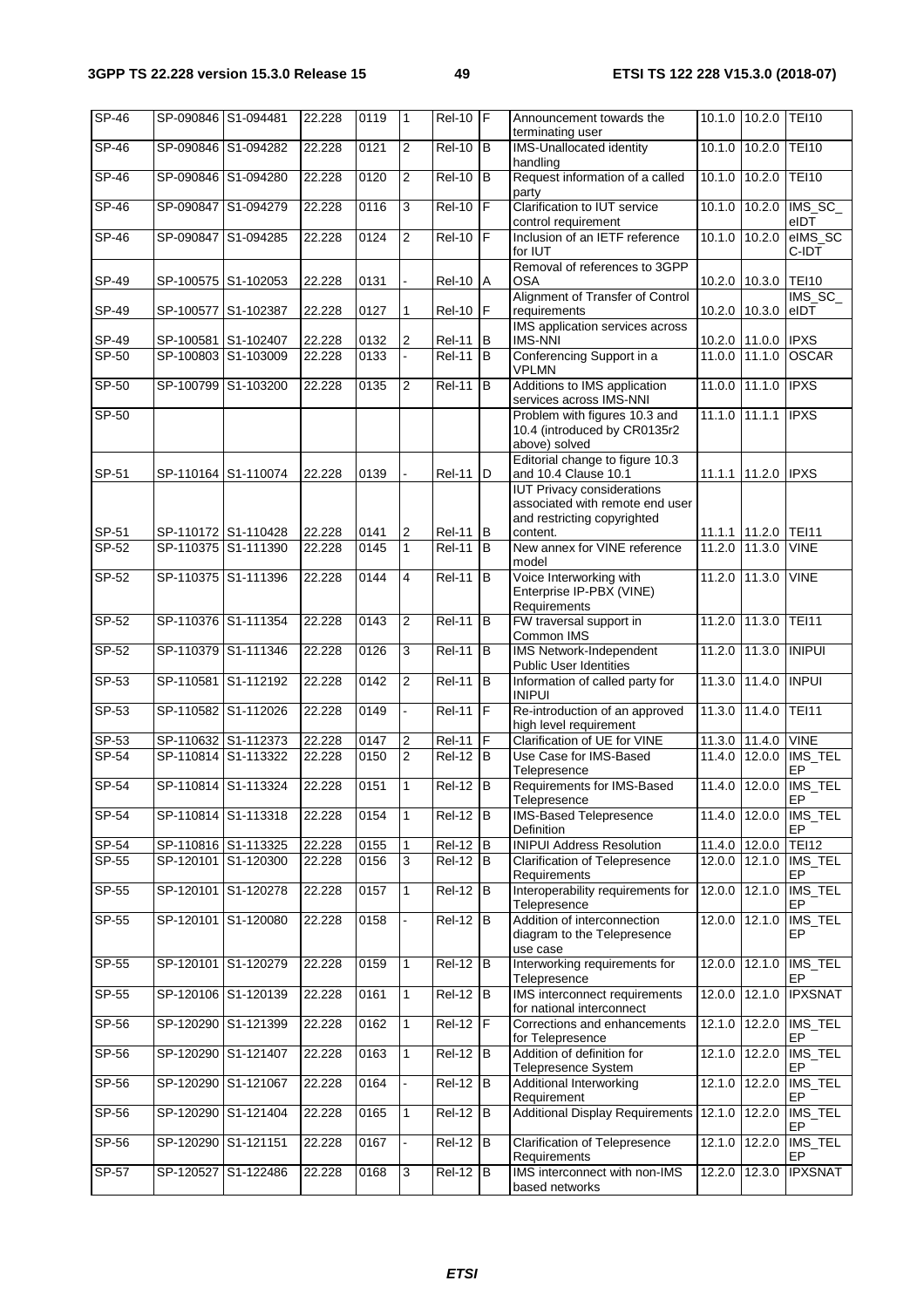| SP-57        | SP-120527 S1-122355 |                     | 22.228 | 0170 | $\vert$ 1      | $ReI-12$ B    |                | Adding TISPAN reference on<br>national interconnect                                  | 12.2.0 | 12.3.0        | <b>IPXSNAT</b>               |
|--------------|---------------------|---------------------|--------|------|----------------|---------------|----------------|--------------------------------------------------------------------------------------|--------|---------------|------------------------------|
| SP-57        | SP-120530 S1-122438 |                     | 22.228 | 0171 | 1              | $ReI-12$ B    |                | IP-PBXs in static mode of<br>operation                                               | 12.2.0 | 12.3.0        | <b>BusTI</b>                 |
| SP-57        |                     | SP-120531 S1-122354 | 22.228 | 0169 | $\mathbf{1}$   | Rel-12        | B              | Definition of DVB-RCS2 as an<br>access network for IMS                               |        | 12.2.0 12.3.0 | <b>IMSSat</b>                |
| $SP-57$      |                     | SP-120532 S1-122500 | 22.228 | 0172 | $\overline{2}$ | <b>Rel-12</b> | B              | IMS registration control based<br>on location information                            |        | 12.2.0 12.3.0 | IMS_Reg<br>Con               |
| $SP-57$      |                     | SP-120534 S1-122502 | 22.228 | 0174 | 3              | <b>Rel-12</b> | D              | IMS support for Push<br>Notification Service                                         | 12.2.0 | 12.3.0        | <b>TEI12</b>                 |
| $SP-58$      |                     | SP-120864 S1-124449 | 22.228 | 0180 | $\mathbf{1}$   | <b>Rel-12</b> | $\overline{A}$ | Removal of operator initiated<br>IMS registration                                    | 12.3.0 | 12.4.0        | TEI8                         |
| $SP-59$      |                     | SP-130107 S1-131213 | 22.228 | 0188 | $\mathbf{1}$   | <b>Rel-12</b> | B              | Language and Modality<br>Information for communications                              | 12.4.0 | 12.5.0        | LangInfo                     |
|              |                     |                     |        |      |                |               |                | Support of WebRTC client                                                             |        |               | IMS_Web                      |
| SP-60        |                     | SP-130200 S1-133304 | 22.228 | 0196 | $\mathbf{3}$   | $Rel-12$ B    |                | access to IMS                                                                        |        | 12.5.0 12.6.0 | <b>RTC</b>                   |
| $SP-64$      |                     | SP-140223 S1-141429 | 22.228 | 0201 | $\mathbf{1}$   | $Rel-12$ $F$  |                | Alignment of IMS WebRTC<br>stage 1 Authentication with<br>stage 2                    |        | 12.6.0 12.7.0 | IMS_Web<br><b>RTC</b>        |
| SP-64        |                     | SP-140225 S1-141599 | 22.228 | 0203 | $2 -$          | $ReI-12$ $F$  |                | Clarification on the use of<br>codecs by the WebRTC IMS<br>client                    |        | 12.6.0 12.7.0 | IMS_Web<br><b>RTC</b>        |
| SP-64        | SP-140230 S1-141531 |                     | 22.228 | 0197 | $\overline{2}$ | $Rel-13$ B    |                | Use case for end to end<br>WebRTC bearer support over<br><b>IMS</b>                  |        | 12.6.0 13.0.0 | eWebRTC                      |
| $SP-64$      |                     | SP-140230 S1-141532 | 22.228 | 0198 | $\overline{2}$ | <b>Rel-13</b> | B              | Support for end to end WebRTC<br>bearer support over IMS                             |        | 12.6.0 13.0.0 | eWebRTC                      |
| $SP-64$      |                     | SP-140236 S1-141575 | 22.228 | 0199 | 2              | <b>Rel-13</b> | B              | Use of differentiated paging for<br>incoming voice over E-UTRAN<br>services          |        | 12.6.0 13.0.0 | voE-<br>UTRAN_P<br><b>PD</b> |
| $SP-65$      |                     | SP-140499 S1-143494 | 22.228 | 0205 | $\mathbf{1}$   | $Rel-13$      | $\overline{A}$ | Completing the transfer of<br>business trunking support to<br>3GPP                   |        | 13.0.0 13.1.0 | IMS_Corp<br>2                |
| $SP-65$      |                     | SP-140504 S1-143503 | 22.228 | 0206 | $\mathbf{1}$   | <b>Rel-13</b> | B              | NAT Traversal in WebRTC                                                              | 13.0.0 | 13.1.0        | eWebRTC                      |
| <b>SP-66</b> |                     | SP-140748 S1-144523 | 22.228 | 209  | $\overline{2}$ | <b>Rel-13</b> | $\overline{A}$ | Clean up from business trunking<br>transfer                                          | 13.1.0 | 13.2.0        | IMS_Corp                     |
| SP-68        | SP-150268 S1-151465 |                     | 22.228 | 212  | $\mathbf{1}$   | Rel-13        | $\overline{A}$ | Codecs for WebRTC                                                                    | 13.2.0 | 13.3.0        | IMS_Web<br><b>RTC</b>        |
| $SP-73$      |                     | SP-160547 S1-162272 | 22.228 | 0213 | $\mathbf{1}$   | <b>Rel-15</b> | C              | Presentation of the results of<br>spoofed call detection to the<br>terminating user. | 13.3.0 | 15.0.0        | <b>SPECTRE</b>               |
| <b>SP-76</b> | SP-170447 S1-172383 |                     | 22.228 | 0217 | $\overline{2}$ | $Rel-15$      | B              | Requirements for access to<br>restricted local operator services                     |        |               | 15.0.0 15.1.0 PARLOS         |
| <b>SP-77</b> |                     | SP-170694 S1-173453 | 22.228 | 0218 | $\mathbf{1}$   | <b>Rel-15</b> | F              | Remove restricted local operator<br>services definition                              |        | 15.1.0 15.2.0 | <b>PARLOS</b>                |
| <b>SP-80</b> | SP-180305 S1-181181 |                     | 22.228 | 0227 |                | <b>Rel-15</b> | F              | Alignment of requirements for<br>access to restricted local<br>operator services     | 15.2.0 | 15.3.0        | <b>PARLOS</b>                |